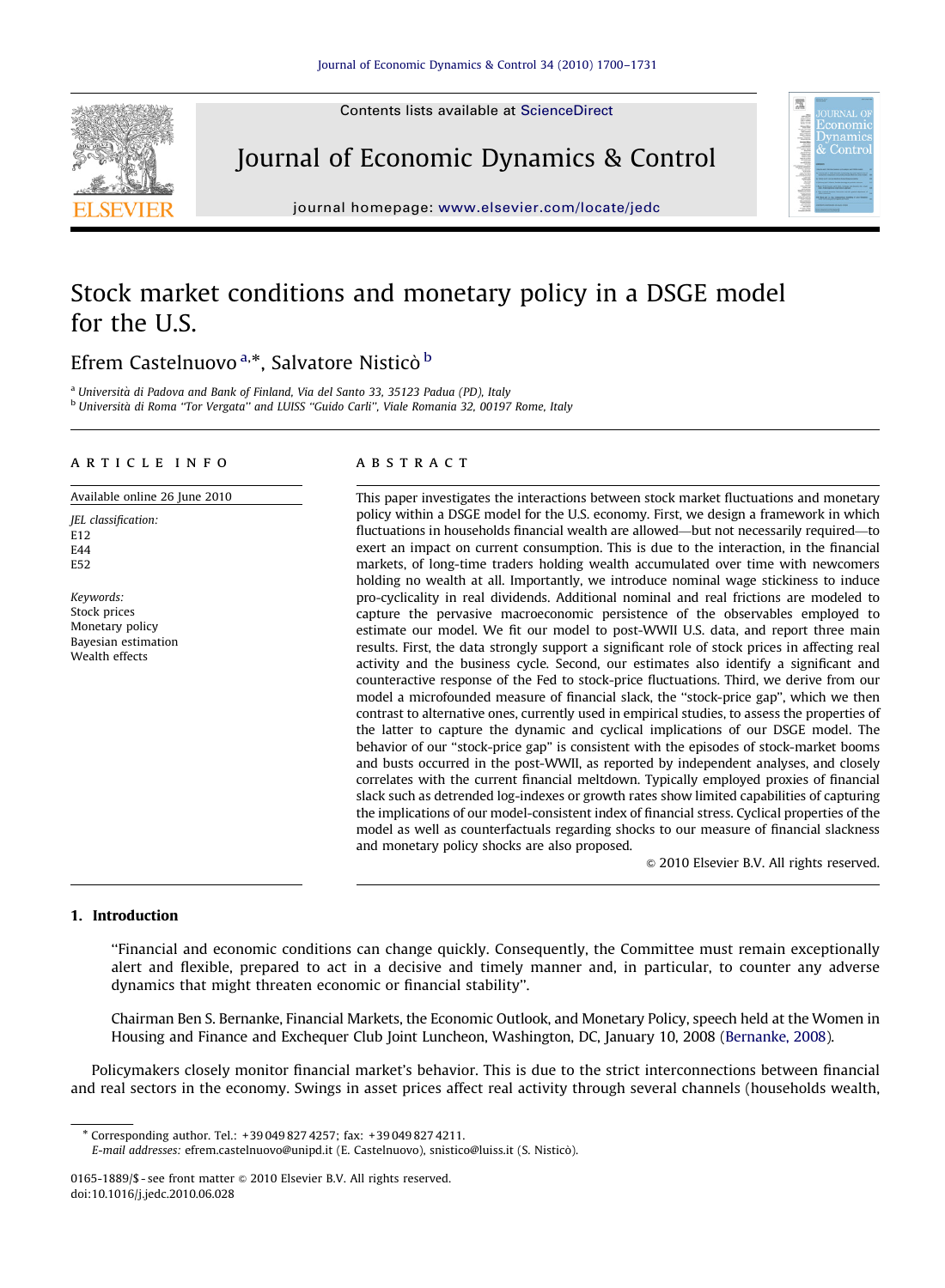firms' market value of collateral, Tobin's Q), and, consequently, inflation and the term structure. On the other hand, stock market fluctuations are driven by expectations on future returns, which are tightly linked to expectations on the predicted evolution of the business cycle, inflation, and monetary policy decisions.<sup>1</sup> Of course, policy-makers need to gauge financial markets' conditions and identify their drivers to appropriately implement monetary policy actions.<sup>2</sup>

While the supply-side interplay between stock prices and the real economy has been given some attention in the analysis of large scale, quantitative models with financial frictions, considerably less (if not zero) attention has been paid in analyzing the role of the demand-side interplay, working through wealth effects on households' consumption, in the standard small scale Dynamic New Keynesian (DNK) model. On the other hand, such workhorse model, despite its parsimony, has been shown to have meaningful implications for the pricing of equity markets and the response of the stock market to real and monetary shocks.<sup>3</sup>

The standard new-Keynesian model of the business cycle, however, as much widely adopted in central banks as well as academic circles to perform monetary policy analysis, typically considers stock prices as redundant for the computation of the equilibrium values of inflation, output, and the policy rate.<sup>4</sup> This is so because financial wealth fluctuations are fully smoothed out by infinitely lived agents, both at the individual and aggregate levels. This feature of the standard new-Keynesian framework effectively shuts down the demand-side channel of transmission of financial shocks and makes it ill-suited to investigate the role of stock prices in the macroeconomic environment.

This paper proposes a small-scale new-Keynesian model in which stock prices are allowed to play an active role in determining the dynamics of the business cycle, through the demand side. Building on previous contributions by [Nistic](#page-30-0)ò [\(2005\)](#page-30-0) and [Airaudo et al. \(2007\),](#page-29-0) we consider a framework in which households face a constant probability of exiting the financial markets in each period and interact with a fraction of agents who enter the financial markets holding no wealth at all.5 Consequently, aggregate consumption cannot be perfectly smoothed out in reaction to swings in financial wealth, and stock-price fluctuations thereby affect aggregate demand.

In order to take it to the data, we add several features to the setup in Nisticò (2005). First, we assume nominal-wage stickiness. [Carlstrom and Fuerst \(2007\)](#page-30-0) show that this assumption makes real dividends pro-cyclical. Indeed, following a monetary policy tightening that induces a fall in firms' labor demand, if wages were fully flexible, firms' marginal costs would fall as well, and firms' dividends would counter-cyclically increase. By contrast, the presence of nominal wage stickiness makes revenues fall more than marginal costs, thus delivering pro-cyclical real dividends. Second, we add price and wage indexation to past inflation and productivity growth, and external habits in consumption. These additional features enable our framework to capture the endogenous persistence in the U.S. macroeconomic data. Finally, we allow for a stochastic trend in total factor productivity, which allows us to estimate our model without pre-filtering our observables.

An appealing feature of our theoretical framework is that it implies a microfounded, endogenous measure of financial slack at business cycle frequencies, that we label ''stock-price gap''. In analogy with the output gap, we define the ''stock-price gap'' as the percentage deviation of the real stock-price index from its frictionless level—consistent with an equilibrium with no dynamic distortions—and is therefore the relevant benchmark for monetary-policy makers. Such measure of financial conditions endogenously interacts with the output gap via the IS curve and the pricing equation, and may enter the Taylor rule that describes the systematic behavior of the U.S. monetary policy authority. The microfoundation of the model enables us to identify the effect that macroeconomic shocks exert on our measure of financial stress.

We fit our new-Keynesian model to U.S. data over the post WWII sample with Bayesian techniques and perform several exercises. Our main results can be summarized as follows. First. The data give strong support to our new-Keynesian model with stock prices. In particular, our estimates suggest that a significant ratio of traders in the financial markets are periodically replaced by newcomers holding zero financial assets. This makes the economy significantly non-Ricardian, and implies a finite average planning horizon for households' financial investments. Second. The evidence shows a significant systematic response of the Fed to stock-price dynamics. Specifically, the estimated interest-rate rule displays an additional component, responding to non-zero stock-price gaps. Third. Our estimated stock-price gap is consistent with the phases of booms and busts occurred in the sample, as dated by [Bordo et al. \(2008\).](#page-29-0)<sup>6</sup> Moreover, our estimated stock-price gap allows us to evaluate the ability of alternative proxies, currently used in the empirical literature, to capture the dynamic and

 $<sup>1</sup>$  Examples of empirical contributions pointing towards the stock price-monetary policy interconnections are [Lee \(1992\),](#page-30-0) [Patelis \(1997\),](#page-30-0) [Thorbecke](#page-31-0)</sup> [\(1997\)](#page-31-0), [Rigobon and Sack \(2003, 2004\),](#page-30-0) [Neri \(2004\)](#page-30-0), [Bernanke and Kuttner \(2005\)](#page-29-0), [D'Agostino et al. \(2005\)](#page-30-0), [Furlanetto \(2008\)](#page-30-0), and [Bjørnland and Leitemo](#page-29-0) [\(2009\)](#page-29-0).

<sup>&</sup>lt;sup>2</sup> For a thorough analysis on the conduct of monetary policy in presence of stock prices within a new-Keynesian model similar to the one employed in this paper, see Nisticò (2005).

<sup>3</sup> See, among the others, [Sangiorgi and Santoro \(2006\)](#page-30-0) and [Challe and Giannitsarou \(2008\).](#page-30-0)

<sup>4</sup> For an exhaustive analysis of the new-Keynesian framework, see [Woodford \(2003\).](#page-31-0)

<sup>&</sup>lt;sup>5</sup> [Nistic](#page-30-0)ò [\(2005\)](#page-30-0) analyzes monetary policy for price stability within a calibrated, purely forward-looking version of the model we employ in our investigation. [Airaudo et al. \(2007\)](#page-29-0) deal with the issue of equilibrium uniqueness and stability under learning with the set up proposed by [Nistico \(2005\)](#page-30-0) - .

<sup>6</sup> [Bordo et al. \(2008\)](#page-29-0) propose a classification of the U.S. financial market swings in the post WWII sample based on a two-step strategy. First, they classify as financial booms all periods of at least 36 months from trough to peak with an average annual rate of increase in the real S&P500 index of at least 10% or at least 24 months with an annual rate of increase of at least 20%, and as financial busts all periods of at least 12 months from a market peak to a market trough in which the index declined at an average rate of at least 20% per year, plus the years 1966 and 1987. Then, they exploit the so identified booms/busts as starting values for a statistical analysis conducted by jointly estimating a hybrid Qual-VAR and a dynamic factor model, and check if a latent variable—their measure of financial conditions—assumes values above or below certain estimated thresholds. Their statistical investigation supports the dating established in the first step of their analysis. [Bordo et al. \(2007\)](#page-29-0) extend this analysis to Germany and the United Kingdom.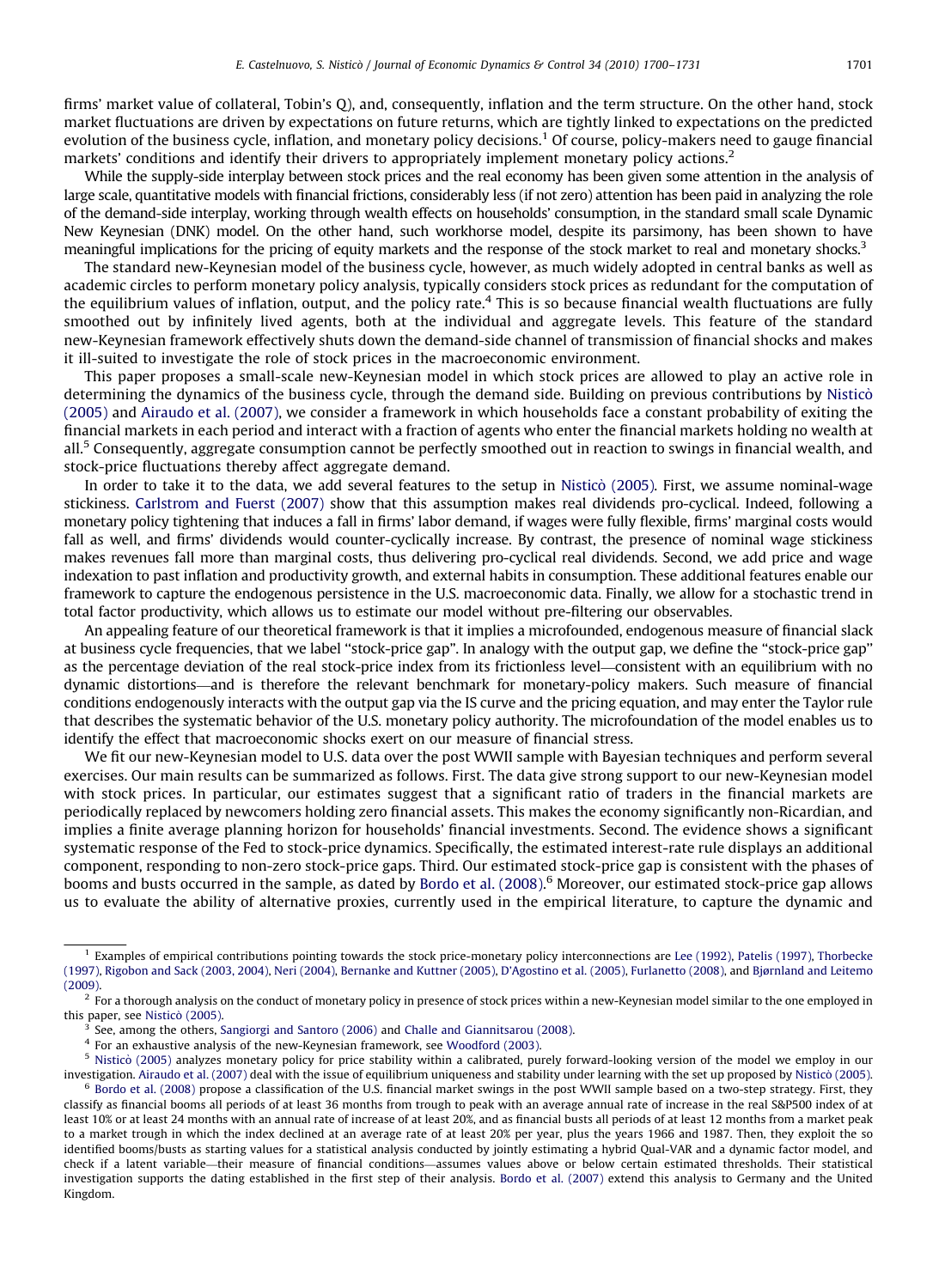cyclical implications of a prototypical DSGE New-Keynesian model. In this respect, we show that these alternative measures can be very poor representations of such implications.

Additionally, we perform several counterfactual exercises. As to the dynamic response of the economy, we estimate a 25 basis points unexpected rise in the federal funds rate to cause an on-impact negative reaction of the stock-price gap of about 20 basis points. By contrast, an unexpected 1% boom in the stock-price gap induces an on-impact interest rate hike of 12 basis points, which about doubles within a year.

Two very recent papers are closely related to ours: [Milani \(2008\)](#page-30-0) and [Challe and Giannitsarou \(2008\)](#page-30-0). [Milani \(2008\)](#page-30-0) estimates a purely forward looking version of [Nistic](#page-30-0)ò [\(2005\)](#page-30-0), in which households make inference on the future evolution of the business cycle on the basis of the observed oscillations in the stock market. He finds that the direct effect of the stock market on the business cycle is negligible, while the expectational effect is important. By contrast, we find a significant direct effect of financial wealth's swings on the real GDP. Differences between our results and [Milani \(2008\)](#page-30-0) may be attributed to the model structure—we model several nominal and real frictions, the most important one probably being nominal wage stickiness—and, especially, the treatment of the data. Indeed, while [Milani \(2008\)](#page-30-0) uses HP-filtered series of output and the stock-price index as proxies for the respective gaps, we relate the observable growth rates of the relevant time series to the latent state variables of our model. Therefore, we let the internal propagation mechanism of our model construct the gaps in a theoretically consistent fashion, without resorting to any pre-estimation filtering.

[Challe and Giannitsarou \(2008\)](#page-30-0) study the asset-pricing implications of the standard New Keynesian model, in which equilibrium stock prices are consistent with the households' optimization problem but do not have any real effect on consumption. They aim to show that a calibrated DSGE model is able to replicate the reaction of stock prices to a monetary policy shock as estimated by some VAR analysis. With respect to [Challe and Giannitsarou \(2008\)](#page-30-0), we allow for a two-way interaction between the real and the financial part of the system, and we estimate our framework with U.S. data instead of resorting to calibration.

Finally, by scrutinizing the demand-channel of transmission of financial fluctuations, our approach complements a related strand of literature (e.g. [Christiano et al., 2003, 2007](#page-30-0); [Queijo von Heideken, 2009](#page-30-0)), which instead focus on the role of the banking sector and financial frictions in affecting the supply-side of an economy by working with extensions of the [Bernanke et al. \(1999\)](#page-29-0) financial-accelerator model.

The paper is structured as follows. Section 2 presents our microfounded new-Keynesian model of the business cycle in which stock prices are allowed, but not required, to affect the equilibrium values of output, inflation, and the policy rate. Section 3 discusses our estimation strategy. Section 4 presents and comments our results. Section 5 proposes further discussion, and Section 6 concludes.

# 2. The model with stock-wealth effects

Our model hinges upon a demand side of the economy in which a constant fraction of households, trading in financial markets, is replaced in each period by a commensurate fraction of agents with zero-holdings of financial assets. Drawing on Nisticò (2005) and [Airaudo et al. \(2007\)](#page-29-0) we work with a discrete-time stochastic version of the perpetual youth model introduced by [Blanchard \(1985\)](#page-29-0) and [Yaari \(1965\)](#page-31-0)<sup>7</sup> the economy consists of an indefinite number of cohorts, facing a constant probability  $\xi$  of being replaced each period. The interaction between "newcomers" owning zero financial assets (and therefore consuming less) and ''old traders'' with accumulated wealth (and therefore consuming more), drives a wedge between the stochastic discount factor pricing all securities and the *average* marginal rate of intertemporal substitution in consumption, which in the case of infinitely lived consumers coincide. In the latter case, indeed, the dynamic path of aggregate consumption is sufficiently described by the stochastic discount factor. Aggregation of the Euler equations is straightforward because people in the financial market are always the same. Hence, individual consumption smoothing carries over in aggregate terms and the current level of average consumption is related only to its own discounted value expected for tomorrow.

In contrast, in the case with two types of agents interacting (with and without accumulated financial wealth), aggregation of the individual Euler equations is not straightforward, because agents in the financial markets change over time and have different wealth and different consumption levels. Hence, individual consumption smoothing does not carry over in aggregate terms, because tomorrow there will be people in the market that are not there today and are not accumulating any wealth with which to smooth their consumption profile. These newcomers, which enter with zero assets, will replace agents that today are accumulating wealth, and that would be able to consume relatively more tomorrow. Hence, when this turnover occurs, the average level of consumption expected for tomorrow will be lower than otherwise; to relate the current level of average consumption to the level expected for tomorrow we need to account for this wedge, which is proportional to the stock of wealth accumulated today. An increase in financial wealth (even temporary) enlarges this wedge because it makes the difference between the consumption of ''old traders'' and that of

 $^7$  For other stochastic discrete-time versions of the perpetual youth model, besides Nisticò (2005), see [Annicchiarico et al. \(2008\)](#page-29-0), [Cardia \(1991\),](#page-30-0) [Chadha and Nolan \(2001\),](#page-30-0) [Chadha and Nolan \(2003\)](#page-30-0), Di Giorgio and Nisticò (2007), [Piergallini \(2006\),](#page-30-0) [Leith and Wren-Lewis \(2000\),](#page-30-0) and [Leith and von](#page-30-0) [Thadden \(2008\).](#page-30-0) For non-stochastic discrete-time versions see, among the others, [Cushing \(1999\)](#page-30-0) and [Smets and Wouters \(2002\)](#page-30-0).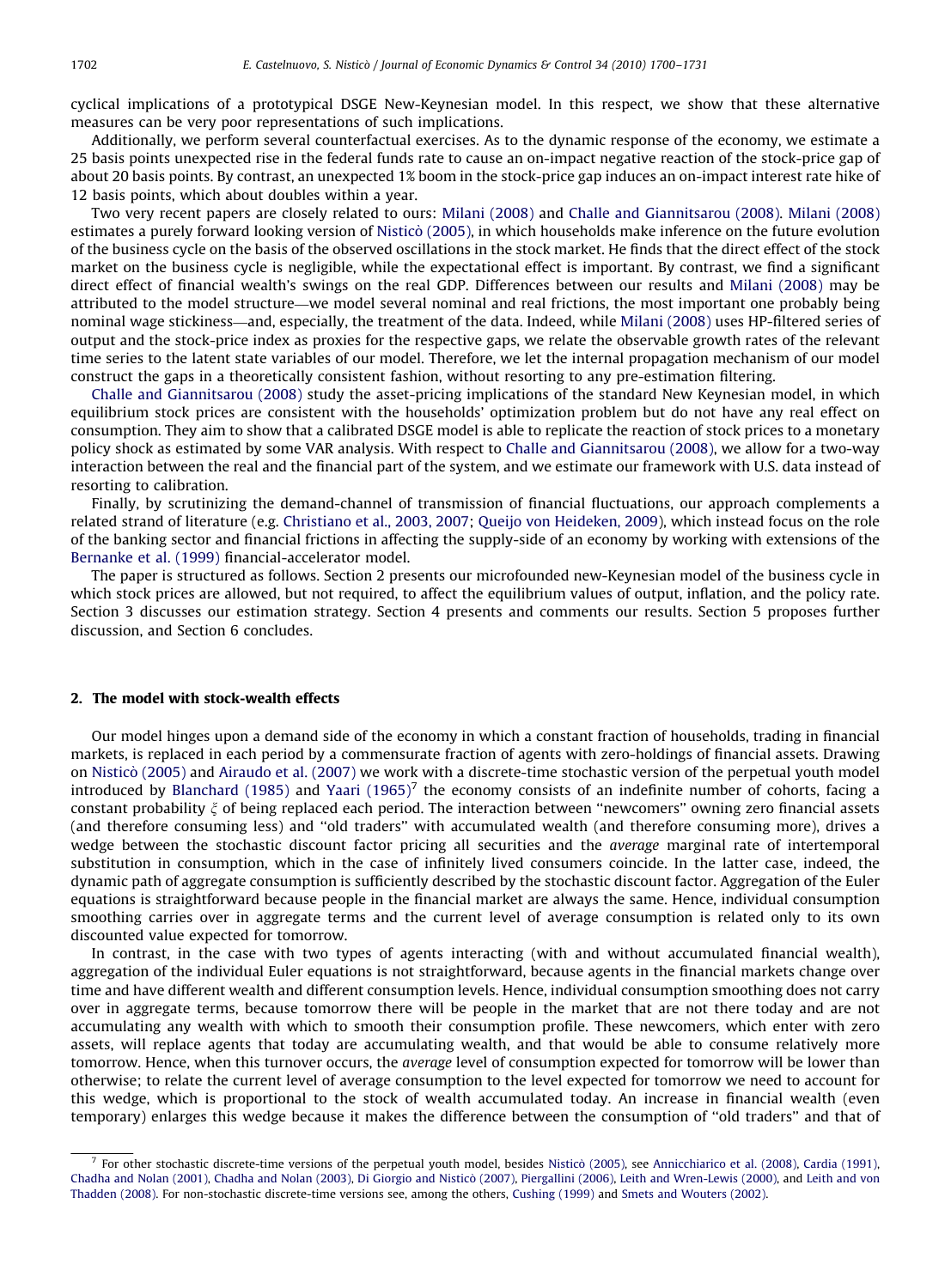''newcomers'' larger. In the end, this makes the dynamics of financial wealth relevant for that of aggregate consumption, and we thus establish a direct channel by which the dynamics of stock prices can feed back into the real part of the model.

To reiterate, the intuition is the following. Higher stock prices today signal higher stock-market wealth expected for tomorrow. All individuals in the financial market today, seeking consumption smoothing, will anticipate this increase in wealth and consume more also today. Tomorrow, however, a fraction of these individuals will be replaced by agents that own zero financial assets: these newcomers are unaffected by the increase in the value of financial wealth because they were not yet in the market when the increase occurred, and therefore have no reason to increase their consumption above the level implied by their stock of human wealth. Consequently, the increase in stock prices affects current average consumption more than the average level expected for tomorrow. The dimension of the wealth effect on current average consumption relative to its expected future level is related to two factors. First, higher rates of replacement  $(\xi)$ , for given swings in stock prices, imply a larger fraction of people entering the market tomorrow and being unaffected by variations in financial wealth. Second, higher levels of expected stock-market wealth, for a given rate of replacement, imply larger effects on current consumption, and therefore a higher difference with the expected future level.

As anticipated, to make the model more suitable for estimation, we enrich the framework by Nisticò (2005) and [Airaudo](#page-29-0) [et al. \(2007\)](#page-29-0) with three additional features. First, we allow for a stochastic trend in productivity to estimate the model without engaging in data pre-filtering. Second, we assume that households specialize in supplying a different type of labor, indexed by  $k\in [0,1]$ , and that each cohort spans all labor types. For each labor type an infinitely lived monopoly labor union exists, to which all households specializing in that labor type delegate the choice of their wage and hours worked, regardless of their age. The unions set wages in a staggered fashion à la [Erceg et al. \(2000\)](#page-30-0) and act in the interest of their member households, which, in turn, commit to supply all labor demanded by the firms at the given wage. We assume staggered nominal wages in order to allow the model yield pro-cyclical real dividends [\(Carlstrom and Fuerst, 2007\)](#page-30-0). Third, to capture the pervasive persistence in macro data, we endow each household with external habits in consumption. To the same aim, for the firms and labor unions which cannot optimize, we allow for a partial indexation to past inflation for the former and past inflation and productivity growth for the latter.

# 2.1. Firms, employment agencies and price-setting

The supply-side of the economy consists of three sectors of infinitely lived agents: a retail sector, employment agencies and a wholesale sector.

Retailers and employment agencies: A competitive retail sector produces the final consumption good  $Y_t$  packing the continuum of intermediate differentiated goods by means of a CRS technology,

$$
Y_t = \left[\int_0^1 Y_t(i)^{1/(1+\mu_t^p)}\,di\right]^{(1+\mu_t^p)},
$$

in which  $\mu_t^p > 0$  captures the time-varying degree of market power in the market for inputs  $Y_t(i)$ .

Equilibrium in this sector implies the input demand function and the aggregate price-index:

$$
Y_t(i) = \left[\frac{P_t(i)}{P_t}\right]^{-(1+\mu_t^p)/\mu_t^p} Y_t, \quad P_t = \left[\int_0^1 P_t(i)^{-1/\mu_t^p} di\right]^{-\mu_t^p}.
$$
\n(1)

Analogously, a competitive sector of employment agencies gathers the different labor types from all the cohorts alive and pack them into labor services for the wholesalers, using the CRS technology

$$
N_t = \left[ \int_0^1 N_t(k)^{1/(1 + \mu_t^w)} dk \right]^{(1 + \mu_t^w)}, \tag{2}
$$

in which  $\mu_t^w > 0$  captures the time-varying degree of market power in the market for labor types.

Given the nominal wage  $W_t^i(k)$  for type-k labor, equilibrium for the employment agencies implies the demand schedule for each labor type and the aggregate nominal wage index  $W_t^{^{\ast}3}$ :

$$
N_t(k) = \left[\frac{W_t^*(k)}{W_t^*}\right]^{-(1 + \mu_t^w)/\mu_t^w} N_t, \quad W_t^* = \left[\int_0^1 W_t^*(k)^{-1/\mu_t^w} dk\right]^{-\mu_t^w}.
$$
\n(3)

From above, it follows that the aggregate wage bill (across labor types) can be expressed as the product of the aggregate wage index and aggregate level of hours worked:

$$
\int_0^1 W_t^*(k) N_t(k) \, \mathrm{d}k = W_t^* N_t. \tag{4}
$$

<sup>&</sup>lt;sup>8</sup> Throughout the paper a superscript asterisk denotes nominal variables:  $X_t^* = P_t X_t$ .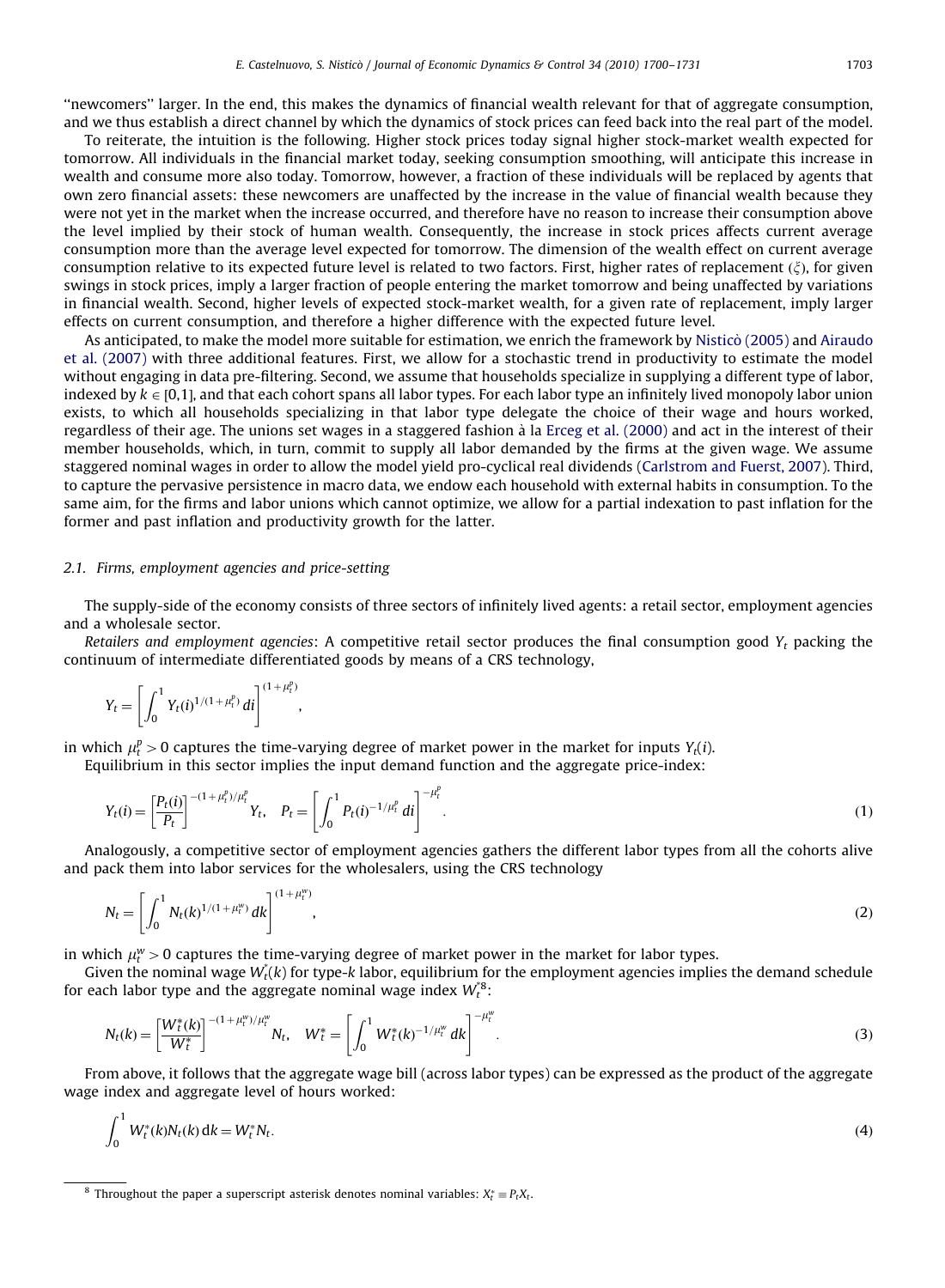The wholesale sector: A monopolistic wholesale sector produces a continuum of differentiated perishable goods out of the labor services rented from the employment agencies. Each firm in this sector exploits the following production function

$$
Y_t(i) = A_t N_t(i)^{1-\alpha},\tag{5}
$$

in which  $A_t$  captures aggregate productivity shocks, following a log-difference-stationary stochastic process:

$$
\Delta a_t \equiv \ln \left( \frac{A_t}{\Gamma A_{t-1}} \right) = \rho_a \Delta a_{t-1} + \varepsilon_t^a, \tag{6}
$$

with  $\Gamma$  being the steady-state gross rate of productivity growth.

Aggregating across firms and using the demand for intermediate goods (1) yields

$$
N_t = \left(\frac{Y_t}{A_t}\right)^{1/(1-\alpha)} \int_0^1 \left(\frac{P_t(i)}{P_t}\right)^{-(1+\mu_t^p)/(1-\alpha)\mu_t^p} di = \left(\frac{Y_t}{A_t}\right)^{(1/(1-\alpha))} \Xi_t,
$$
\n(7)

in which  $N_t \equiv \int_0^1 N_t(i) \, di$  is the aggregate level of hours worked and

$$
\varXi_t \equiv \int_0^1 \left(\frac{P_t(i)}{P_t}\right)^{-(1+\mu_t^p/(1-\alpha)\mu_t^p)} di
$$

is an index of price dispersion over the continuum of intermediate goods-producing firms.

The price-setting mechanism follows [Calvo's \(1983\)](#page-30-0) staggering assumption, with  $1-\theta_p$  denoting the probability for a firm of having the chance to re-optimize in a given period. When able to set its price optimally, each firm seeks to maximize the expected discounted stream of future dividends, subject to its brand-specific demand function (1). Otherwise, we assume that firms partially index to past inflation. Denoting with  $\Pi_t$  the gross inflation rate between time  $t-1$  and t, the price in  $t+s$  of firm i which last optimized in t is therefore

$$
P_{t+s|t}(i) = P_{t+s-1|t}(i) \prod_{t+s-1}^{\infty} \prod_{i=1}^{n-\infty} P_t^o(i) \left( \frac{P_{t+s-1}}{P_{t-1}} \right)^{\infty} \prod_{i=1}^{n} \prod_{j=1}^{n-1} P_t^o(i) \left( \frac{P_{t+s-1}}{P_{t-1}} \right)^{\infty} \prod_{j=1}^{n-1} \prod_{j=1}^{n-1} P_t^o(i) \prod_{j=1}^{n-1} \prod_{j=1}^{n-1} \prod_{j=1}^{n-1} P_t^o(i) \prod_{j=1}^{n-1} \prod_{j=1}^{n-1} \prod_{j=1}^{n-1} P_t^o(i) \prod_{j=1}^{n-1} \prod_{j=1}^{n-1} \prod_{j=1}^{n-1} \prod_{j=1}^{n-1} P_t^o(i) \prod_{j=1}^{n-1} \prod_{j=1}^{n-1} \prod_{j=1}^{n-1} \prod_{j=1}^{n-1} \prod_{j=1}^{n-1} \prod_{j=1}^{n-1} \prod_{j=1}^{n-1} \prod_{j=1}^{n-1} \prod_{j=1}^{n-1} \prod_{j=1}^{n-1} \prod_{j=1}^{n-1} \prod_{j=1}^{n-1} \prod_{j=1}^{n-1} \prod_{j=1}^{n-1} \prod_{j=1}^{n-1} \prod_{j=1}^{n-1} \prod_{j=1}^{n-1} \prod_{j=1}^{n-1} \prod_{j=1}^{n-1} \prod_{j=1}^{n-1} \prod_{j=1}^{n-1} \prod_{j=1}^{n-1} \prod_{j=1}^{n-1} \prod_{j=1}^{n-1} \prod_{j=1}^{n-1} \prod_{j=1}^{n-1} \prod_{j=1}^{n-1} \prod_{j=1}^{n-1} \prod_{j=1}^{n-1} \prod_{j=1}^{n-1} \prod_{j=1}^{n-1} \prod_{j=1}^{n-1} \prod_{j=1}^{n-1} \prod_{j=1}^{n-1} \prod_{j=1}^{n-1} \prod_{j=1}^{n-1} \prod_{j=1}^{n-1} \prod_{j=1}^{n-1}
$$

in which  $\varpi$  is the degree of indexation to past inflation and  $P_t^o(i)$  is the price optimally set in period  $t$  for brand  $i$ , and  $s$  is the number of consecutive periods in which the firm could not re-optimize.

In equilibrium, all firms revising their price at time  $t$  will choose a common optimal price level,  $P_t^o$ , set according to the following (implicit) rule:

$$
E_{t}\left\{\sum_{s=0}^{\infty}\theta_{p}^{s}\mathcal{F}_{t,t+s}\frac{1}{\mu_{t+s}^{p}}Y_{t+s|t}\left[P_{t}^{o}\left(\frac{P_{t+s-1}}{P_{t-1}}\right)^{\varpi}I^{s(1-\varpi)}-(1+\mu_{t+s}^{p})MC_{t+s|t}P_{t+s}\right]\right\}=0,
$$
\n(9)

in which

$$
MC_{t+s|t} \equiv \frac{W_{t+s}}{(1-\alpha)A_{t+s}} \left(\frac{Y_{t+s|t}}{A_{t+s}}\right)^{\alpha/(1-\alpha)}
$$
(10)

denotes real marginal costs effective at time  $t+s$  for a firm which last re-optimized at time  $t$ .<sup>9</sup> For future reference, it is useful to write  $MC_{t+sl}$  in terms of average marginal costs  $MC_{t+sl}$ :

$$
MC_{t+s|t} = MC_{t+s} \left(\frac{P_t^o}{P_{t+s}} \left(\frac{P_{t+s-1}}{P_{t-1}}\right)^{\varpi} \Pi^{s(1-\varpi)}\right)^{-\alpha/(1-\alpha)(1+\mu_t^p)/\mu_t^p},\tag{11}
$$

in which we defined

$$
MC_{t+s} \equiv \frac{W_{t+s}}{(1-\alpha)A_{t+s}} \left(\frac{Y_{t+s}}{A_{t+s}}\right)^{\alpha/(1-\alpha)}.
$$
 (12)

Finally, given the price-setting rules and the definition of the aggregate price level, we can conveniently express the latter as

$$
P_t = [\theta_p (P_{t-1} \Pi_{t-1}^{\varpi} \Pi^{1-\varpi})^{-1/\mu_t^p} + (1-\theta_p) (P_t^0)^{-1/\mu_t^p}]^{-\mu_t^p}.
$$
\n(13)

# 2.2. Households

Each household has Cobb–Douglas preferences over consumption and leisure. Such preferences are affected by aggregate, exogenous stochastic shocks shifting the marginal utility of consumption  $(V_t \equiv \exp(V_t))$ , which affect the equilibrium stochastic discount factor and, thereby, the dynamics of stock prices. To allow for external habits in

<sup>&</sup>lt;sup>9</sup> These marginal costs are firm-specific, given the diminishing returns to labor in the production function. When  $\alpha = 0$ , real marginal costs are common across firms:  $MC_{t+sl} = MC_{t+s} = W_{t+s}/A_{t+s}$ .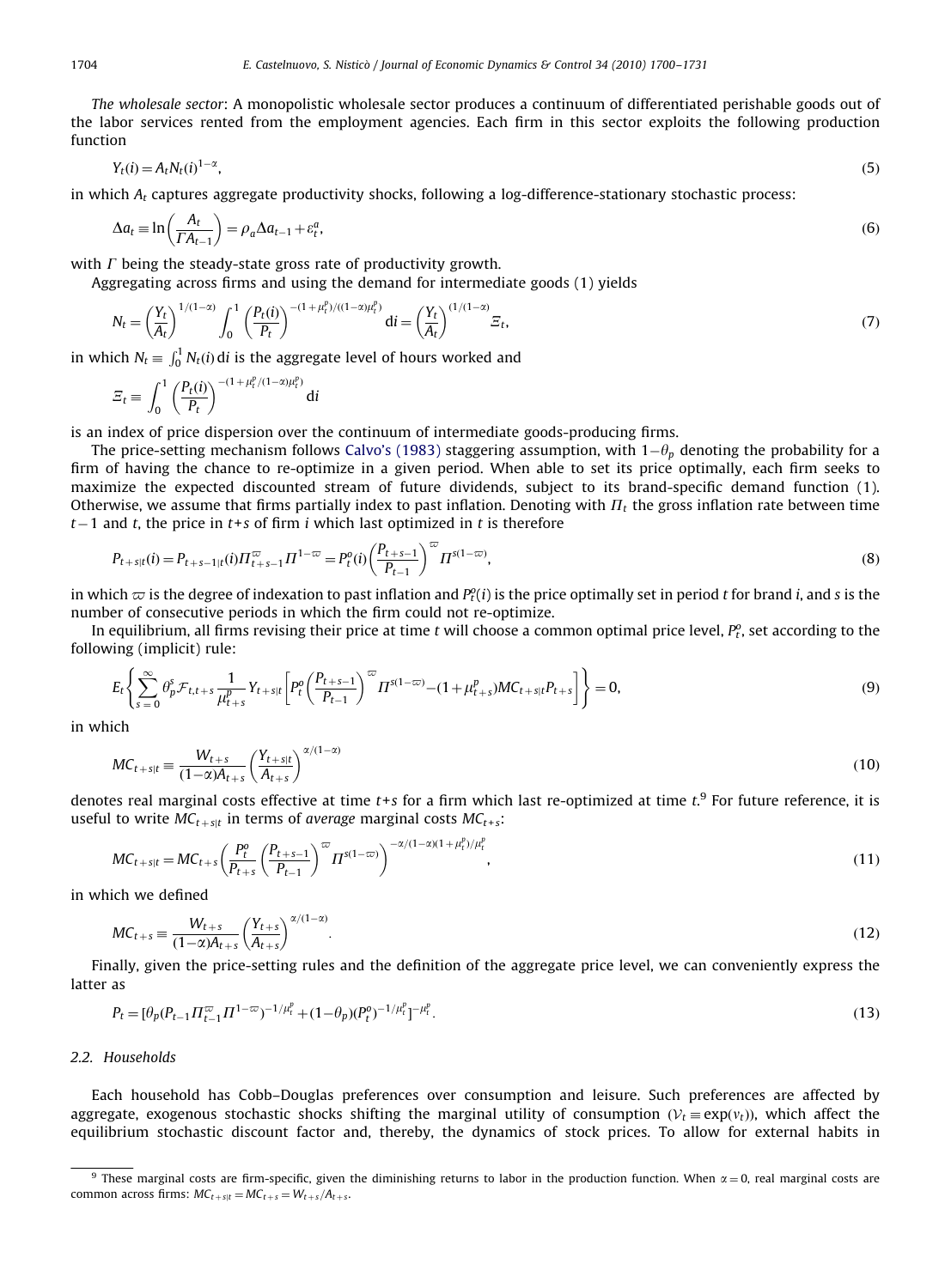consumption, preferences are defined over adjusted personal consumption

$$
\tilde{C}_t(j,k) \equiv (C_t(j,k) - \hbar C_{t-1}),\tag{14}
$$

in which h captures the degree to which consumers would like to smooth their consumption with respect to the average past level.

Households demand consumption goods and two types of financial assets: state-contingent bonds and equity shares issued by the monopolistic firms. Equilibrium in this side of the economy, along a state equation for consumption, also implies a pricing equation for the equity shares.

Consumers entering the markets in period  $j$  and specializing in labor type  $k$ , therefore, seek to maximize the expected stream of utility flows, discounted to account for impatience (as reflected by the intertemporal discount factor  $\beta$ ) and uncertain presence in the market (as reflected by the probability of survival across two subsequent periods,  $(1-\xi)$ ). To that aim, they choose a pattern for individual real consumption  $C(j,k)$  and financial-asset holdings. The financial assets holdings at the end of period  $t$  consist of a set of contingent claims whose one-period ahead stochastic nominal payoff in period  $t+1$ is  $B^*_{t+1}(j,k)$  and the relevant discount factor is  $\mathcal{F}_{t,t+1}$ , and a set of equity shares issued by each wholesale firm,  $Z_{t+1}(j,k,i)$ , whose real price at period t is  $Q_t(i)$ .

Moreover, to capitalize on the differentiation of their own labor type, each household delegates to a monopolistic labor union the optimal choice of hours worked to supply to the employment agencies. The monopoly union sets both the nominal wage  $W^*(k)$  and hours worked  $N(k)$  for each labor type k; each cohort in the labor-type k, then, contributes to the supply of hours worked pro rata, i.e. in proportion to its dimension. The per capita labor supply, therefore, is going to be common across cohorts:  $N(j,k) = N(k)$ .

At the beginning of each period, then, the sources of funds consist of the nominal disposable labor income  $(W_t^i(k)N_t(k)-P_tT_t)^{10}$  and the nominal financial wealth  $\Omega_t^*(j,k)$ , carried over from the previous period and defined as

$$
\Omega_t^*(j,k) \equiv \left[ B_t^*(j,k) + P_t \int_0^1 (Q_t(i) + D_t(i)) Z_t(j,k,i) \, \mathrm{d}i \right]. \tag{15}
$$

The financial wealth of an individual born at time j includes therefore the nominal pay-off on the contingent claims and on the portfolio of equity shares, each of the latter paying a nominal dividend yield  $P_{tD}(i)$  and being worth its own current nominal market value  $P_tQ_t(i)$ .

At time 0, therefore, j-periods-old consumers specializing in type-k labor seek to maximize

$$
E_0 \sum_{t=0}^{\infty} \beta^t (1-\xi)^t \mathcal{V}_t[\log \tilde{C}_t(j,k) + \delta \log(1 - N_t(k))]
$$

subject to a sequence of budget constraints of the form:

$$
P_t C_t(j,k) + E_t \{ \mathcal{F}_{t,t+1} B_{t+1}^*(j,k) \} + P_t \int_0^1 Q_t(i) Z_{t+1}(j,k,i) \, \mathrm{d}i \le W_t^*(k) N_t(k) - P_t T_t + \frac{1}{1 - \xi} \Omega_t^*(j,k),\tag{16}
$$

where  $\beta,\xi\in$  [0,1]. Moreover, following [Blanchard \(1985\)](#page-29-0), financial wealth carried over from the previous period also pays off the gross return  $(1/(1-\xi))$  on the insurance contract that redistributes among agents that have not been replaced (and in proportion to one's current wealth) the financial wealth of the ones who left the market. The assumption of log-utility ensures the existence of a balanced-growth path under a non-stationary technological process, and allows for closed-form solutions for individual and aggregate consumption.

The first-order conditions for an optimum consist of the budget constraint (16) holding with equality, and the intertemporal conditions with respect to the two financial assets:

$$
\mathcal{F}_{t,t+1} = \beta \frac{U_c(C_{t+1}(j))\mathcal{V}_{t+1}}{U_c(C_t(j))\mathcal{V}_t} = \beta \frac{P_t \tilde{C}_t(j)}{P_{t+1} \tilde{C}_{t+1}(j)} \exp(\mathcal{V}_{t+1} - \mathcal{V}_t),
$$
\n(17)

$$
P_t Q_t(i) = E_t \{ \mathcal{F}_{t,t+1} P_{t+1} [Q_{t+1}(i) + D_{t+1}(i)] \}. \tag{18}
$$

Eq. (17) defines the equilibrium stochastic discount factor for one-period ahead nominal payoffs, affected by the intertemporal disturbance  $v$ , and highlights that, at the individual level, the stochastic discount factor and the intertemporal marginal rate of substitution in consumption are equal. Eq. (18), in turn, defines stock-price dynamics, by equating the nominal price of an equity share to its nominal expected payoff one period ahead, discounted by the stochastic factor  $\mathcal{F}_{t,t+1}$ .

The nominal gross return  $(1+r_t)$  on a safe one-period bond paying off one unit of currency in period  $t+1$  with probability 1 (whose price is therefore  $E_t\{\mathcal{F}_{t,t+1}\}\)$  is defined by the following no-arbitrage condition:

$$
(1+r_t)E_t\{\mathcal{F}_{t,t+1}\}=1.
$$
\n(19)

 $10$  We assume that lump-sum taxes are uniformly distributed across cohorts and labor types, and accordingly we can drop both indexes j and k when denoting them in per capita terms.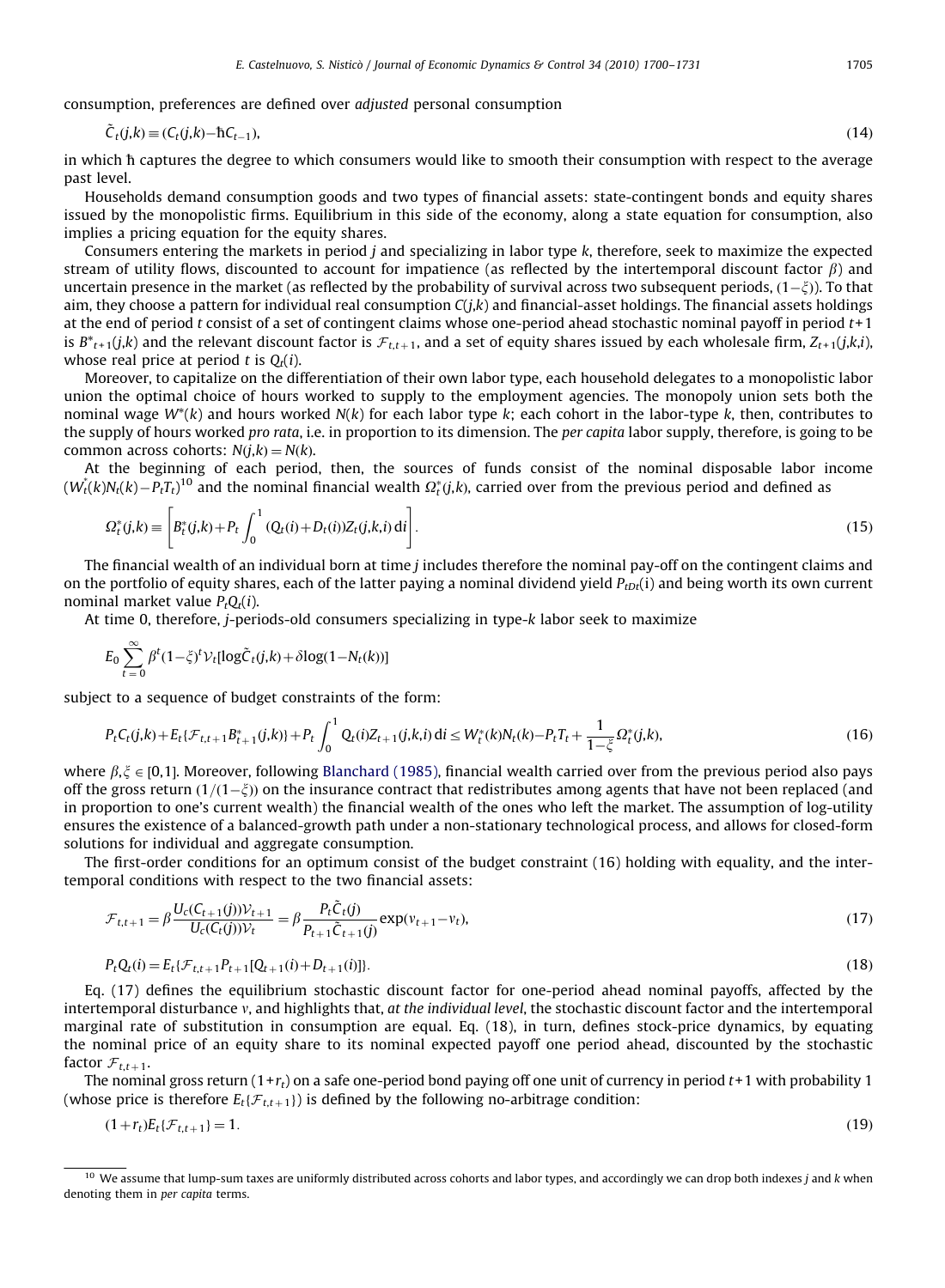For future reference note that, if the labor market were competitive and there were no labor unions, households would also choose the optimal amount of hours worked to supply. The equilibrium condition in that case would require the real wage to equal the marginal rate of substitution between *adjusted* consumption and leisure, for each cohort *j* and each labor type k

$$
W_t(k) = \delta \frac{\tilde{C}_t(j,k)}{1 - N_t(j,k)} \equiv MRS_t(j,k),
$$
\n(20)

in which the last identity defines the individual MRS between adjusted consumption and leisure.

Using Eq. (18), and recalling the definition of financial wealth (15), the equilibrium budget constraint (16) can be given the form of the following stochastic difference equation in the financial wealth  $\Omega_t^*(j)$ , written in terms of individual *adjusted* consumption  $\tilde{C}_t(j)^{11}$ :

$$
P_t\tilde{C}_t(j,k) + E_t\{\mathcal{F}_{t,t+1}\Omega_{t+1}^*(j,k)\} = \frac{1}{1-\xi}\Omega_t^*(j,k) + W_t^*N_t(k) - P_tT_t - \hbar P_tC_{t-1}.
$$
\n(21)

The equation above, together with the equilibrium stochastic discount factor (17) and a condition ruling out Ponzi schemes, imply that Eq. (21) can be solved forward, to result in an equilibrium relation between individual *adjusted* consumption and total wealth:

$$
\tilde{C}_t(j,k) = \frac{1}{\Sigma_t} \left( \frac{1}{1 - \xi} \Omega_t(j,k) + K_t(k) \right). \tag{22}
$$

In the equation above,  $K<sub>t</sub>(k)$  denotes the *adjusted* stock of human wealth for type-k consumers, defined as the expected stream of future disposable labor income, discounted by the stochastic discount factor and conditional upon survival, net of the external habit in consumption. The assumption of labor unions setting wages and hours implies that this term is common across cohorts. Moreover,  $\Sigma_t \equiv E_t \{ \sum_{s=0}^{\infty} \beta^s (1-\xi)^s \exp(v_{t+s}-v_t) \}$  is the reciprocal of the time-varying propensity to consume out of financial and human wealth, and is also common across cohorts (being a function of the aggregate preference shocks).

Three comments are in order with respect to Eq. (22). First. A current positive innovation in the preference shock, by reducing the present value of future stochastic payoffs, has the effect of increasing the current propensity to consume out of wealth, and thereby the level of consumption. Second. The overlapping-generation structure of households  $(\xi > 0)$ implies that the propensity to consume out of total wealth is higher than in the Representative Agent set up  $(\xi = 0)$ , because a positive  $\xi$  reduces the effective rate at which households discount utility (i.e.  $\beta(1-\xi)$ ) and this makes the present even more valuable than the future. Third. Individual consumption of "newcomers"  $\tilde{C}_t(t,k)$  is lower than those of "old traders" because the former enter the market with zero financial assets  $(Q_t(t, k) = 0)$  and can therefore consume only out of their human wealth  $K_t(k)$ .

## 2.2.1. Aggregation across cohorts

The aggregate level of consumption across all type-k cohorts is computed as a weighted average of the corresponding generation-specific counterpart, where each cohort is given a weight equal to its mass:

$$
C_t(k) = \sum_{j=-\infty}^{t} n_t(j)C_t(j,k) = \sum_{j=-\infty}^{t} \zeta(1-\zeta)^{t-j}C_t(j,k)
$$
\n(23)

for all  $k\in$  [0,1]. Since agents entering the market at time  $t$  hold no financial assets at all, however, all the financial wealth is held by ''old traders''; accordingly, its aggregate value is defined as the average across old traders only:

$$
\Omega_t = \sum_{j=-\infty}^{t-1} \xi (1 - \xi)^{t-1-j} \Omega_t(j).
$$
\n(24)

Thereby, since the aggregator defined in (23) sums over all agents, therefore, it implies

$$
\sum_{j=-\infty}^{t} \zeta (1-\zeta)^{t-j} \Omega_t(j) = (1-\zeta) \Omega_t,
$$
\n(25)

capturing the fact that all the financial wealth is held by old traders, who have mass of  $(1-\xi)$ .

The solution of the consumers' problem provides two relevant equilibrium conditions specific to each generic cohort j: the budget constraint holding with equality (Eq. (21)) and the relation linking personal adjusted consumption to total personal wealth, Eq. (22).

 $11$  The assumption of complete markets, and the implied risk-sharing among households in the same cohort whose wage is reset at different dates, imply that the budget constraint is common across different labor types, and equal to what it would be in the case of competitive labor markets. As a consequence, we could as well drop the index k for the remaining of this Section. See [Woodford \(2003\)](#page-31-0).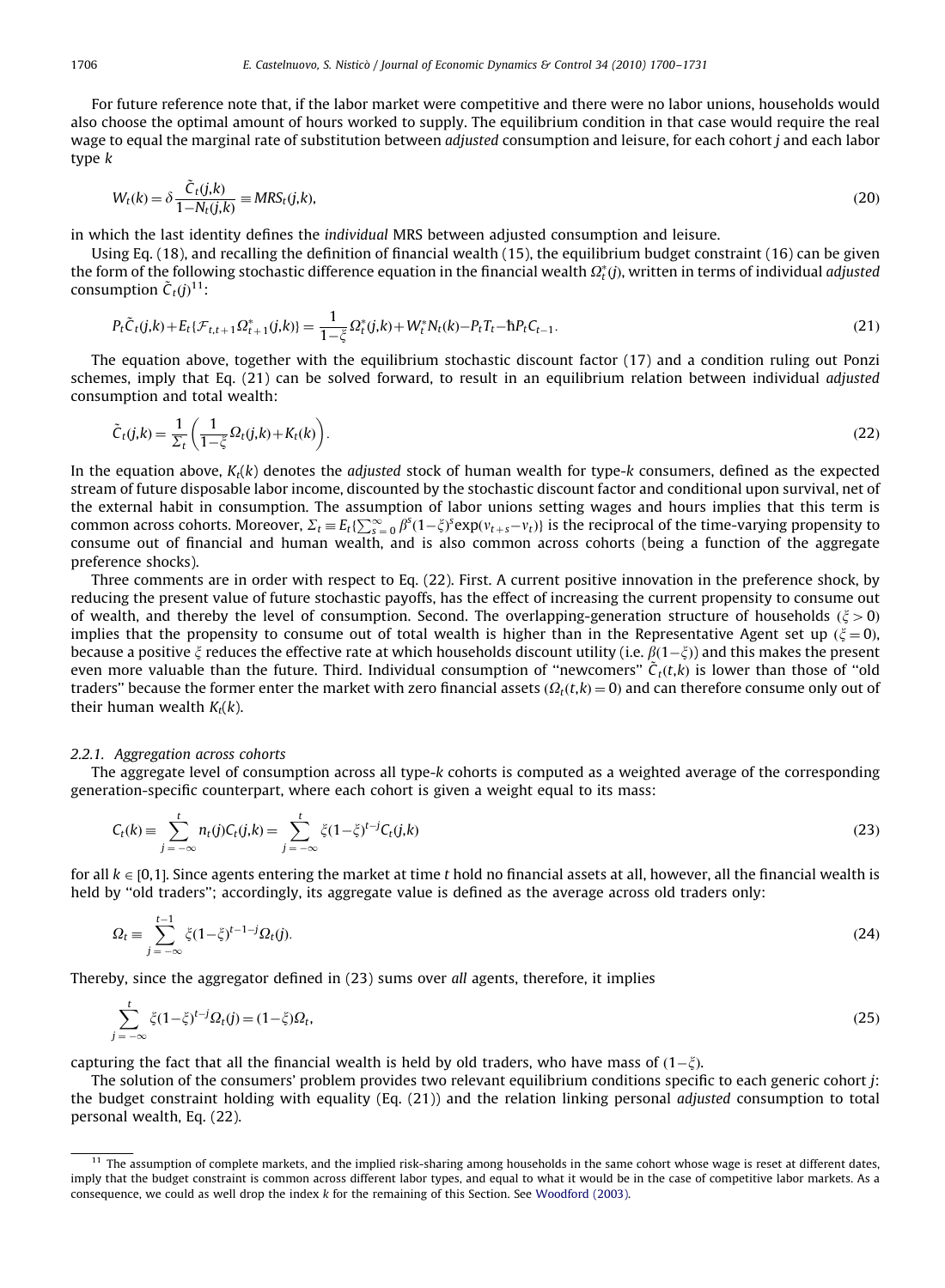Since these equilibrium conditions are linear in the cohort-specific variables, we can aggregate across cohorts to obtain a set of aggregate relations identical in the functional form to their generation-specific counterparts:

$$
P_t\tilde{C}_t(k) + E_t\{\mathcal{F}_{t,t+1}\Omega_{t+1}^*(k)\} = \Omega_t^*(k) + W_t^*N_t(k) - P_tT_t - \hbar P_tC_{t-1},
$$
\n(26)

$$
\tilde{C}_t(k) = \frac{1}{\Sigma_t} (\Omega_t(k) + K_t(k)).
$$
\n(27)

For future reference, note that aggregating across cohorts the static type-k labor supply implied by Eq. (20), we get (under competitive labor markets) the equalization of the real wage to the average marginal rate of substitution for suppliers of labor type k

$$
W_t(k) = \delta \frac{\tilde{C}_t(k)}{1 - N_t(k)} \equiv MRS_t(k),
$$
\n(28)

in which the last identity defines the average MRS between adjusted consumption and leisure.

Finally, Eqs. (26) and (27), aggregated also across labor types can be combined to yield an equation describing the dynamic path of aggregate consumption:

$$
(\Sigma_t - 1)(C_t - \hbar C_{t-1}) = \xi E_t \{ \mathcal{F}_{t,t+1} \Pi_{t+1} \Omega_{t+1} \} + (1 - \xi) E_t \{ \mathcal{F}_{t,t+1} \Sigma_{t+1} \Pi_{t+1} (C_{t+1} - \hbar C_t) \}.
$$
\n(29)

The equation above highlights the role of the financial wealth effects (the first term on the right-hand side), which fades out as the replacement rate  $(\xi)$  goes to zero.

# 2.3. Labor unions and nominal wage-setting

Each cohort alive spans the entire continuum of labor varieties  $k \in [0,1]$ . All households specializing in labor type k delegate the decision about their wage and amount of hours worked to a monopoly labor union, regardless of their age. The labor unions are infinitely lived and act in the interest of their member households, with which they share the structure of preferences.

The labor unions are not concerned with the distribution of financial wealth across cohorts but only about aggregate wage and employment in their sector. The period-objective of the union representing type-k workers is therefore assumed to be the aggregate nominal labor income of their members, net of a term capturing the utility-cost of working, evaluated in terms of nominal adjusted consumption:

$$
W_t^*(k)N_t(k) + P_t\tilde{C}_t\delta \ln(1 - N_t(k)).
$$
\n(30)

A convenient implication of assuming a nominal period-objective of this form is that it allows to encompass as a special case the result holding under competitive labor markets.

The wage setting mechanism follows Erceg et al. (2000) staggering assumption, with  $\theta_w$  being the probability of not-being able to re-optimize in a given period. When able to set the wage optimally, each union seeks to maximize the discounted stream of period-objectives, given the demand for its own labor type (3) coming from the employment agencies. Otherwise, unions follow a partial indexation rule tracking past price-inflation and the evolution of aggregate productivity. More specifically, the nominal wage in t+s for type-k workers represented by a union which last optimized in t is

$$
W_{t+s|t}^*(k) = W_{t+s-1|t}^*(k)(\Pi_{t+s-1}\Gamma e^{\Delta a_{t+s-1}})^{\eta}(\Pi\Gamma)^{1-\eta} = W_t^{*0}(k)\left(\frac{P_{t+s-1}}{P_{t-1}}\frac{A_{t+s-1}}{A_{t-1}}\right)^{\eta}(\Pi\Gamma)^{s(1-\eta)},\tag{31}
$$

in which  $\eta$  is the degree of indexation to past inflation and productivity growth and  $W^{\ast}_t(k)$  is the nominal wage optimally set in period  $t$  for type- $k$  labor.

In equilibrium, all unions optimizing at time  $t$  set the same nominal wage  $W^{\mathfrak{s}}_t$ , according to the following implicit rule:

$$
E_{t}\left\{\sum_{s=0}^{\infty}\theta_{w}^{k}\mathcal{F}_{t,t+s}\frac{N_{t+s|t}}{\mu_{t+s}^{w}}\left[W_{t}^{*0}\left(\frac{P_{t+s-1}}{P_{t-1}}\frac{A_{t+s-1}}{A_{t-1}}\right)^{\eta}(\Pi\Gamma)^{s(1-\eta)}-(1+\mu_{t+s}^{w})P_{t+s}MRS_{t+s|t}\right]\right\}=0,
$$
\n(32)

in which  $MRS<sub>t-sit</sub>$  is the average (across households specializing in the same labor service) marginal rate of substitution between consumption and leisure, characterizing the member households at  $t+s$  of a labor union which last optimized at date t:

$$
MRS_{t+s|t} \equiv \delta \frac{\tilde{C}_{t+s}}{1 - N_{t+s|t}}.
$$
\n(33)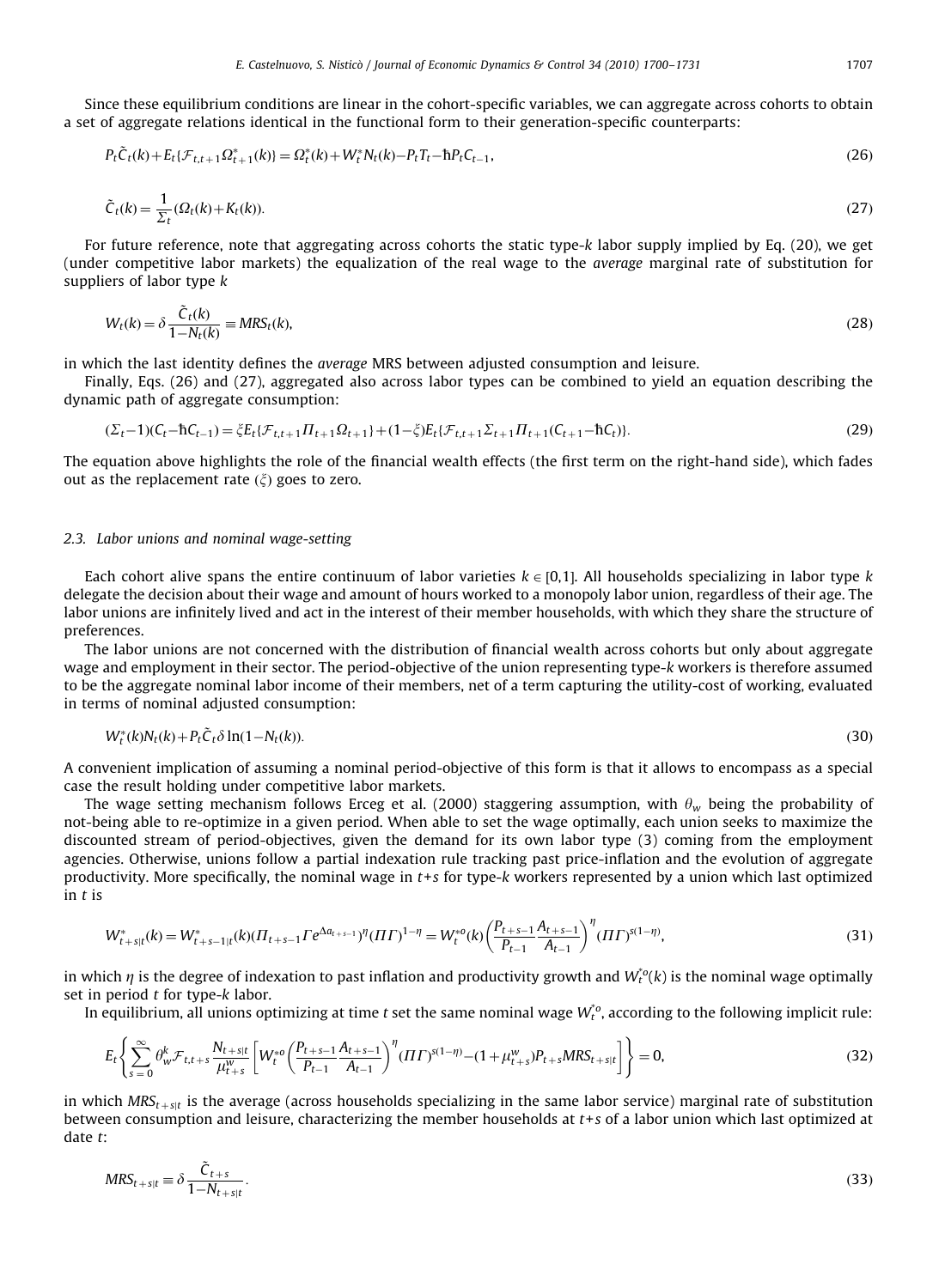For future reference, it is useful to write  $MRS<sub>t+sl</sub>$  in terms of the average, economy-wide MRS:

$$
MRS_{t+s|t} = MRS_{t+s} \frac{1 - N_{t+s}}{1 - N_{t+s} \left(\frac{W_t^{*0}}{W_{t+s}^*} \left(\frac{P_{t+s-1}}{P_{t-1}} \frac{A_{t+s-1}}{A_{t-1}}\right)^{\eta} (IIT)^{s(1-\eta)}\right)^{-(1 + \mu_{t+s}^w)/\mu_{t+s}^w}},
$$
(34)

in which we defined

$$
MRS_{t+s} \equiv \delta \frac{\tilde{C}_{t+s}}{1 - N_{t+s}}.
$$
\n(35)

Finally, given the wage-setting rule and the definition of the aggregate nominal wage index, we can conveniently express the latter as

$$
W_t^* = [\theta_w(W_{t-1}^*(\Pi_{t-1}\Gamma e^{\Delta a_{t-1}})^{\eta}(\Pi\Gamma)^{1-\eta})^{-1/\mu_t^w} + (1-\theta_w)(W_t^{*0})^{-1/\mu_t^w}]^{-\mu_t^w}.
$$
\n(36)

# 2.4. The government and the equilibrium

Following Galí [\(2003\),](#page-30-0) we assume a public sector which consumes a stochastic fraction of total output, financed entirely through lump-sum taxation to the households:

$$
G_t = \left(\frac{\breve{g}_t}{1 + \breve{g}_t}\right) Y_t = T_t. \tag{37}
$$

In equilibrium, the net supply of state-contingent bonds is nil  $(B_t = 0)$ . Moreover, the aggregate stock of outstanding equity for each wholesale firm must equal the corresponding total amount of issued shares, normalized to 1  $(Z_t(i) = 1$  for all  $i\in [0,1]$ ). As a consequence, the present discounted real value of future financial wealth equals the current level of the real stock-price index  $E_t\{\mathcal{F}_{t,t+1}\Pi_{t+1}\Omega_{t+1}\} = Q_t$ , and the state equation for aggregate consumption reads

$$
(\Sigma_t - 1)(C_t - \hbar C_{t-1}) = \zeta Q_t + (1 - \zeta) E_t \{ \mathcal{F}_{t,t+1} \Pi_{t+1} \Sigma_{t+1} (C_{t+1} - \hbar C_t) \},
$$
\n(38)

in which

$$
Q_t = E_t \{ \mathcal{F}_{t,t+1} \Pi_{t+1} [Q_{t+1} + D_{t+1}] \}.
$$
\n(39)

Eq. (38) defines the dynamic path of aggregate consumption, in which an explicit role is played by the dynamics of stock prices. The latter is defined by Eq. (39), which is a standard pricing equation micro-founded on the consumers' optimal behavior and derives from the aggregation across firms of Eq. (18).

Finally, note that the benchmark set-up of infinitely lived consumers is a special case of the one discussed here, and corresponds to a zero-rate of replacement,  $\xi = 0$ . In this case, indeed, Eq. (38) loses the term related to stock prices and collapses to the usual Euler equation for consumption, relating real aggregate consumption only to the long-run real interest rate:

$$
(\Sigma_t - 1)(C_t - \hbar C_{t-1}) = E_t \{ \mathcal{F}_{t,t+1} \Pi_{t+1} \Sigma_{t+1} (C_{t+1} - \hbar C_t) \}.
$$

### 2.4.1. The benchmark equilibrium

We take as benchmark an equilibrium in which prices and wages are fully flexible, and the price- and wage-elasticities of demand for differentiated intermediate goods and labor types are unaffected by inefficient disturbances. In terms of deep parameters, this equilibrium features  $\theta_i=0$  and  $\mu_t^i=\mu^i$ , for all  $t$  and  $i$ =p,w. We label this equilibrium as frictionless $^{12}$ (FE) and denote variables in such equilibrium with an upperbar. While not dealing with optimal monetary policy issues here, we note that this definition of benchmark equilibrium is consistent with the equilibrium that monetary policymakers targeting price stability should aim to achieve.

In the FE, the price-setting rule implies that all firms set their price as a constant markup over nominal marginal costs:  $\overline{P}_t^o = (1+\mu^p)P_t\overline{MC}_t = P_t$ . As a consequence, real marginal costs are constant at their steady state level:  $\overline{MC}_t = (1+\mu^p)^{-1}$ . Analogously, the wage-setting rule implies that all unions set their members' real wage as a constant markup over the<br>marginal rate of substitution:  $\overline{W}_t^o = (1+\mu^w)\overline{MRS}_t$ . Denoting with  $M{W}_t \equiv MRS_t/{W_t}$  the inverse w obtain a condition similar to the one characterizing real marginal costs:  $\overline{MW}_t$  = (1 +  $\mu^w)^{-1}.$ 

## 2.5. The linearized model

Given the assumed unit root in the process driving aggregate productivity, a number of variables in our model economy inherits a stochastic trend. To solve the model, then, we first write the equilibrium conditions in terms of deviations of the trending real variables from the non-stationary technological process  $A_t$ , whose evolution in first-differences is described

 $12$  For the sake of accuracy, we should emphasize that a truly frictionless equilibrium should also correct the static distortions of non-zero steady-state markups. These distortions can be easily corrected by appropriate time-invarying subsidies. Since we are mainly interested in the dynamic and cyclical properties of the model, we disregard this issue, with no loss of generality for our results, and use the term frictionless with reference to the absence of dynamic frictions.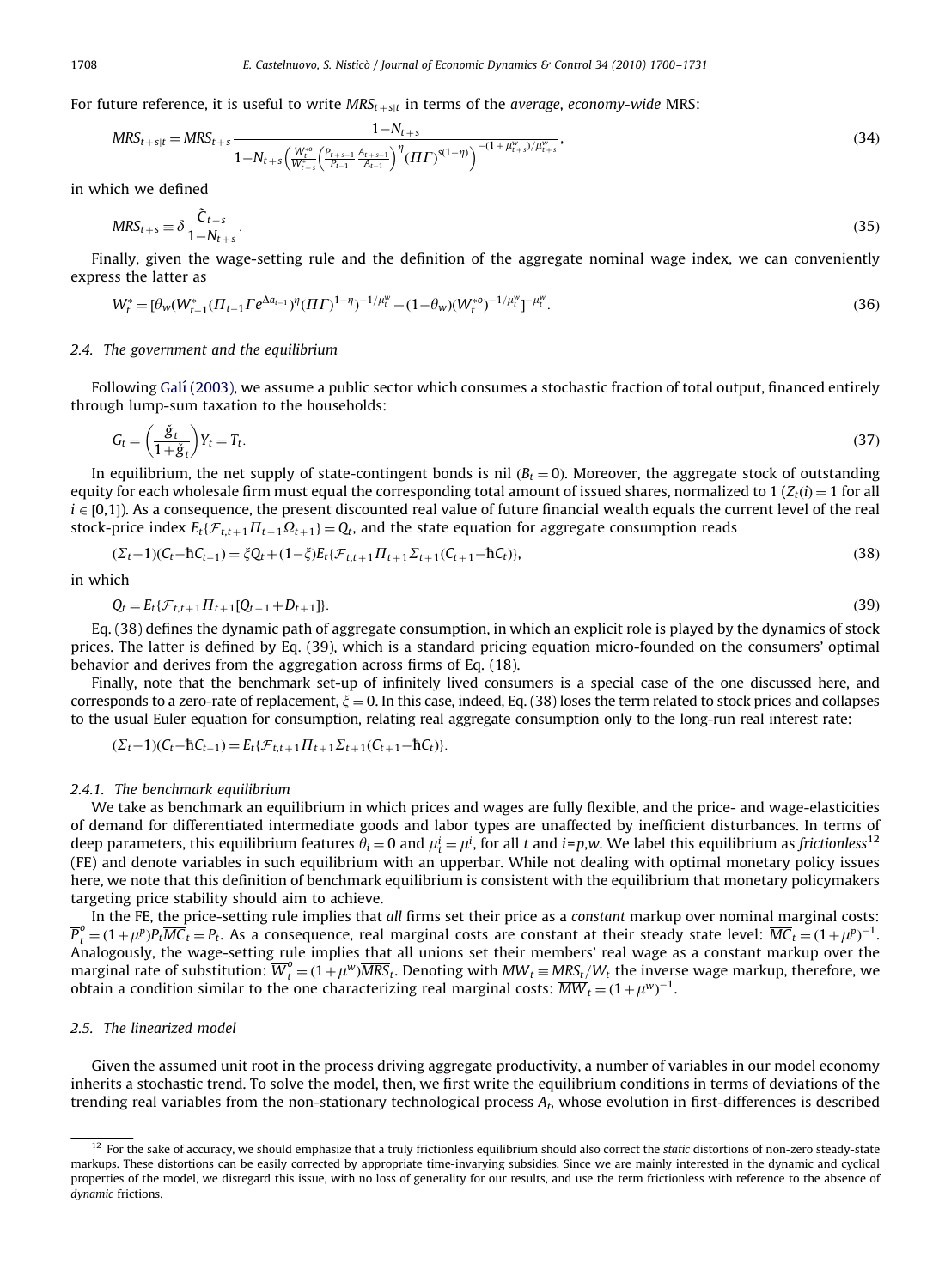by the autoregressive process (6).<sup>13</sup> We then log-linearized the so manipulated equilibrium conditions around the non-stochastic steady state.<sup>14</sup>

We define the "output gap" as the log-deviation of equilibrium real output from the frictionless benchmark:  $x_t\equiv {\widehat {y}}_t-{\overline {y}}_t.$ Analogously, we can define the real ''wage gap'' as  $\omega_t$   $=$   $\widehat w_t$   $\overline w_t$  and the real ''stock-price gap'' as  $s_t$   $=$   $\widehat q_t$   $\overline q_t$ . The latter is our model-consistent measure of financial slack, which isolates the part of stock-price dynamics that can be attributed to the existing structural distortions at business cycle frequencies. If anything at all, then, this is the measure of financial slack that any Central Bank interested in price stability should by concerned with.

Accordingly, we assume that the monetary policy makers set short-term nominal interest rates in (smoothed) response to deviations of the equilibrium allocation from the frictionless benchmark, following the Taylor-type rule

$$
r_t = (1 - \phi_r)(\phi_\pi \pi_t + \phi_x x_t + \phi_s s_t) + \phi_r r_{t-1} + u_t^r, \tag{40}
$$

which allows for an explicit response to our measure of financial slack, beyond the one implicit in the response to output gap and inflation.

The complete model economy, written in deviations from the benchmark equilibrium, therefore reads:

$$
(x_t - h x_{t-1}) = \Theta E_t \{x_{t+1} - h x_t\} + \psi \Theta s_t - (1 - h) \Theta (r_t - E_t \pi_{t+1} - \overline{r} \tau_t),
$$
\n(41)

$$
s_t = \tilde{\beta} E_t s_{t+1} + \Phi_x E_t x_{t+1} - \Phi_{\omega} E_t \omega_{t+1} - (r_t - E_t \pi_{t+1} - \overline{r}r_t) + b_t,
$$
\n(42)

$$
(\pi_t - \varpi \pi_{t-1}) = \tilde{\beta} E_t \{ \pi_{t+1} - \varpi \pi_t \} + \lambda_p \omega_t + \kappa_p x_t + u_t^p, \tag{43}
$$

$$
(\pi_t^w - \eta \pi_{t-1} - \eta \Delta a_{t-1}) = \tilde{\beta} E_t \{ \pi_{t+1}^w - \eta \pi_t - \eta \Delta a_t \} + \kappa_w x_t - \frac{h}{1-h} \lambda_w x_{t-1} - \lambda_w \omega_t + u_t^w,
$$
\n(44)

$$
\omega_t = \omega_{t-1} + \pi_t^w - \pi_t - \Delta \widehat{\overline{w}}_t,\tag{45}
$$

$$
r_t = (1 - \phi_r)(\phi_\pi \pi_t + \phi_x x_t + \phi_s s_t) + \phi_r r_{t-1} + u_t^r, \tag{46}
$$

in which the discount factor  $\tilde{\beta}$  is defined as

$$
\tilde{\beta} = \frac{\Pi \Gamma}{1+r} = \frac{\beta(1-h)}{1-h+\psi}
$$

and  $\psi = \psi(\xi)$ , such that  $\psi'(\xi) > 0$  and  $\psi(0) = 0$ .<sup>15</sup>

The IS Eq. (41) acknowledges the role possibly played by financial market fluctuations in shaping the business cycle. The quantitative relevance of the reaction of output to financial market oscillations is directly related to  $\zeta$ , capturing the rate of turnover between "newcomers" and "old traders" in the financial markets. As  $\xi$  approaches zero, the financial wealth effect weakens: at the limit, the model falls back to the standard Representative Agent framework, in which all agents are traders over an infinite horizon and the stock-price equation is redundant (as long as Fed's reaction to the stock market is muted). By contrast, if there is interaction in the financial market between ''old traders'' (though not infinitely lived) and ''newcomers'', the dynamics of aggregate financial wealth becomes relevant, and a shock to stock prices affects current output directly and the inflation rate indirectly, via the NKPCs (43) and (44).

The pricing Eq. (42) describes the evolution of our measure of financial slack, i.e. the stock-price gap. This gap is driven by private sector's expectations on the evolution of aggregate demand, firms' marginal costs, and the real interest rate, and is affected by all the structural shocks of the model. Notably, as long as  $\xi >0$  the discount factor  $\tilde\beta < \beta$ . The reason is that the replacement of traders with newcomers reduces the aggregate marginal rate of intertemporal substitution, reducing the degree of smoothing in aggregate consumption. Consequently, financial markets, firms and unions assign a lower weight to the predicted evolution of the output gap and the real interest rate in the Phillips Curve, the pricing equation, and the wage inflation equation. Notice that here we follow [Smets and Wouters \(2003\)](#page-30-0) and purposefully add an exogenous stochastic component b (with  $b_t = \rho_b b_{t-1} + \varepsilon_t^b$ ) to account for a non-fundamental component in the dynamics of stock prices, possibly capturing variations in the equity premium or other financial shocks that originate within the stock market.

$$
\begin{aligned}\n\lambda_p &\equiv \mu^p \frac{(1-\theta_p)(1-\tilde{\beta}\theta_p)(1-\alpha)}{\theta_p(\mu^p + \alpha)}, \quad \lambda_w &\equiv \mu^w \frac{(1-\theta_w)(1-\tilde{\beta}\theta_w)}{\theta_w(\mu^p + \varphi(1+\mu^w))}, \quad \kappa_p \equiv \lambda_p \frac{\alpha}{1-\alpha}, \quad \kappa_w \equiv \lambda_w \left(\frac{1}{1-h} + \frac{\varphi}{1-\alpha}\right), \\
\psi &\equiv \xi \frac{1-\beta(1-\xi)}{(1-\xi)} \frac{\Omega}{C} \ge 0, \quad \Theta \equiv \frac{1-h}{1+\psi-h} \in [0,1], \quad \Phi_x \equiv (1-\tilde{\beta}) \frac{\mu^p}{\alpha+\mu^p} \in [0,1], \quad \Phi_\omega \equiv (1-\tilde{\beta}) \frac{1-\alpha}{\alpha+\mu^p} \ge 0.\n\end{aligned}
$$

<sup>&</sup>lt;sup>13</sup> We denote de-trended variables by means of a "hat":  $\hat{X}_t = X_t/A_t$ .<br><sup>14</sup> We denote log-deviations from the steady state with lower-case letters:  $x_t \equiv \log(X_t/X)$ . Note that, (1+r<sub>t</sub>) being the gross interest rate, r<sub>t</sub> is order) the actual net interest rate. The log-deviation of the gross interest rate from its steady state is therefore  $r_t - \tilde{\rho}$ , where we set  $\tilde{\rho} \equiv \log(1+r) = -\log \tilde{\beta}$ . Analogously, we define  $g_t = \check{g}_t - g$ . For further details, please refer to the Appendix.<br><sup>15</sup> Refer to the Appendix for the details on the derivation of system (41) and (40). The composite parameters are defined as follow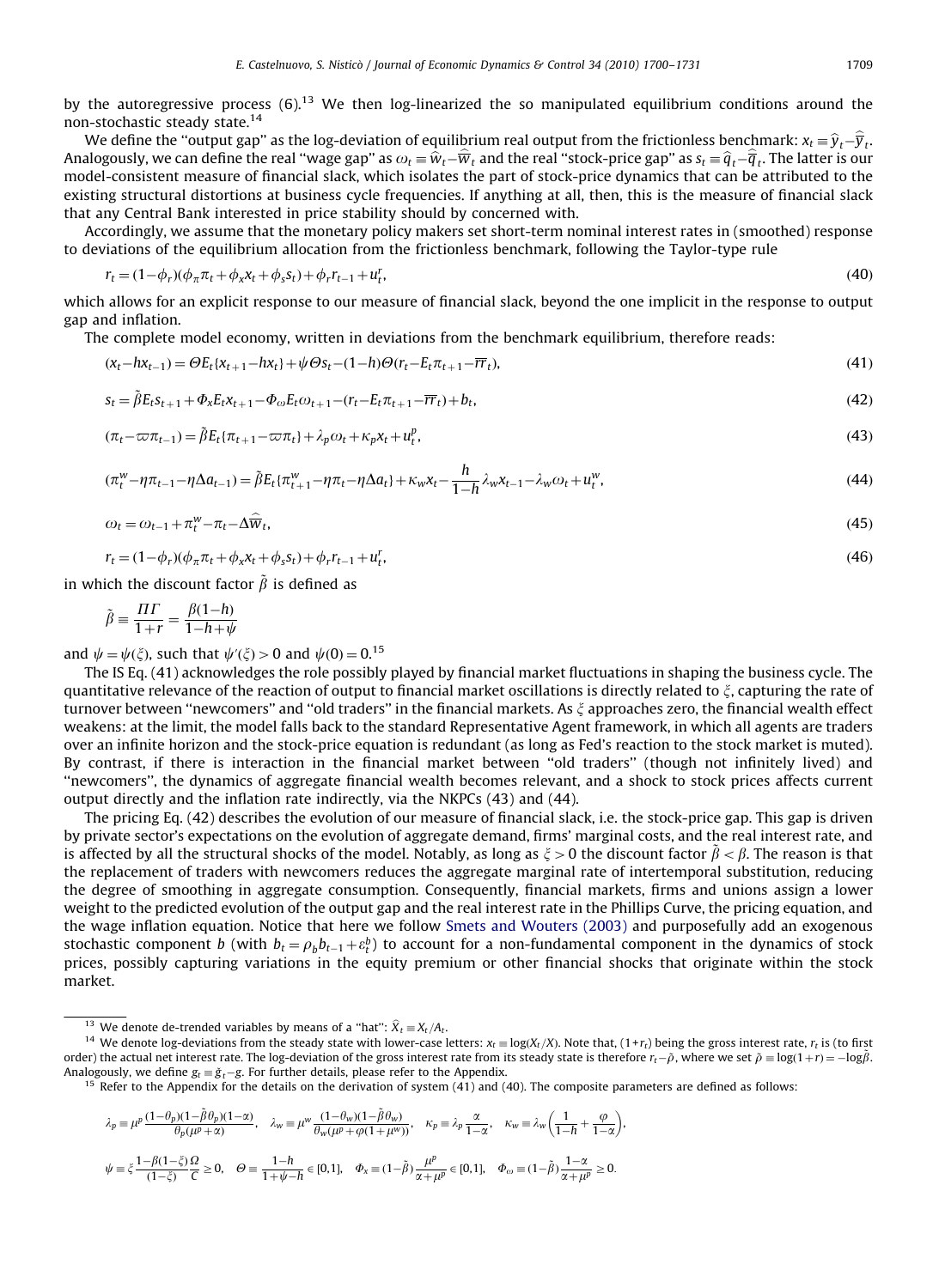Eqs. (43) and (44) describe the evolution of price and wage inflation as determined by firms and unions's optimization problems.<sup>16</sup> As already stressed, due to the absence of balance-sheet effects related to the fluctuations of the values of equity in this model, stock prices do not appear as independent regressors here. However, given the potential impact exerted by financial wealth fluctuation on aggregate demand, oscillations in the stock market have an indirect effect on price and wage inflation, as well as on the growth rate of real wages defined by the identity (45). The latter links the real wage gap to nominal wage inflation, price inflation and the growth rate of frictionless real wage, moving from the definitions  $\hat{w}_t \equiv \hat{w}_t^* - p_t$ ,  $\omega_t \equiv \hat{w}_t - \hat{\overline{w}}_t$ ,  $\pi_t \equiv p_t - p_{t-1}$  and  $\pi_t^w \equiv \hat{w}_t^* - \hat{w}_{t-1}^*$ .

Finally, we assume Fed's conduct to be described by the Taylor rule (40), which allows for an explicit response to stockmarket dynamics, as expressed by non-zero stock-price gaps.<sup>17</sup>

The stochastic structure is summarized by the following seven processes:

$$
\Delta a_{t} = \rho_{a} \Delta a_{t-1} + \varepsilon_{t}^{a},
$$
\n
$$
g_{t} = \rho_{g} g_{t-1} + \varepsilon_{t}^{g},
$$
\n
$$
v_{t} = \rho_{v} v_{t-1} + \varepsilon_{t}^{v},
$$
\n
$$
u_{t}^{r} = \rho_{r} u_{t-1}^{r} + \varepsilon_{t}^{r},
$$
\n
$$
b_{t} = \rho_{b} b_{t-1} + \varepsilon_{t}^{b},
$$
\n
$$
\mu_{t}^{p} = (1 - \rho_{p}) \mu^{p} + \rho_{p} \mu_{t-1}^{p} + \varepsilon_{t}^{p} - \chi_{p} \varepsilon_{t-1}^{p},
$$
\n
$$
(47)
$$

$$
\mu_t^w = (1 - \rho_w)\mu^w + \rho_w\mu_{t-1}^w + \varepsilon_t^w - \chi_w \varepsilon_{t-1}^w,\tag{48}
$$

with  $e_t^j\sim N(0,\sigma_j^2)$ , for all  $j=$  {a,g,v,r,b,p,w}. We assume all white noise shocks to be cross-equation uncorrelated. Following [Smets and Wouters \(2007\)](#page-30-0) and [Justiniano et al. \(2008\)](#page-30-0), we assume the price and wage mark-ups to follow ARMA(1,1) processes to pick up some of the high-frequency fluctuations of price and wage inflation.

# 3. Model estimation

We estimate our model with Bayesian techniques (see [An and Schorfheide, 2007](#page-29-0) for an overview), implemented with DYNARE.<sup>18</sup> We focus on U.S. post-WWII data, consistently with a large body of recent literature [\(Smets and Wouters, 2007](#page-30-0); [Justiniano and Primiceri, 2008a, b](#page-30-0); [Justiniano et al., 2008](#page-30-0), among others), and employ quarterly data for the sample 1954Q3– 2007Q2.<sup>19</sup> We use seven observables: the real per capita GDP quarterly growth rate, the real per capita consumption growth rate, the real S&P 500 index quarterly growth rate, the quarterly growth rate of real wages, the quarterly growth rates of per-capita hours worked, quarterly inflation, and the quarterly federal funds rate.<sup>20</sup> We use quarterly growth rates of per-capita hours worked, instead of log-hours, because of the clear downward trend that the latter show in the selected sample.

The measurement equation, therefore, reads as follows:

| $\Delta$ lnGDP <sub>t</sub>   |     |                  | $\Delta a_t + \hat{y}_t - \hat{y}_{t-1}$                |  |  |
|-------------------------------|-----|------------------|---------------------------------------------------------|--|--|
|                               |     | v                |                                                         |  |  |
| $\Delta$ lnCONS <sub>t</sub>  |     | v                | $\Delta a_t + \widehat{c}_t - \widehat{c}_{t-1}$        |  |  |
| $\Delta$ lnS&P500 $_{\rm r}$  |     | V)               | $\Delta a_t + \widehat{q}_t - \widehat{q}_{t-1}$        |  |  |
| $\Delta$ ln $W_t$             | $=$ |                  | $\Delta a_t + \widehat{w}_t - \widehat{w}_{t-1}$        |  |  |
| $\Delta$ lnHOURS <sub>t</sub> |     | O                | $(\widehat{\mathbf{y}}_t - \widehat{\mathbf{y}}_{t-1})$ |  |  |
| $\Delta$ ln $P_t$             |     | $\overline{\pi}$ | $\pi_{\scriptscriptstyle{t}}$                           |  |  |
| <b>FEDFUNDS</b> <sub>t</sub>  |     |                  |                                                         |  |  |

,  $(49)$ 

<sup>16</sup> Notice that the price and wage markup shocks enter the inflation and wage equations with a unity coefficient due to a normalization we imposed in order to choose a reasonable prior for their standard deviations. Formally,  $u_t^p \equiv \lambda_p (\mu_t^p - \mu^p)$ , and  $u_t^w \equiv \lambda_w (\mu_t^w - \mu^w)$ . We then estimate the variance of the shocks to  $ut^p$  and  $u_t^w$ . For other contributions employing this normalization, see [Smets and Wouters \(2007\)](#page-30-0), [Justiniano and Primiceri \(2008a, b\),](#page-30-0) and [Justiniano et al. \(2008\)](#page-30-0).

<sup>17</sup> Given the presence of wage inflation in the model, one might also allow the wage inflation rate to enter the Taylor rule. We preferred to focus on a more standard policy rule displaying only price inflation. However, our results are robust to the employment of a Taylor rule with both price and wage inflation.

<sup>&</sup>lt;sup>18</sup> DYNARE is a set of routines written by Michel Juillard and collaborators, and it is freely available at <http://www.cepremap.cnrs.fr/dynare/> .

<sup>&</sup>lt;sup>19</sup> To be precise, [Smets and Wouters \(2007\)](#page-30-0) investigate the sample 1966Q1-2004Q4, while [Justiniano and Primiceri \(2008a\)](#page-30-0) scrutinize the sample 1954Q3–2004Q4, [Justiniano and Primiceri \(2008b\)](#page-30-0) 1954Q3–2006Q3, and [Justiniano et al. \(2008\)](#page-30-0) 1954Q3–2004Q4. Some authors have found evidence in favor of a monetary policy shift at the beginning of the 1980s ([Clarida et al., 2000; Lubik and Schorfheide, 2004; Cogley and Sargent, 2005; Boivin and](#page-30-0) [Giannoni, 2006\)](#page-30-0). For a contrasting conclusion, see [Sims and Zha \(2006\)](#page-30-0) and [Justiniano and Primiceri \(2008a\)](#page-30-0).

 $^{20}$  We consider quarterly rates of the non-farm business sector output index (output), personal consumption expenditures of non-durables and services (consumption), the S&P 500 index (stock prices), the non-farm business sector compensation per hour (wage), the non-farm business sector hours of all persons (hours), the non-farm business sector implicit price deflator (inflation). The federal funds rate is considered in levels. **Quarterly** versions of the stock price index and the federal funds rate are obtained by taking mean values of the monthly series. Real GDP, real consumption, real stock prices and real wages are computed by deflating them with the non-farm business sector implicit price deflator. We divide real GDP, real consumption, real stock prices, and hours by the civilian labor force (over 16) to consider per-capita measures. Data are seasonally adjusted were applicable. Data source: Federal Reserve Bank of St. Louis's website, except for the S&P 500 index which was downloaded from [http://finance.yahoo.com/.](http://finance.yahoo.com/) Variables are not percentualized.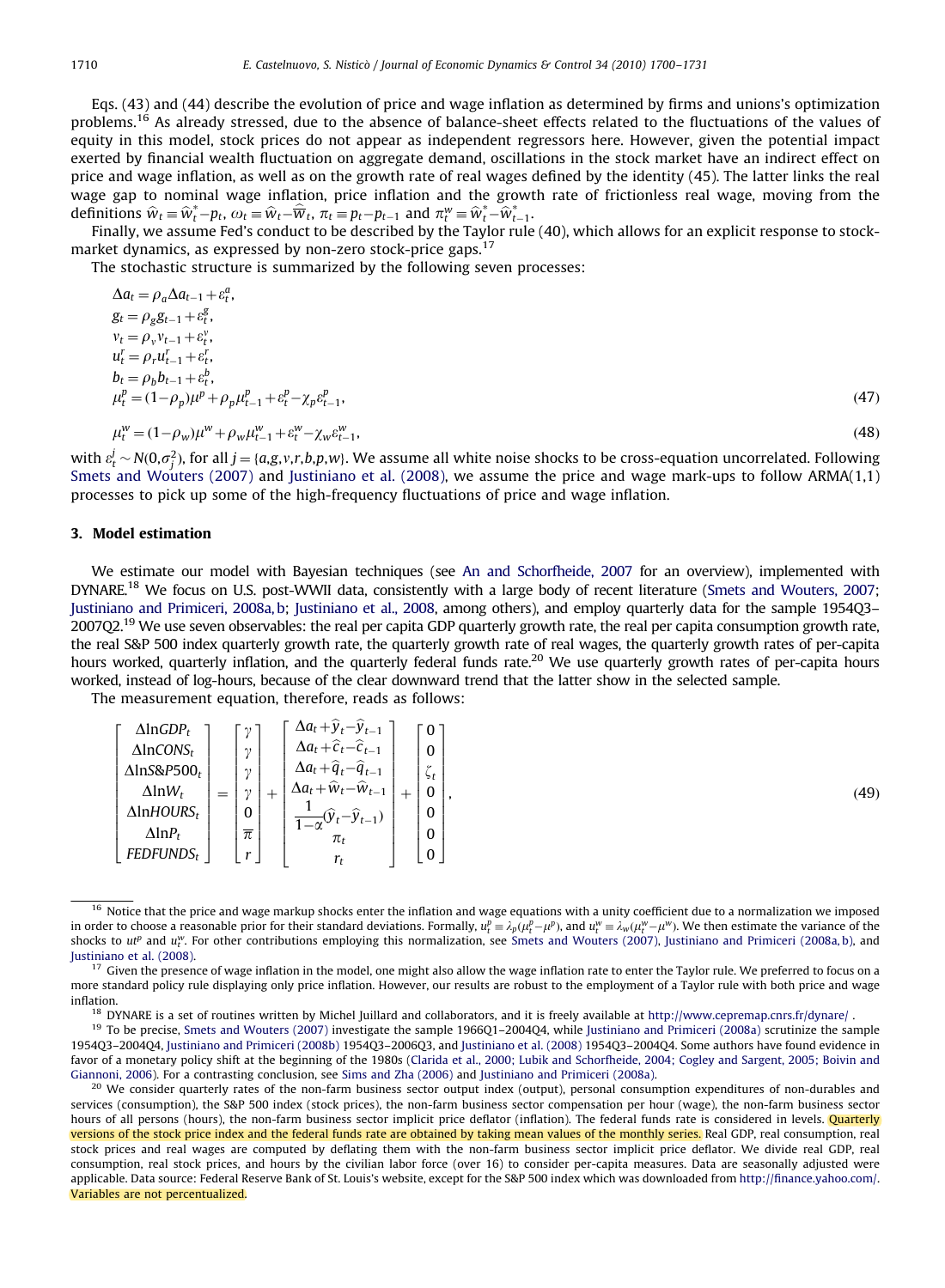in which  $\gamma \equiv \log \Gamma$  is the common quarterly trend-growth rate,  $\bar{\pi}$  is the steady state level of inflation, r is the net steady state short-term policy rate. Since we are interested in modeling an interaction between stock prices and the macroeconomy at business cycle frequencies, and in deriving the empirical implications of such interaction, we add a white-noise measurement error  $\zeta_t\sim N(0,\sigma_\zeta^2)$  to the stock-price equation, which is meant to capture possible discrepancies between our latent measure of stock-price growth rate and its empirical proxy, and absorb the excess volatility that stock prices feature with respect to the rest of macro-variables.<sup>21</sup>

# 3.1. Priors calibration

Before estimation, we calibrate some of the parameters of the model. We demean hours, inflation and the federal funds rate in a model-consistent fashion by setting  $\overline{\pi}$  and r to their sample means that read, respectively, 0%, 0.81% and 1.43%. According to our theoretical set up, all non-stationary real variables in the model display a common growth rate. Consequently, we assign to real output, real consumption, the real stock price index, and real wages a value for the common growth rate  $\gamma$  equal to 0.0047, which is in line with the sample mean of the real GDP quarterly growth rate and it is consistent with a 2% yearly growth rate of the real variables. Given that we neither model physical capital accumulation nor we employ fiscal series in the estimation phase, we fix the share of income that goes to capital  $\alpha$  to 0.36, and the share of public expenditures over GDP g to 0.18, values commonly adopted in the literature (see e.g. [Rabanal and Rubio-Ram](#page-30-0)ìrez, [2005; Smets and Wouters, 2007](#page-30-0)).

Preliminary attempts to estimate our model led to convergence troubles mainly due to the tendency of the autoregressive parameter  $\rho_w$  to hit the upper bound. Consequently, we calibrated it to 0.96, which is its posterior mean as reported by [Smets and Wouters \(2007\)](#page-30-0).

The parameter  $\xi$  strikes the difference between the standard new-Keynesian model in which agents remain in the financial market over an infinite horizon and the framework presented here. Nisticò (2005) calibrates this parameter to 0.03, a value that implies an expected permanence in financial markets slightly longer than 8 years in a quarterly model. This calibration is roughly supported by [Milani \(2008\),](#page-30-0) whose estimates of an empirical version of [Nistico's \(2005\)](#page-30-0) framework point towards an expected permanence of about 10 years. We assume a priori a non-informative uniform distribution over the unit interval,  $\xi\sim Uniform[0,1],$  thus letting the data absolutely free to speak as regards this key parameter. Importantly, therefore, our choice of the prior allows, but does not necessarily require, a financial wealth effect on consumption to take place.

Another parameter of particular interest to our aims regards the systematic reaction of the Fed to the fluctuations in stock prices reflecting the existing frictions in the economic system. Also with respect to this parameter, we let the data as free as possible to speak about both the sign and the magnitude of such a response. Accordingly, we a priori assume  $\phi$ , to be normally distributed with mean zero and standard deviation 0.25, which implies  $[-0.41,0.41]$  90% prior set. To seek robustness to the identification issues raised by [Cochrane \(2007\),](#page-30-0) we choose prior distributions that do not impose an overload of ex-ante information on the other monetary policy response coefficients as well. Accordingly, we assume  $\phi_{\pi}$  ~ Gamma $(1,0.25)$  and  $\phi_{x}$  ~ Gamma $(0.5,0.25).^{22}$ 

Not much is known as regards the value of the relative weight of leisure in the representative consumer's utility function  $\delta$ . We compute its prior mean by assuming an inverse of the (steady state) Frisch elasticity of labor supply  $\varphi = 2.5$ as in [Christiano and Eichenbaum \(1992\)](#page-30-0) and by exploiting the steady-state values indicated above, along with the steadystate restriction  $\varphi = ((1-\alpha)(1+g)) / (\delta(1-h)(1+\mu^p)(1+\mu^w))$  and a guess for the habit formation parameter equal to its prior mean. Accordingly, we assume a Gamma(1.40,1) distribution. Most of the remaining deep parameters feature standard priors, which are reported in [Table 1.](#page-12-0) Given the values assigned to the steady-state productivity growth rate, inflation rate, interest rate, the labor share of output, and the price mark-up, as well as the estimates of  $\xi$  and h, the discount factor  $\beta$  will be residually determined from the steady-state restrictions.<sup>23</sup>

# 3.2. Posterior estimates

[Table 1](#page-12-0) contrasts, for each estimated parameter, the assumed prior distribution with the posterior mean and the 90% Bayesian credible set.<sup>24</sup>

 $21$  See discussion in Section 5.1. We also experimented with the NYSE index and the Dow Jones Industrial Average index. We obtained results—not shown here for the sake of brevity, but available upon request—very similar to those presented here.

<sup>&</sup>lt;sup>22</sup> We indicate mean and standard deviation of the prior distributions in brackets.

<sup>&</sup>lt;sup>23</sup> For further details, please refer to the Appendix.

<sup>&</sup>lt;sup>24</sup> The model is estimated by implementing a two-step strategy. First, we estimate the mode of the posterior distribution by maximizing the log-posterior density, which combines our priors on the parameters of interest with the likelihood function. Second, we employ the random-walk Metropolis-Hastings algorithm to estimate the posterior distribution. The mode of each parameter's posterior distribution was computed by using the ''csminwel'' algorithm elaborated by Chris Sims. A check of the posterior mode, performed by plotting the posterior density for values around the computed mode for each estimated parameter in turn, confirmed the goodness of our optimizations. We then exploited such modes for initializing the random walk Metropolis-Hastings algorithm to simulate the posterior distributions. In particular, the inverse of the Hessian of the posterior distribution evaluated at the posterior mode was used to define the variance-covariance matrix of the chain. The initial VCV matrix of the forecast errors in the Kalman filter is set to be equal to the unconditional variance of the state variables. We initialized the state vector in the Kalman filter with steady-state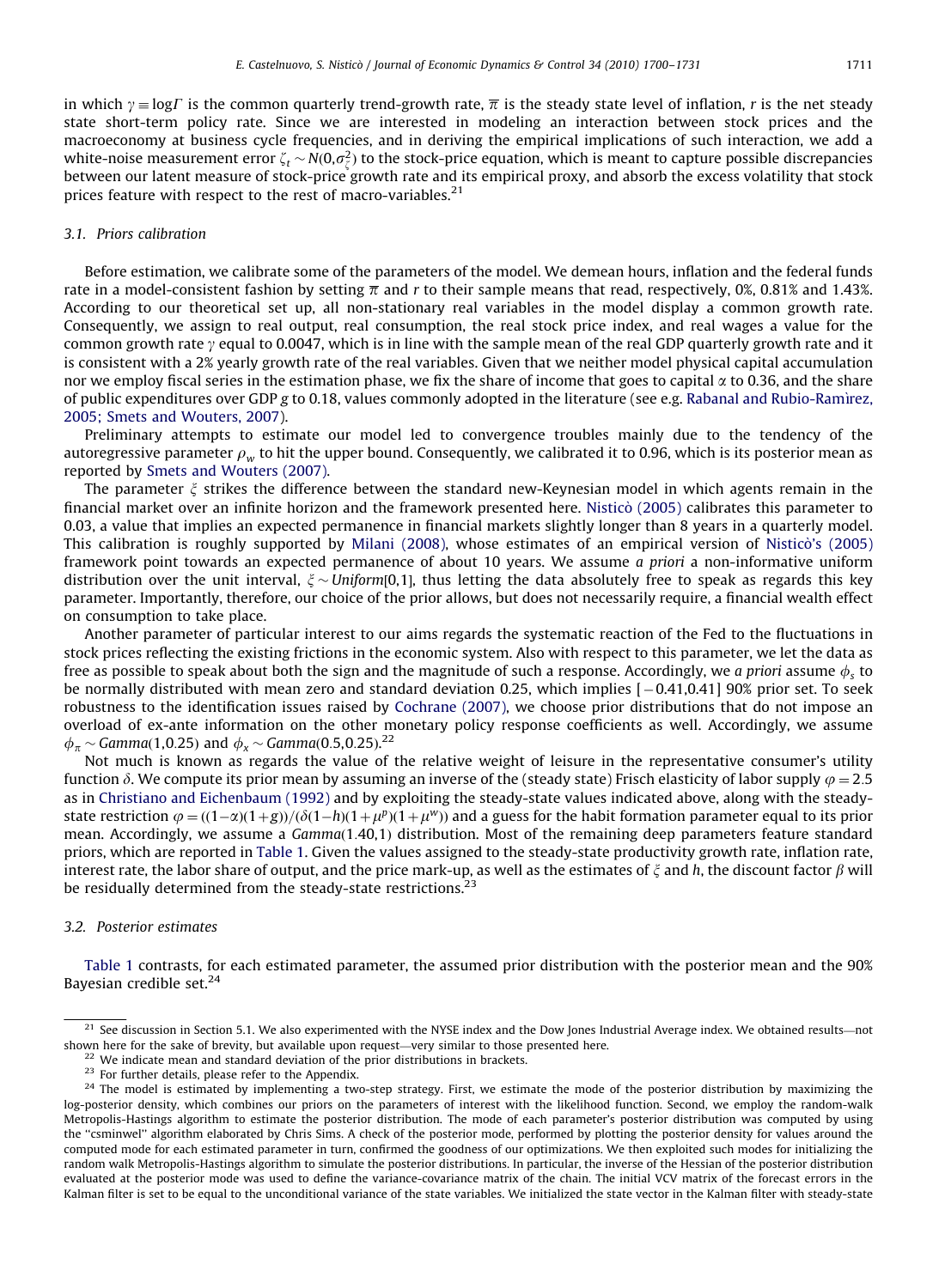# <span id="page-12-0"></span>Table 1

|  | Posterior estimates. |
|--|----------------------|
|--|----------------------|

| <b>Description</b>               |                           | <b>Prior distribution</b> | <b>Posterior mean</b> | Posterior bands [5th, 95th] |
|----------------------------------|---------------------------|---------------------------|-----------------------|-----------------------------|
| Structural parameters            |                           |                           |                       |                             |
| ξ                                | Turnover rate             | U[0,1]                    | 0.1292                | [0.0798, 0.1827]            |
| ħ                                | Habit persistence         | $\beta(0.80, 0.050)$      | 0.8269                | [0.7935, 0.8609]            |
| $\theta_p$                       | Price rigidity            | $\beta(0.75, 0.050)$      | 0.7404                | [0.6892, 0.7926]            |
| $\theta_w$                       | Wage rigidity             | $\beta(0.75, 0.050)$      | 0.6325                | [0.5715, 0.7010]            |
| $\varpi$                         | Price indexation          | $\beta(0.50, 0.150)$      | 0.1516                | [0.0575, 0.2410]            |
| η                                | Wage indexation           | $\beta(0.50, 0.150)$      | 0.3543                | [0.2533, 0.4578]            |
| $\phi_\pi$                       | MP response to $\pi_t$    | $\Gamma(1.00, 0.250)$     | 1.6745                | [1.4493, 1.8829]            |
| $\phi_x$                         | MP response to $x_t$      | $\Gamma(0.50, 0.250)$     | 0.0232                | [0.0062, 0.0398]            |
| $\phi_{s}$                       | MP response to $s_t$      | N(0.00, 0.250)            | 0.1181                | [0.0716, 0.1655]            |
| $\phi_r$                         | MP inertia                | $\beta(0.70, 0.100)$      | 0.7533                | [0.7073, 0.8029]            |
| $\delta$                         | Leisure weight            | $\Gamma(1.40, 1.000)$     | 1.4456                | [0.8457, 2.0212]            |
| $\mu^p$                          | SS price markup           | $\Gamma(0.20, 0.050)$     | 0.2010                | [0.1234, 0.2800]            |
| $\mu^w$                          | SS wage markup            | $\Gamma(0.20, 0.050)$     | 0.2551                | [0.1795, 0.3410]            |
| Shock processes                  |                           |                           |                       |                             |
| $\rho_a$                         | Persistence in $\Delta a$ | $\beta(0.50, 0.200)$      | 0.3111                | [0.2293, 0.4014]            |
| $\rho_{\rm g}$                   | Persistence in g          | $\beta(0.50, 0.200)$      | 0.9692                | [0.9561, 0.9822]            |
| $\rho_v$                         | Persistence in v          | $\beta(0.50, 0.200)$      | 0.0772                | [0.0117, 0.1362]            |
| $\rho_r$                         | Persistence in $u^r$      | $\beta(0.50, 0.200)$      | 0.0988                | [0.0280, 0.1742]            |
| $\rho_b$                         | Persistence in b          | $\beta(0.50, 0.200)$      | 0.9071                | [0.8530, 0.9627]            |
| $\rho_p$                         | Persistence in $\mu^p$    | $\beta(0.50, 0.200)$      | 0.8445                | [0.7644, 0.9223]            |
| $\chi^p$                         | MA(1) in $\mu^p$          | $\beta(0.50, 0.100)$      | 0.6598                | [0.4962, 0.8002]            |
| $\chi^w$                         | MA(1) in $\mu^w$          | $\beta(0.50, 0.100)$      | 0.8572                | [0.8082, 0.9031]            |
| $\sigma_a$                       | Std. dev. Aa              | IG(0.01, 2.00)            | 0.0102                | [0.0094, 0.0110]            |
| $\sigma_g$                       | Std. dev. g               | IG(0.01, 2.00)            | 0.0106                | [0.0098, 0.0114]            |
| $\sigma_v$                       | Std. dev. $v$             | IG(0.01, 2.00)            | 0.0314                | [0.0246, 0.0380]            |
| $\sigma_r$                       | Std. dev. $u^r$           | IG(0.01, 2.00)            | 0.0031                | [0.0028, 0.0034]            |
| $\sigma_b$                       | Std. dev. b               | IG(0.01, 2.00)            | 0.0059                | [0.0033, 0.0084]            |
| $\sigma_p$                       | Std. dev. $\mu^p$         | IG(0.01, 2.00)            | 0.1120                | [0.0658, 0.1676]            |
| $\sigma_w$                       | Std. dev. $\mu^w$         | IG(0.01, 2.00)            | 0.4704                | [0.2291, 0.6947]            |
| $\sigma_{\zeta}$                 | Std. dev. $\zeta$         | IG(0.01, 2.00)            | 0.0673                | [0.0571, 0.0768]            |
| Log-marginal likelihood: 4691.90 |                           |                           |                       |                             |

Details on estimation procedure and dogmatic priors reported in the text. The Table reports prior densities with their means and standard deviations (in brackets), posterior means, and [5th, 95th] posterior percentiles. The posterior summary statistics are calculated from the output of the Metropolis algorithm.

Clearly, the parameter of main interest for our purposes is the turnover rate  $\xi$ . Our estimation suggests a posterior mean of about 0.13, and a 90% coverage of [0.08,0.18]. This value is substantially higher than those used in calibrated exercises like [Nistic](#page-30-0)ò [\(2005\)](#page-30-0), and can be given two interpretations. On the one hand, it implies that, on average, 13% of the agents trading in the financial market are replaced each period by newcomers holding zero-wealth. On the other hand, it also implies that the effective average planning horizon of households when they trade in financial assets is finite and rather short, ranging between 5 and 15 quarters. Interestingly, as the left panel in [Fig. 1](#page-13-0) shows, the data are very informative about this parameter, as the posterior mass is highly concentrated around the mode, and far from collapsing to zero, which is something we would expect if the standard infinitely lived household scenario were supported by the data.

Indeed, this gives strong support to the role of stock prices in this monetary model of the business cycle. We can further quantify such support in Bayesian terms using the value of the log-marginal likelihood. As Table 1 shows, such value for our model is 4691.9. In order to comparatively assess this value, and evaluate the empirical relevance of the demand-side wealth effects of stock prices on consumption, we estimated a constrained version of the model  $(\xi = 0)$ , implying the Representative-Agent case in which stock prices have no direct effect on consumption, and reported the results in the second column of [Table 2](#page-13-0): the log-marginal likelihood in this case reads 4658.5, about 34-log points smaller than in the unconstrained specification. In Bayesian terms, this difference gives overwhelming support to our model with stock-wealth effects.<sup>25</sup>

<sup>(</sup>footnote continued)

values. We simulated two chains of 500,000 draws each, and discarded the first 50% as burn-in. To scale the variance-covariance matrix of the random walk chain we used factors implying an acceptance rate belonging to the [23%,40%] interval. We verified the convergence towards the target posterior distribution via the [Brooks and Gelman \(1998\)](#page-30-0) convergence checks. As typically done in the literature, we discarded all the draws not implying a unique equilibrium of the system.

 $25$  We computed the marginal likelihoods via [Geweke's \(1998\)](#page-30-0) modified harmonic mean estimator. When computing the marginal likelihoods of different models, we kept the priors on the common parameters fixed. For an alternative approach exploiting information external to the sample under investigation to calibrate the priors of the auxiliary parameters of the model, see [Del Negro and Schorfheide \(forthcoming\).](#page-30-0)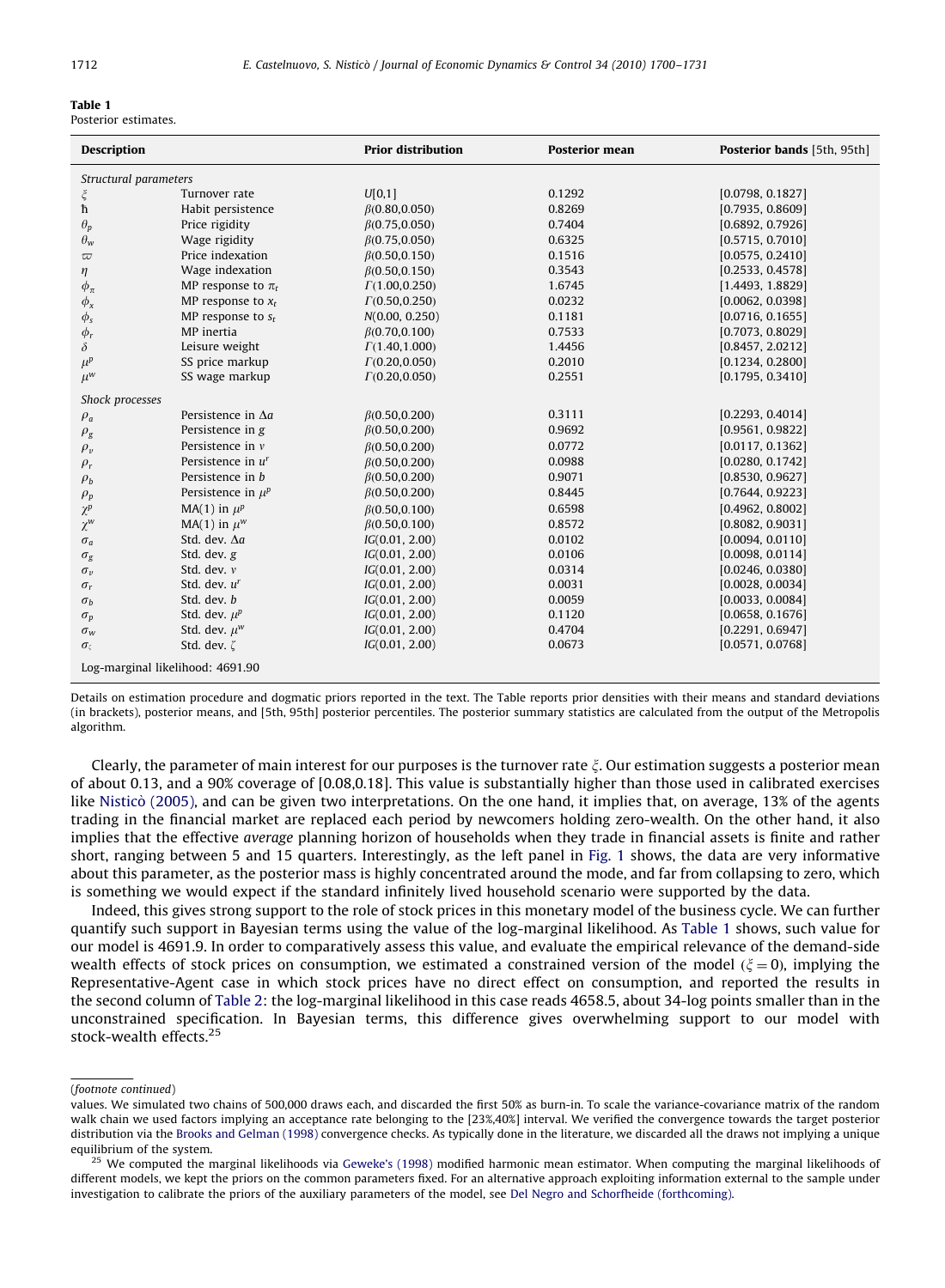<span id="page-13-0"></span>

Fig. 1. Prior (black) vs. Posterior (blue) densities: The rate of replacement in financial markets ( $\xi$ , left panel) and the systematic monetary policy response coefficient to the stock-price gap ( $\phi_{\rm c}$ , right panel). (For interpretation of the references to color in this figure legend, the reader is referred to the web version of this article.)

### Table 2

Evaluating the empirical relevance of the features.

|            | <b>Baseline</b>                         | $\xi = 0$ | $\theta_w = 0.1$ | $\phi_{\rm s}=0$ | $k=1$  | $k = 4$ | $\sigma_b = 0$ | $\phi_{s}b_{t}$ | no GDP data |
|------------|-----------------------------------------|-----------|------------------|------------------|--------|---------|----------------|-----------------|-------------|
|            | Posterior mean of structural parameters |           |                  |                  |        |         |                |                 |             |
| ξ          | 0.1292                                  |           | 0.1030           | 0.1292           | 0.1256 | 0.1477  | 0.1292         | 0.2545          | 0.1159      |
| ħ          | 0.8269                                  | 0.7503    | 0.7792           | 0.7702           | 0.7579 | 0.7369  | 0.8501         | 0.8133          | 0.8937      |
| $\theta_p$ | 0.7404                                  | 0.7638    | 0.6561           | 0.6912           | 0.7427 | 0.7481  | 0.7391         | 0.7166          | 0.8140      |
| $\theta_w$ | 0.6325                                  | 0.6476    | 0.1000           | 0.5944           | 0.5798 | 0.5843  | 0.6551         | 0.5940          | 0.6257      |
| $\varpi$   | 0.1516                                  | 0.1518    | 0.1544           | 0.1539           | 0.1256 | 0.1211  | 0.1596         | 0.1345          | 0.1450      |
| η          | 0.3543                                  | 0.3366    | 0.4726           | 0.4132           | 0.3794 | 0.3524  | 0.3340         | 0.3473          | 0.3804      |
| $\phi_\pi$ | 1.6745                                  | 2.1934    | 1.7172           | 1.8719           | 1.9650 | 2.2620  | 2.0347         | 1.2115          | 1.4549      |
| $\phi_x$   | 0.0232                                  | 0.0788    | 0.0245           | 0.1286           | 0.0322 | 0.0417  | 0.0412         | 0.0185          | 0.0309      |
| $\phi_{s}$ | 0.1181                                  | 0.3425    | 0.1017           |                  | 0.1197 | 0.1306  | 0.1807         | 0.4840          | 0.0728      |
| $\phi_r$   | 0.7533                                  | 0.7627    | 0.6934           | 0.7736           | 0.6101 | 0.5791  | 0.7918         | 0.6806          | 0.8222      |
| $\delta$   | 1.4456                                  | 2.0877    | 1.3526           | 1.7629           | 1.7946 | 1.7476  | 1.3019         | 1.0693          | 0.0373      |
| $\mu^p$    | 0.2010                                  | 0.1908    | 0.2456           | 0.2056           | 0.1835 | 0.1955  | 0.2004         | 0.2013          | 0.1711      |
| $\mu^w$    | 0.2551                                  | 0.2483    | 0.0303           | 0.2758           | 0.2774 | 0.2870  | 0.2618         | 0.2752          | 0.2445      |
|            | Log-marginal likelihood                 |           |                  |                  |        |         |                |                 |             |
|            | 4691.90                                 | 4658.5    | 4678.2           | 4670.3           | 4688.5 | 4703.3  | 4664.6         | 4690.4          | 4155.0*     |

Posterior means. I column (Baseline): Baseline specification of the unconstrained model with stock prices; II column ( $\xi = 0$ ): the empirical relevance of the stock-wealth effect; III column ( $\theta_w = 0.1$ ): the empirical importance of nominal wage stickiness; IV column ( $\phi_s = 0$ ): the empirical relevance of the policy response to stock prices; V, VI columns ( $k = 1,4$ ): the empirical role of timing in the policy rule; VII column ( $\sigma_b = 0$ ): the empirical relevance of the policy response to "fundamental" stock prices; VIII column  $(\phi_s b_t)$ : the empirical relevance of the policy response to "non-fundamental" financial shocks; IX column (''no GDP data''): the empirical role of the demand-side effects of stock prices on real consumption.

Note: the value of the log-marginal likelihood for this specification is not comparable to the other ones, because of the different data set employed.

The other estimated parameters assume values in line with previous empirical research conducted by—among others—[Lubik and Schorfheide \(2004\),](#page-30-0) [Rabanal and Rubio-Ram](#page-30-0)ìrez (2005), [Boivin and Giannoni \(2006\)](#page-29-0), [Smets and Wouters](#page-30-0)  $(2007)$ . In particular, habit formation is captured by a value  $\hbar$  around 0.83. Our estimates of price and wage stickiness suggest that firms, on average, reoptimize each year, and they slightly link their price-setting to past inflation. Nominal wages seems to be a little more flexible, but also more related to past inflation and productivity growth. As pointed out in the Introduction, nominal wage stickiness allows the model to produce a model-consistent pro-cyclical movement in dividends. To test the empirical importance of this particular friction, we follow [Smets and Wouters \(2007\)](#page-30-0) and compare the log-marginal likelihood implied by our baseline specification with the one implied by reducing the nominal wage stickiness to  $\theta_w = 0.1$ . The implication, as shown by the third column of Table 2, is that this friction is empirically rather important: the cut in  $\theta_w$  implies that the log-marginal likelihood substantially drops of about 13 log-points.

As to the systematic monetary policy by the Fed, our estimates suggest a strong and significant response to inflation, on the one hand, and a very weak response to the output gap, on the other hand. [Fig. 2](#page-14-0) shows that the employed data are very informative with respect to these response coefficients as well: the posterior distributions of both parameters depart substantially from the prior, both in mode and in dispersion, suggesting strong identification of both response coefficients.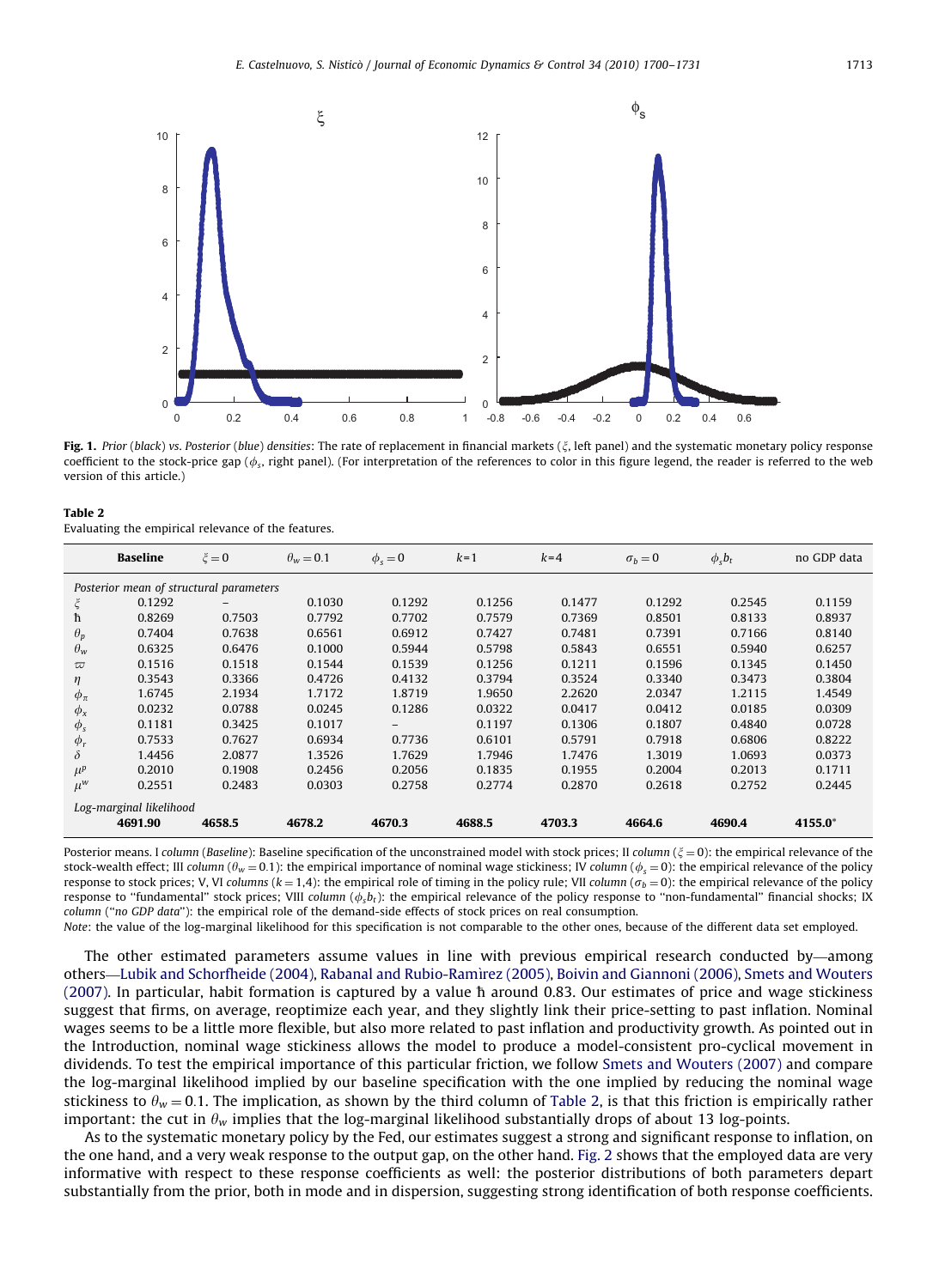<span id="page-14-0"></span>

Fig. 2. Prior (black) vs. Posterior (blue) densities: The monetary policy response coefficients, to inflation ( $\phi_{\pi}$ , left panel) and the output gap ( $\phi_{x}$ , right panel). (For interpretation of the references to color in this figure legend, the reader is referred to the web version of this article.)

# 3.2.1. Fed's response to the stock market

Which conduct should the Fed implement in presence of shocks to financial markets? Given that the normative question has triggered a hot debate—well exemplified by the non-interventionist position by [Bernanke and Gertler \(1999,](#page-29-0) [2001\)](#page-29-0) vs. the suggestion to "lean against the wind" by [Cecchetti et al. \(2000, 2002\)](#page-30-0), and [Cecchetti \(2003\)](#page-30-0)<sup>26</sup>—it is not surprising that several authors—[Bernanke and Gertler \(1999\)](#page-29-0), [Chadha et al. \(2004\)](#page-30-0), [D'Agostino et al. \(2005\),](#page-30-0) [Fuhrer and](#page-30-0) [Tootell \(2008\)](#page-30-0), [Milani \(2008\)](#page-30-0), [Rigobon and Sack \(2003\)](#page-30-0), among the others—have attempted to understand if the Fed actually did respond to such fluctuations on top on the predicted value of inflation and output gap.

Also with respect to this perspective, the debate is still unsettled, with different analyses reporting contrasting evidence. One respect on which these analyses seem to converge is the methodology, since they all use single-equation instrumental variable techniques.27 However, such results may be highly sensitive to the choice of the instruments. We tackle the endogeneity issue with a different methodological approach, and undertake a structural, multi-equation estimation by maximum likelihood and Bayesian techniques.

Our empirical specification allows—although it does not require—the Fed to react to financial markets' oscillations as captured by our measure of financial conditions. Interestingly, our estimates imply a significant response of the Fed to stock-market swings, with a posterior mean of  $\phi_s$  of about 0.12, and Bayesian posterior interval of [0.07,0.17]. As the right panel in [Fig. 1](#page-13-0) shows, the data are very informative about this coefficient: not only the posterior mass distribution clearly points towards a positive value, but it also shows a high concentration around the posterior mode. Notice that in the Representative-Agent case (no wealth effects, i.e.  $\xi = 0$ ), the estimated response coefficient increases substantially, as shown in the second column of [Table 2.](#page-13-0) This figure is interesting because it suggests that the increase in  $\phi$ , is in fact accounting for the missing direct link between stock prices and real activity working through wealth effects. Indeed, when  $\xi = 0$ , the only possible link between stock-price fluctuations and output in our model works indirectly, through the interest rate reaction. We interpret this finding as a further support to the empirical relevance of wealth effects in our model.

To further evaluate the empirical importance of this policy implication, we estimated the model under the constraint  $\phi_s = 0$  (fourth column of [Table 2\)](#page-13-0) and recorded a deterioration of the log-marginal likelihood of about 21 log-points: also from a Bayesian perspective, therefore, the data support the view that the Federal Reserve has had an active concern towards stock-market fluctuations. Interestingly, when we constrain the Central Bank to disregard stock prices, the posterior mean for the response coefficient to the output gap rises to  $\phi_x = 0.13$ . This seems to suggests that the reaction to the output gap in the Taylor rule is ''replacing'' a response to the stock-price gap, given the structural relationship between the two that the model implies.

The data, therefore, point rather clearly to a significant component of the systematic monetary policy of the Federal Reserve that leans against the wind blowing from the stock market. This systematic response may be given two different interpretations. One is that the Fed responds to stock prices per se. The other one is that the response to stock-price

<sup>&</sup>lt;sup>26</sup> See also [Nistic](#page-30-0)ò [\(2009\)](#page-30-0) for a normative analysis within the present theoretical framework.

<sup>&</sup>lt;sup>27</sup> Notable exceptions are provided by [Rigobon and Sack \(2003\)](#page-30-0) and [Furlanetto \(2008\),](#page-30-0) who use an identification scheme based on the heteroskedasticity of stock-returns, [D'Agostino et al. \(2005\),](#page-30-0) who estimate a structural VAR allowing for regime switching dependent on the volatility (high/low) of the stock market, and [Milani \(2008\)](#page-30-0) who incidentally also provides an estimated value for such response coefficient in a structural framework à la [Airaudo et al. \(2007\)](#page-29-0).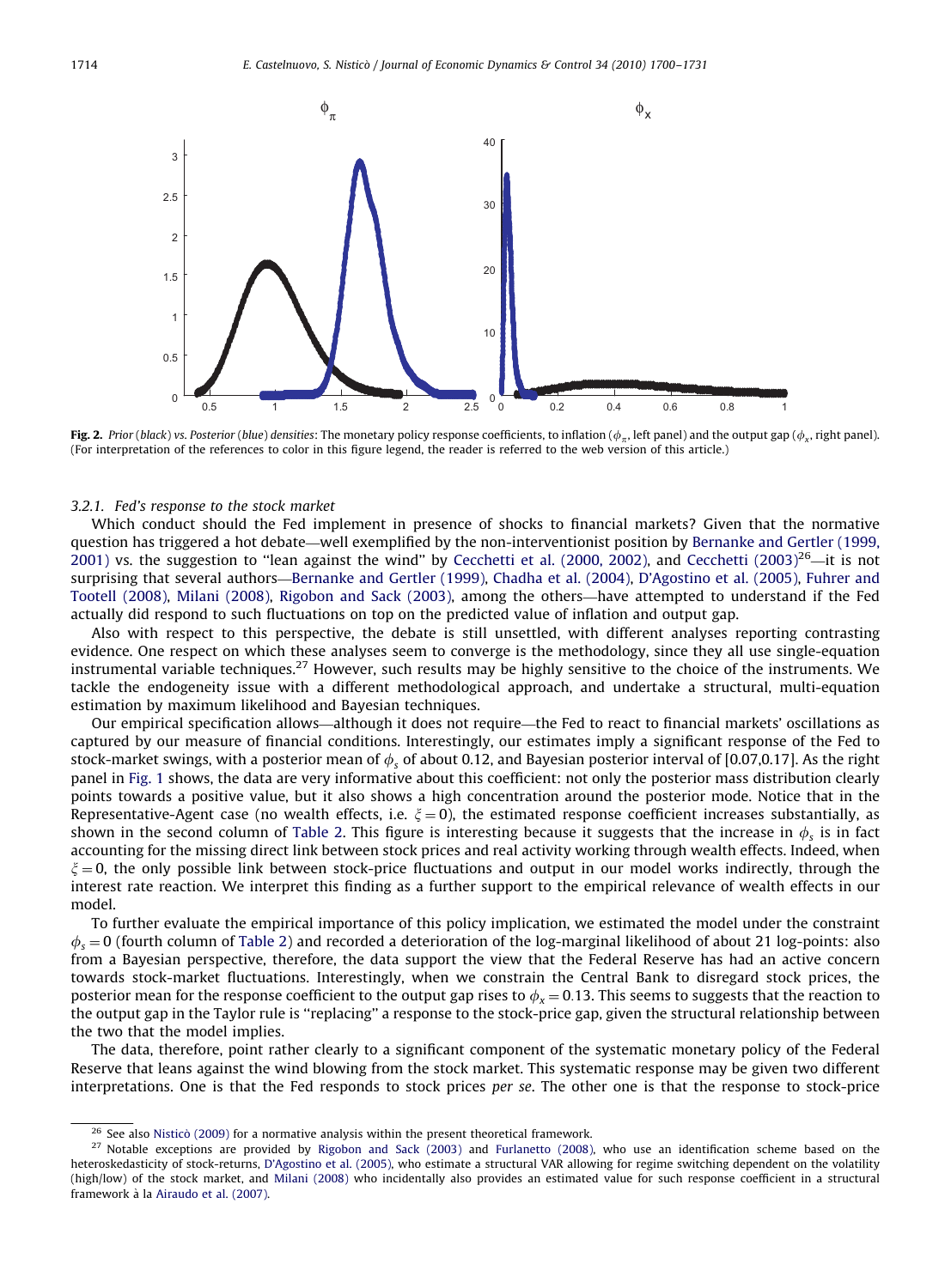<span id="page-15-0"></span>

| Table 3 |                       |
|---------|-----------------------|
|         | eititied unlatilities |

| pca voiacintics.                                        |      |      |         |        |       |
|---------------------------------------------------------|------|------|---------|--------|-------|
| Baseline specification                                  |      | π    | $\pi^w$ | $\chi$ | S     |
|                                                         | 1.08 | 0.76 | 1.23    | 2.89   | 10.04 |
| Nested variants:                                        |      |      |         |        |       |
| i. Response to financial shock $(\phi_s b_t)$           | 1.04 | 0.76 | 1.23    | 2.86   | 8.60  |
| ii. No financial shocks ( $\sigma_h = 0$ )              | 0.86 | 0.76 | 1.22    | 2.87   | 4.83  |
| iii. No response to stock prices ( $\phi_{\rm s} = 0$ ) | 1.33 | 0.97 | 1.42    | 3.45   | 11.58 |
| iv. No response to stock prices and                     |      |      |         |        |       |
| No financial shocks ( $\sigma_h = \phi_s = 0$ )         | 0.69 | 0.53 | 1.06    | 3.18   | 5.29  |
|                                                         |      |      |         |        |       |

Model-consistent unconditional (percentualized) standard deviations, computed by centering the model parameters to their mode values.

fluctuations is in fact merely motivated by their predictive power for future inflation and output gap. This point is further explored by [Fuhrer and Tootell \(2008\),](#page-30-0) who show that a Taylor rule similar to ours admits a statistically significant reaction of the Fed to stock-price fluctuations. To understand if such response is direct or, rather, instrumental to forecasts of traditional goal variables, [Fuhrer and Tootell \(2008\)](#page-30-0) carefully control for real-time policymakers' forecasts in their estimation procedure. Their empirical findings suggest that the Fed responded to stock prices merely to the extent to which they act as good predictors of forward-looking variables like inflation and output.

Our full-model, structural estimation strategy makes the employment of real-time data somewhat problematic, and does not allow a direct comparison with [Fuhrer and Tootell's \(2008\)](#page-30-0) exercise. Nevertheless, we can assess to what extent the stock-price gap enters the Taylor rule as an instrument for inflation and/or output forecasts, by using the properties of our DSGE model. Indeed, our model endogenously determines the expectations of the goal variables as a function of the states of the economy. Therefore, by replacing (40) with the following expectational specification

$$
r_t = (1 - \phi_r)(\phi_\pi E_t \pi_{t+k} + \phi_x E_t x_{t+k} + \phi_s s_t) + \phi_r r_{t-1} + u_t^r,
$$
\n(50)

we can allow the reaction function to directly respond to the model-implied forecasts of inflation and output. Accordingly, we can interpret  $\phi_e$  as a direct response to stock-price fluctuations, beyond their role as predictors.

We estimated the forward-looking rule (50) for  $k=1$  and 4, and report the results in the fifth and sixth columns of [Table 2](#page-13-0). As shown by the table, even when allowing the Central Bank to react to forecasts of future inflation and the output gap (as far ahead in the future as one year) the response coefficient to the stock-price gap still results positive and significant<sup>28</sup> and, indeed, the point estimate does not show significant differences with respect to the baseline case of contemporaneous rule. We view this evidence as supporting the idea that Fed's response to stock prices was not merely motivated by the informational content about future inflation and output. Moreover, notice that, from a Bayesian perspective, the specification with  $k=4$  (monetary policy responding to one-year ahead forecasts of inflation and output gap) is the most supported by the data, featuring the highest value of the marginal likelihood.

In the same perspective, it is interesting to evaluate to what extent such response is in fact a response to the nonfundamental component of the stock-price gap. In order to see this and refine this result, we explored two alternative specifications. First, we estimated a version of the model in which we shut off the non-fundamental component  $(\sigma_b = 0)$ . In this scenario we record an estimated response coefficient to the stock-price gap that is still large and significant: the point estimate is around 0.18 and the 90% credible set is [0.08, 0.29] (see the seventh column of [Table 2\)](#page-13-0). Second, we also estimated a version of the model in which the Fed responds directly to the financial shock  $b_i$ :

$$
r_t = (1 - \phi_r)(\phi_\pi \pi_t + \phi_x x_t + \phi_s b_t) + \phi_r r_{t-1} + u_t^r.
$$

The outcome of this exercise is very interesting, and reported in the eighth column of [Table 2](#page-13-0): the response coefficient  $\phi$ . becomes significantly larger (point estimate around 0.48 and credible set of [0.35, 0.60]). This estimate may seem excessively large. To look deeper into its implications, in Table 3 we compare the implied unconditional volatilities in this scenario (variant i.) and contrast them with the baseline specification: the two scenarios imply virtually the same unconditional volatilities, except for the stock-price gap. Therefore, even if this response coefficient is rather high, it does not imply an excessive or unreasonable volatility of the federal funds rate relative to the baseline scenario. Our intuition for this result is that it stems from the fact that the estimated volatility of the (smoothed) financial shock, to which the federal funds rate responds, is relatively small, compared to that of the overall stock-price gap, as reported in the last row of [Table 4](#page-16-0). This, in turn, results from the fact that our financial shock  $b_t$  is designed to capture the cyclical fluctuations in stock prices that are induced by non-fundamental factors, with most of the excess volatility being absorbed by the measurement error  $\zeta^{.29}$ 

Overall, we interpret these two latter findings in support of the idea that the Federal Reserve has systematically responded to both components of stock-price fluctuations.

 $^{28}$  The confidence intervals, not reported in the table, are [0.07, 0.18] and [0.07, 0.19], for one- and four-quarters-ahead forecasts, respectively.

<sup>&</sup>lt;sup>29</sup> For further details and a discussion of this point, see Section 5.1.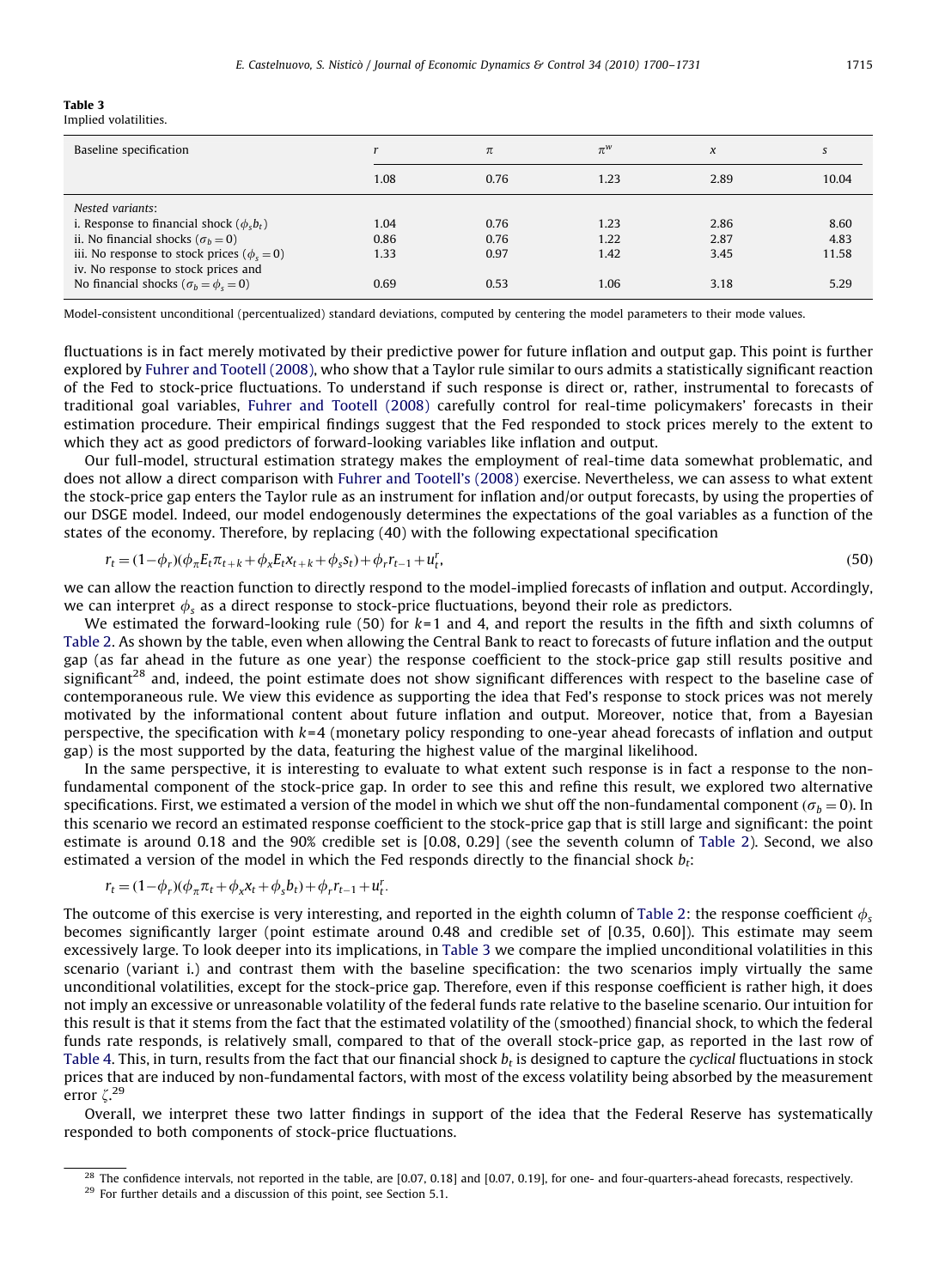#### <span id="page-16-0"></span>Table 4

Alternative measures of financial slack: descriptive statistics.

|                 | SGR   | <b>HPS</b>                                                 | <b>LNS</b> | QRS   | <b>NKS</b> | $b_t$ |
|-----------------|-------|------------------------------------------------------------|------------|-------|------------|-------|
|                 | Mean  |                                                            |            |       |            |       |
|                 | 2.50  | 0.00                                                       | 0.00       | 0.00  | 1.58       | 1.15  |
|                 |       | Std. deviations (diagonal) and correlations (off diagonal) |            |       |            |       |
| <b>SGR</b>      | 16.74 |                                                            |            |       |            |       |
| <b>HPS</b>      | 0.61  | 10.26                                                      |            |       |            |       |
| <b>LNS</b>      | 0.22  | 0.33                                                       | 40.79      |       |            |       |
| <b>QRS</b>      | 0.17  | 0.43                                                       | 0.75       | 29.81 |            |       |
| <b>NKS</b>      | 0.39  | 0.46                                                       | 0.42       | 0.47  | 6.61       |       |
| of which:       |       |                                                            |            |       |            |       |
| Non-fundamental | 0.30  | 0.41                                                       | 0.12       | 0.33  | 0.82       | 1.45  |

Sample moments: SGR: yearly growth rate; HPS: Hodrick–Prescott filtered log-index (smoothing weight: 1,600); LNS: linearly detrended log-index; QRS: quadratically detrended log-index; NKS: new-Keynesian model-based stock-price gap, of which: non-fundamental financial shock=b<sub>t</sub>. Standard deviations are percentualized. Sample: 1954Q3–2007Q2.

## 4. Dynamic and cyclical properties of the estimated model

In this Section we turn to the analysis of the implications of our estimated model. We perform this analysis along three dimensions. First we study the historical boom-bust cycle in the stock market that our microfounded model implies, and contrast our model-consistent measure of financial slack with the alternative measures, so far used in the empirical literature. Then we do some counterfactual analysis to study the dynamic response of our estimated model to different shocks and the role of the stock market in the transmission process. Finally we analyze the cyclical properties of the model, identifying the role of each disturbances in driving the volatility of the main variables of interest.

# 4.1. The new-Keynesian stock-price gap

Policymakers are interested into ''gaps'' because the latter define from a qualitative and quantitative perspective the role of the existing distortions in shaping the dynamics of the system. A policy designed in pursuance of price stability is, therefore, naturally linked to the dynamics of such deviations.

Importantly, in a world in which financial pressures matter, policymakers should in principle also carefully monitor the extent to which the structural distortions affect the economy's financial conditions; in our framework this is captured, by construction, by the ''stock-price gap''. Indeed, our theoretical model clearly and carefully defines the link possibly existing between our stock-price gap and the output gap via the IS Eq. (41). As shown in the previous Section, we find empirical support to the presence of stock prices in our model. A natural step further would be to understand if our estimated measure of financial slack is consistent with some established stylized facts about stock prices. Provided this consistency, then, we can use our model-consistent measure of financial slack to evaluate to what extent simple manipulations of the stock-price index (such as growth rates or filtered variables) can account for the dynamic and cyclical implications of a prototypical DSGE model.

As to the first point, [Fig. 3](#page-17-0) plots the evolution of our estimated stock-price gap and contrasts it with the dating of the U.S. financial market booms and busts proposed by [Bordo et al. \(2007, 2008\).](#page-29-0) In the context of our model, stock market conditions are strong (weak) when the stock-price gap is positive (negative). Accordingly, a phase of boom (bust) in our model is associated with an ascending (descending) path that eventually leads to positive (negative) values. Interestingly, our measure of financial slack is broadly consistent with the dating proposed by [Bordo et al. \(2007, 2008\)](#page-29-0). Specifically, during the phases of financial busts the model-implied stock-price gap displays a sudden switch from an upward to a downward trend, eventually leading to negative values. This is particularly clear for the episode of the mid-1970s and the burst of the dot-com bubble in the early 2000, for which our model implies a two-quarters earlier starting date, relative to [Bordo et al. \(2007, 2008\).](#page-29-0) Analogously, the stock-price gap captures the booming phases of the mid-1960s and the ''dot-com'' bubble in the 1990s. The first boom, identified according to [Bordo et al. \(2007, 2008\)](#page-29-0) by the span 1953–1956, is by contrast not well captured by our financial slack measure, possibly due to some initial condition issues.

Empirical contributions dealing with monetary policy and the stock market have typically employed simple manipulation of financial market indexes, in the form of growth rates (e.g. [Fuhrer and Tootell, 2008; Bernanke and](#page-30-0) [Gertler, 1999](#page-30-0); Bjørnland and Leitemo, 2009), or the deviation of the index from some variously defined trend, like the Hodrick–Prescott filter or polynomial filters of some degree [\(Fuhrer and Tootell, 2008; Chadha et al., 2004; Milani, 2008](#page-30-0)).

We are interested in evaluating the extent to which these alternative measures are able to capture the dynamic and cyclical implications that a prototypical DNK model has for stock prices. We do so in [Fig. 4](#page-17-0) and Table 4, where we contrast the dynamic and cyclical implications of four alternative transformations of the S&P500 index: the yearly growth rate, and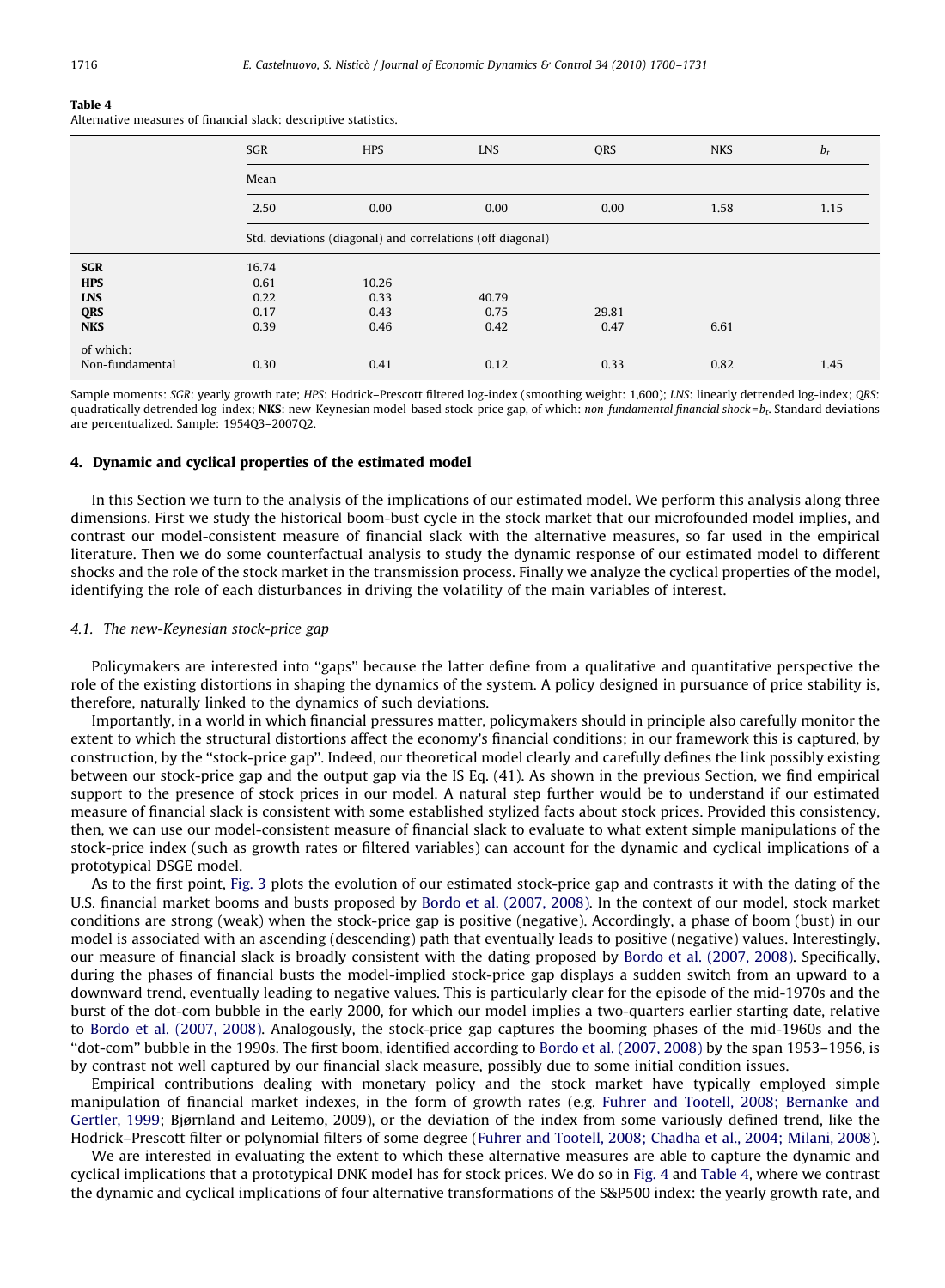<span id="page-17-0"></span>

Fig. 3. Estimated new-Keynesian stock-price gap. Smoothed posterior mode of the model consistent stock price gap. Green (gray) vertical bars refer to market booms (busts) as dated by Bordo, Dueker and Wheelock (2008). Sample: 1954Q3–2007Q2. (For interpretation of the references to color in this figure legend, the reader is referred to the web version of this article.)



Fig. 4. Model-consistent stock-price gap vs alternative measures of financial slack. Sample: 1954Q3–2007Q2.

deviations with respect to the long-run trend, computed via the Hodrick–Prescott filter and estimated with a quadratic or linear trend.<sup>30</sup> Both the figure and the table show that the alternative measures of financial slack can behave very differently from one another. The linearly and quadratically de-trended measures imply a substantial excess volatility, and a high level of persistence. The descriptive statistics reported in [Table 4](#page-16-0) also suggest that these two alternative indicators of financial slack do not capture the main cyclical and dynamic implications of our new-keynesian model. On the other hand, the HP-filtered indicator and the growth rate show some ability to capture the theoretical implications of the new-keynesian model, but overall not a lot. Their average volatility is closer to the one of our model-consistent measure, although still somewhat larger, but the cross-correlation is still well smaller than 50% (ranging from 39% to 46%).

In order to look deeper into these findings, [Figs. 5 and 6](#page-18-0) and the last row of [Table 4](#page-16-0) analyze the evolution of the non-fundamental component of stock prices,  $b<sub>t</sub>$ . The result is that the financial disturbance is about a quarter as volatile as the overall stock-price gap, and displays a strong correlation with the latter (higher than 80%). This leads the non-fundamental component to be qualitatively consistent with the phases of boom and busts of the post-WWII US sample [\(Fig. 5\)](#page-18-0). However, from a cyclical perspective, the non-fundamental component seems to match up rather poorly with the alternative measures of financial slack plotted in Fig.  $6^{31}$ 

 $30$  The HP filter has been computed by imposing a smoothing weight equal to 1,600. The deviations from a linear trend are not reported in the figure, for the sake of readability.

<sup>&</sup>lt;sup>31</sup> It is worth noticing, at this point, that much of the excess volatility of stock prices is captured, in our empirical model, by the measurement error  $\zeta_t$ . The non-fundamental component refers, therefore, to the cyclical component of stock prices that is not explained by the other structural shocks. More on this below.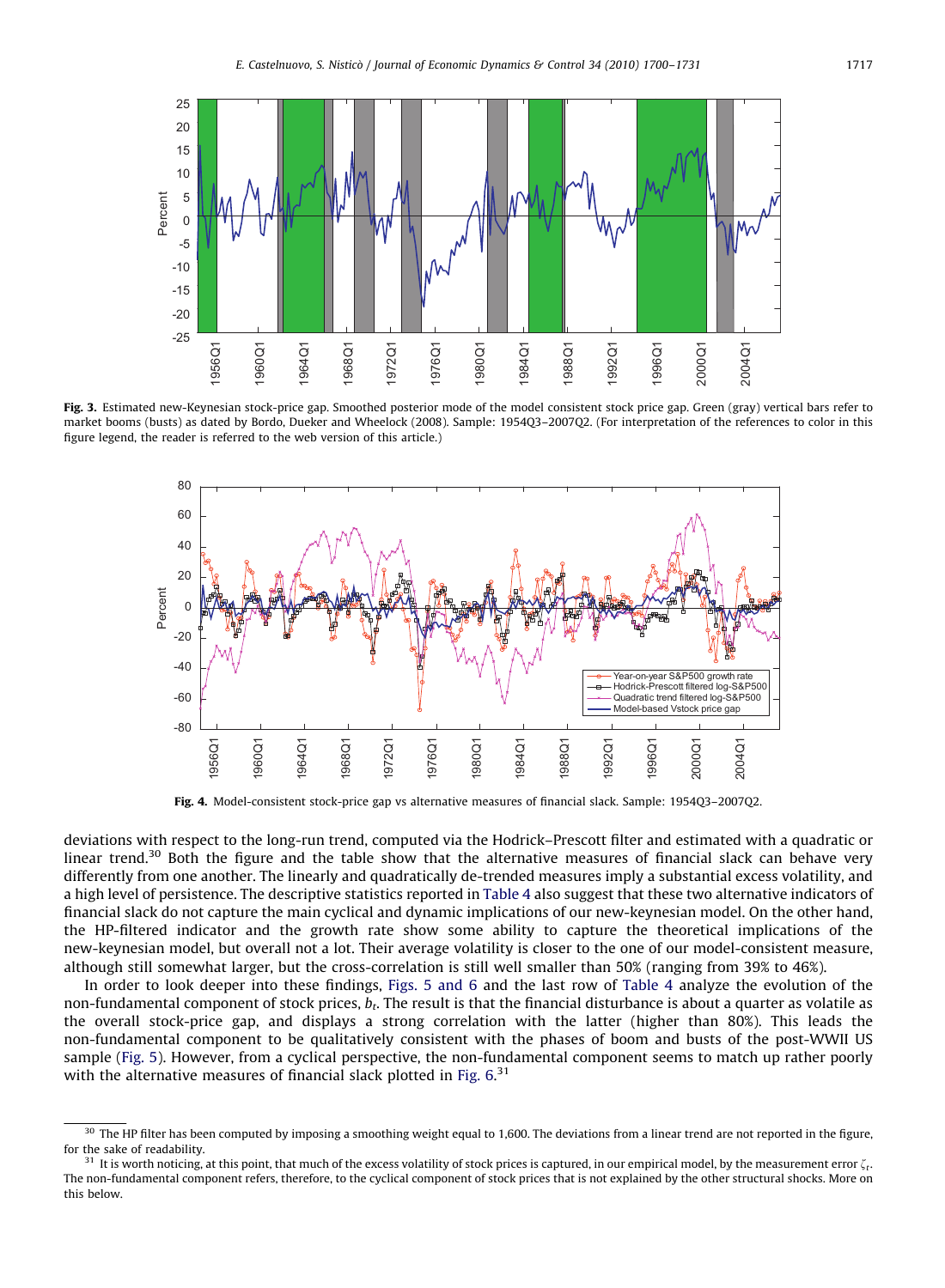<span id="page-18-0"></span>

Fig. 5. Estimated new-Keynesian stock-price gap. Model-consistent stock-price gap versus smoothed non-fundamental shock. Green (gray) vertical bars refer to market booms (busts) as dated by [Bordo et al. \(2008\)](#page-29-0). Sample: 1954Q3–2007Q2. (For interpretation of the references to color in this figure legend, the reader is referred to the web version of this article.)



Fig. 6. Smoothed non-fundamental shock vs alternative measures of financial slack. Sample: 1954Q3–2007Q2.

An interesting exercise, at this point, is to evaluate to what extent our model-consistent measure of financial conditions captures the current financial meltdown. To this aim, [Fig. 7](#page-19-0) reports the implied evolution of the stock-price gap estimated for an updated sample (up to 2009Q1), and shows that our model-consistent measure of stock-market conditions experiences a sudden and rather violent fall, as expected given the intensity of the current crisis. To look deeper into this, we also contrast our stock-price gap with an independent measure of financial-market conditions: the Baa-Aaa spread (Moody's corporate bond yields).<sup>32</sup> Interestingly, our model-implied measure of financial slack displays a substantial (negative) correlation with the Baa-Aaa spread, of around  $-0.64$ , which implies that the stock-price gap tends to be negative when financial markets are, indeed, in poor conditions. Notice, specifically, the sharp co-movement at the end of 2008, with a spike in the bond-yield spread associated with a deep fall in the stock-price gap. We want to point out, however, that when it comes to the baseline estimates of structural parameters, we choose to retain and discuss those of the model estimated with the reference sample 1954Q3–2007Q2, to avoid the contamination from the exceptionally large outliers of the last few quarters.<sup>33</sup>

 $32$  See [Justiniano et al. \(2009\)](#page-30-0) for an analogous use of this spread as a proxy of financial frictions in an estimated DSGE model.

<sup>&</sup>lt;sup>33</sup> It is important to underline that this choice is highly conservative, and that estimates using the extended sample would give even stronger support to both stock-wealth effects and monetary policy response to stock prices. Indeed, in estimating our fixed-coefficient model with the span 1954Q3– 2009Q1 including the large outliers of the past few quarters, we obtained very large values for  $\zeta$  and  $\phi_{\zeta}$ ; however, we believe that the magnitude of these estimates is largely driven precisely by such outliers, in terms of very high correlations between stock-price growth and consumption growth (contaminating the estimate of  $\xi$ ) and stock-price growth and the federal funds rate (affecting the estimate of  $\phi_s$ ).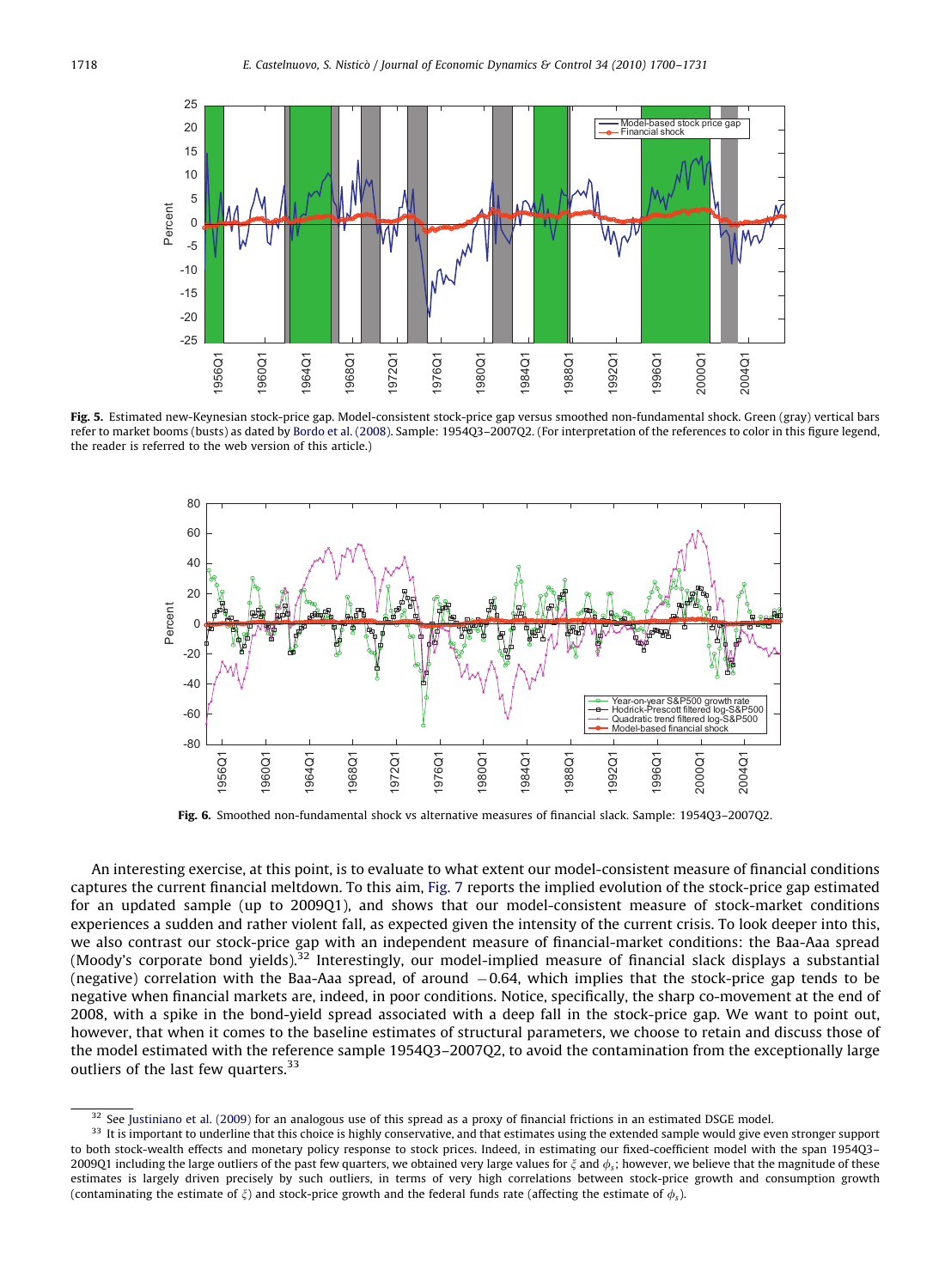<span id="page-19-0"></span>

Fig. 7. Model-consistent stock-price gap vs Moody's corporate Baa-Aaa bond spread in the financial crisis. Red bar indicates sample extension with respect to baseline estimation. Sample: 1992Q1–2009Q1. (For interpretation of the references to color in this figure legend, the reader is referred to the web version of this article.)

### 4.2. Impulse response functions

What is the impact on financial markets of an unexpected monetary policy move? Answering this question may lead to a better understanding of the power exerted by the Fed in managing financial shocks. Indeed, the literature has provided a very wide array of answers. [Neri \(2004\)](#page-30-0) estimates a VAR on monthly data covering the 1980s and 1990s for eight countries, i.e. the G7 and Spain. For the US economy, he finds that a 1% contractionary monetary policy shock leads to a decrease in the stock price index of about 3.2% after 2 months, but this estimate is not statistically significant at the 5% confidence level. A mild impact is also found by [Lee \(1992\)](#page-30-0) and [Thorbecke \(1997\)](#page-31-0) as regards the reaction of financial indicators such as S&P 500, and by [Patelis \(1997\)](#page-30-0) as for the variance of excess returns. By contrast, [Bernanke and Kuttner \(2005\)](#page-29-0) estimate a stock market negative reaction of about 1% to a 25 basis points monetary policy tightening. Clearly, one should allow for possibly simultaneous interactions between interest rates and stock price indicators in VARs when scrutinizing the effects of monetary policy shocks. VAR investigations hinging upon the standard recursive assumption to identify monetary policy shocks are clearly ill-suited to tackle this issue. [Bjørnland and Leitemo \(2009\)](#page-29-0) exploit a mixture of short and long-run restrictions to circumvent this problem. They find a 25 basis points unexpected monetary policy tightening to cause a significantly negative stock market reaction of almost 4%.

A related issue of interest is to understand if financial shocks exert, in turn, a significant influence on policy rates. [Bjørnland and Leitemo \(2009\)](#page-29-0) VAR study suggests that, in reaction to a 1% unexpected increase in the log-real S&P 500 index, the short-term ''monetary policy'' rate increases by about seven basis points. Following a financial shock of the same magnitude, instead, [D'Agostino et al. \(2005\)](#page-30-0) estimate an upward jump of the federal funds rate of about four (one) basis points conditional on periods of high (low) volatility. [Rigobon and Sack \(2003\)](#page-30-0) find that a 5% fall in the S&P500 index increases the likelihood of a monetary policy tightening of 25 basis points of about a half.

Our DSGE model features both a fully identified monetary policy shock and a financial disturbance to our stock price gap. We are then able to estimate counterfactual interactions between monetary policy impulses and stock market unexpected oscillations.

As to the effects induced by monetary policy shocks, the first column in [Fig. 8](#page-20-0) plots the response of the economy to an unexpected 25 basis points hike of the federal funds rate.<sup>34</sup> Notably, the reaction of the stock price gap is significant, with an on impact reaction of about  $-0.2$ % (posterior mean), i.e. 20 basis points. This impact appears to quantitatively important but more moderate than the one suggested by the previously mentioned VAR studies. The difference between our findings and those previously put forward by the literature may be due to the different restrictions imposed on the data by our DSGE framework vs. a more agnostic (but possibly less informative) VAR set up, a conjecture we plan to scrutinize formally with future research.<sup>35</sup> We also notice that the qualitative reaction of inflation and the business cycle lines up with economic intuition, with the output gap featuring a hump-shaped reaction due to habits [\(Fuhrer, 2000](#page-30-0)).

As to the dynamic effects of stock-price fluctuations, we first notice that, being stock prices endogenous to the model, in our integrated framework all shocks affect the stock market at some point. Two of them, however, have a direct effect: the

 $34$  Since we employ a quarterly—as opposed to annualized—federal funds rate in the estimation of the model, we set the size of the monetary policy shock such that it induces a non-announced and one-shot hike of the policy rate of a size equal to 25 basis points of the annualized rate.

<sup>&</sup>lt;sup>35</sup> The most likely candidate among these different restrictions is the presence of a measurement error  $\zeta_t$  in the measurement equation for the stock-price growth rate. See Section 5.1 for a discussion of this point.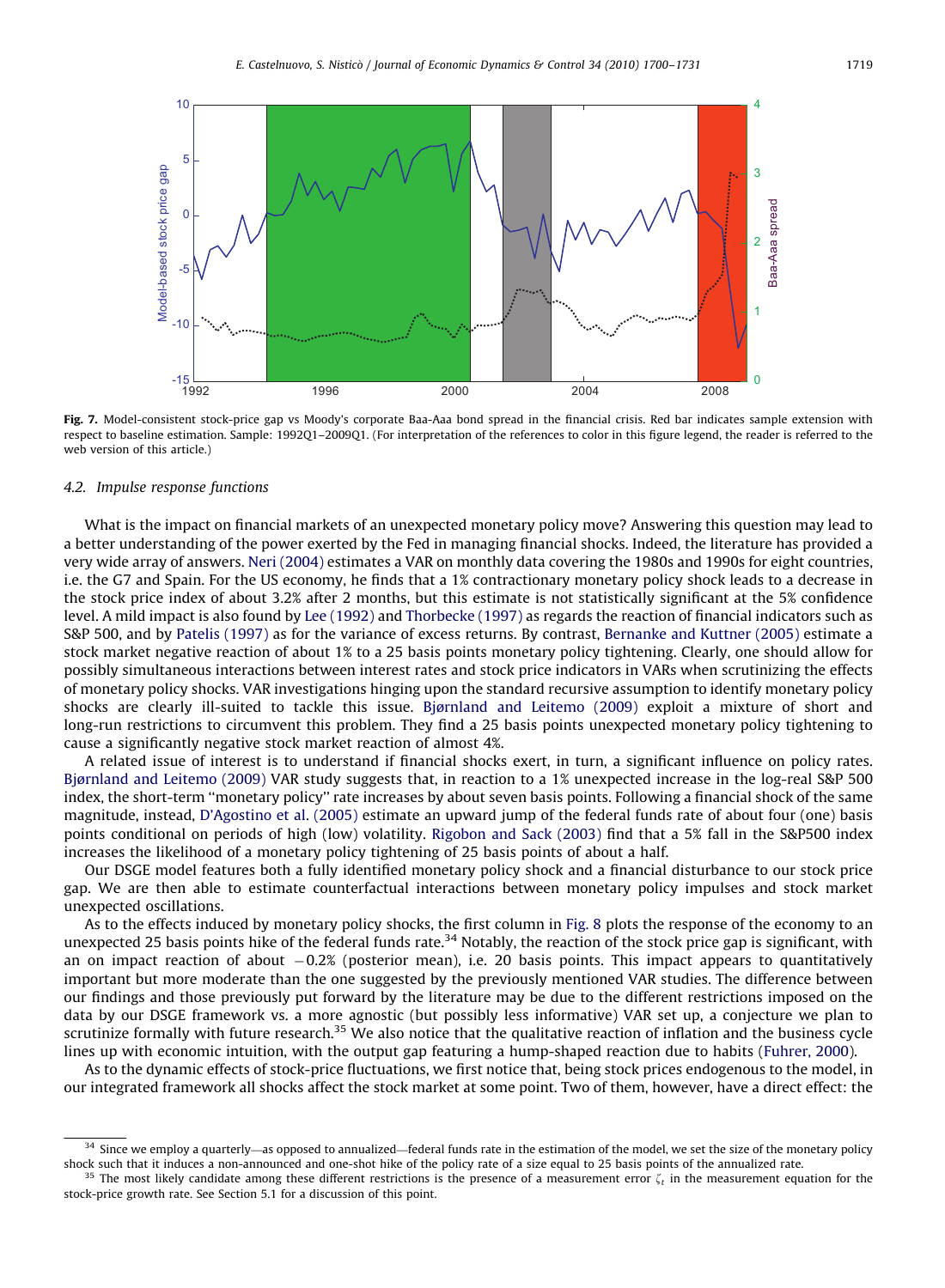<span id="page-20-0"></span>

Fig. 8. Impulse response functions: baseline model. The policy and inflation rates are expressed in *annual* terms.

intertemporal disturbance  $v_t$ , through variations in the stochastic discount factor pricing equities, and the non-fundamental disturbance  $b_t$ . However, booms in the stock market induced by these two shocks can have very different effects on the real part of the economy.

In Fig. 8, we simulate the response of the estimated model economy to a 1% increase in the stock-price gap induced by a financial shock (second column) and by a preference shock (third column). The impact response of the stock market and the policy rate are qualitatively very similar, although the response of the stock market to a preference shock inherits the low persistence of the estimated process driving  $\nu$  and therefore results mean reverting in a much faster way than the response to a non-fundamental disturbance. In particular, the federal funds rate increases on impact of about 12 basis points, slightly more than the VAR evidence by [Bjørnland and Leitemo \(2009\).](#page-29-0) However, while the response of the policy rate to a preference shock decays monotonically and dies out in about 15 periods, a disturbance originating in the stock market induces a hump-shaped dynamics in the interest rate—due to the response to the output gap—which peaks after about five quarters, at a value around 25 bp, and die out much more slowly—because of the strong persistence of the nonfundamental disturbance.

The response of the output gap can, in principle, be very different in the two cases: while the response to a preference shock is unambiguously positive, the one to a financial shock is not univocal, ex ante. Indeed, a stock-price boom generated by a non-fundamental shock feeds back into real activity directly through the wealth effect on consumption and indirectly through the induced variations in the interest rate. These direct and indirect effects work in opposite directions: the wealth effect of stock-price booms is expansionary on current output, while the intertemporal substitution effect of rising interest rates is contractionary. The net effect depends upon the relative strength of the two. It turns out that the estimated rate of replacement is high enough for the direct wealth effect to dominate the indirect substitution effect: the estimated response of the policy rate, in this case, is not aggressive enough to make it more convenient for households to substitute current with future consumption. The consequent response of the output gap is positive, though mild: the estimated monetary policy response does not manage to sterilize the real effects of the stock-price boom on the output gap, but it is strong enough to sterilize the effects on the inflation rate (whose response is not significant).

On the other hand, when a positive intertemporal disturbance hits, the estimated response of monetary policy is not sufficient to sterilize the propagation of real effects to inflation either: the stock-price gap increases because real stock prices fall less than their frictionless level, and put upward pressures on the output gap and inflation; the additional pressures towards higher consumption working through the direct effect of the preference shock explains the higher response of the output gap with respect to the case of a non-fundamental disturbance, and the significant response also on the part of inflation. Accordingly, both the output gap and inflation jump on impact, to revert to their long-run levels after about 10 quarters.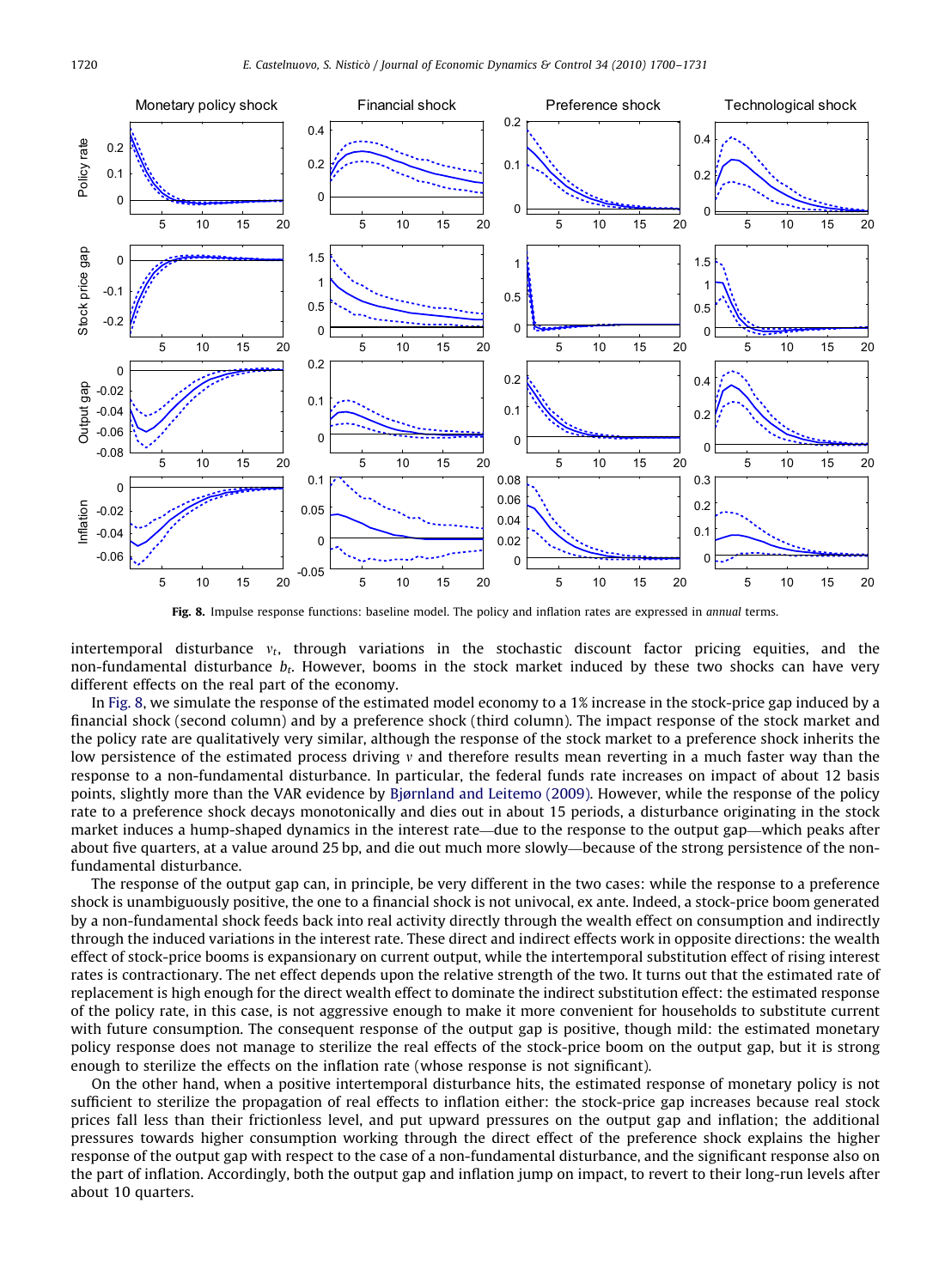Notice, finally, that the response of the economy when the 1% increase in the stock-price gap is induced by a technology shock is qualitatively the same as in the case of a financial shock, where the smaller persistence is inherited from the estimated process for productivity growth.

As previously discussed, stock-price dynamics play a statistically relevant role in the estimated model. In order to evaluate what specific transmission process they affect, [Fig. 9](#page-22-0) contrasts the impulse-response functions of three, alternative, estimated models $36$ : our baseline specification, with estimated stock-wealth effects and policy response to stock prices; a variant in which monetary policy does not react systematically to stock-price dynamics (i.e. estimated under the restriction  $\phi_s = 0$ ); and the standard dynamic new-Keynesian model with no role whatsoever for financial indicators (i.e. estimated under the restrictions  $\xi = \phi_s = 0$ ). Contrasting these three alternatives allows us to pinpoint the role of our two parameters of interest. Specifically, the role of stock-wealth effects  $(\xi)$  in driving the dynamic response of the system to structural shocks can be gauged by comparing the line marked with diamonds and the one marked with circles, while the role of the policy response to stock-market conditions ( $\phi$ ) can be inferred from a comparison of the solid plain line with the one marked with diamonds. To perform a meaningful comparison across estimated reactions to given structural shocks, we work with normalized impulses across estimated models.

As for the monetary policy shock (first column), the difference in the response of the variables of interest across models appears to be somewhat negligible, with the exception of the output gap, whose contraction is magnified when there are positive stock-wealth effects. Analogously, positive stock-wealth effects magnify the response of the output gap to a productivity shock and dampen the one of the inflation rate (fourth column).

Not surprisingly, much more discrepancy across models is implied by the financial shock  $b_t$  (second column). Indeed, in the Standard DNK model ( $\xi = \phi_s = 0$ ) the financial shock does not propagate to other sectors of the economy by construction, with inflation, the output gap and the policy rate displaying a flat response. On the contrary, a positive financial shock implies a positive response by all three variables when the model allows for stock-wealth effects ( $\xi>0$ ). Specifically, when monetary policy does not react systematically to stock-price dynamics ( $\phi_s = 0$ , line marked with diamonds) the stock-wealth effects transmit the financial shock to the real sector, implying a positive and persistent response of the output gap, thereby triggering an analogous response of inflation and the interest rate. Notice, however, that these responses are much more volatile than in the baseline case, in which the monetary authorities systematically react to stock prices ( $\phi_s > 0$ , solid plain line). Indeed, the estimated policy response to stock prices is very effective in bringing rapidly both inflation and the output gap back to their long-run equilibrium levels, thereby containing also the volatility of the interest rate. The positive responses of the output gap and inflation rate, on the other hand, feed back into the stock-price gap, and make its dynamics more persistent.

Finally, the transmission of preference shocks (third column) appears only slightly affected by the wealth effects, mostly through a stronger response of the output gap and a milder one of inflation, and by the systematic policy reaction to stock prices, mainly through a higher increase in the interest rate.

# 4.3. FEV decomposition analysis

What is the contribution of the shocks identified in our model to stock prices, output, inflation, and the policy rate? [Table 5](#page-22-0) displays the estimated forecast error variance decomposition at different horizons. As regards high frequency variations, it is interesting to note the impact exerted by shocks to preferences over output and the stock price gap. This is easily rationalized by recalling that such a shock influences household's stochastic discount factor and, consequently, intertemporal decisions. This finding is particularly remarkable as regards the stock price gap, which is mainly driven by the ''dedicated'' financial shocks, whose estimated persistence is very high. Nonetheless, about 30% of the short-term oscillations of the financial slack to macroeconomic shocks is due to changes in preferences. Not surprisingly, when moving to low frequencies, the decomposition reveals the substitution going from preference to non-fundamental shocks as regards stock price oscillations.

Another interesting finding refers to the role played by the financial shock for the monetary policy analysis. Such a shock is clearly marginal in relative terms with respect to the monetary policy shock just at very high frequencies. However, already when considering two/four quarters ahead, fluctuations of the policy rate appear to be importantly driven by oscillations in the equity premium. This seems to be in line with the interpretation of a Fed closely monitoring the stock market so to influence it when stock price values importantly deviate with respect to those suggested by the fundamentals.

As regards the output gap, demand shocks such as government spending and—even more—intertemporal disturbances play a major role as far as high frequencies are concerned. At such frequencies, the contribution of technology is also remarkable. As the forecast horizon gets longer, the variance decomposition points to the non-fundamental shock as the main explanatory variable for the stock-price gap and to the wage-markup shock to explain most of the remaining variables. This is not surprising, since those shocks are the most persistent in the system and clearly tend to absorb most of the variability of the model, as the frequency drops. By contrast, the price mark-up shock is the main driver of inflation, but

<sup>&</sup>lt;sup>36</sup> The residual alternative specification, with  $\phi_s = 0$  and  $\xi > 0$ , is not shown for the sake of readability.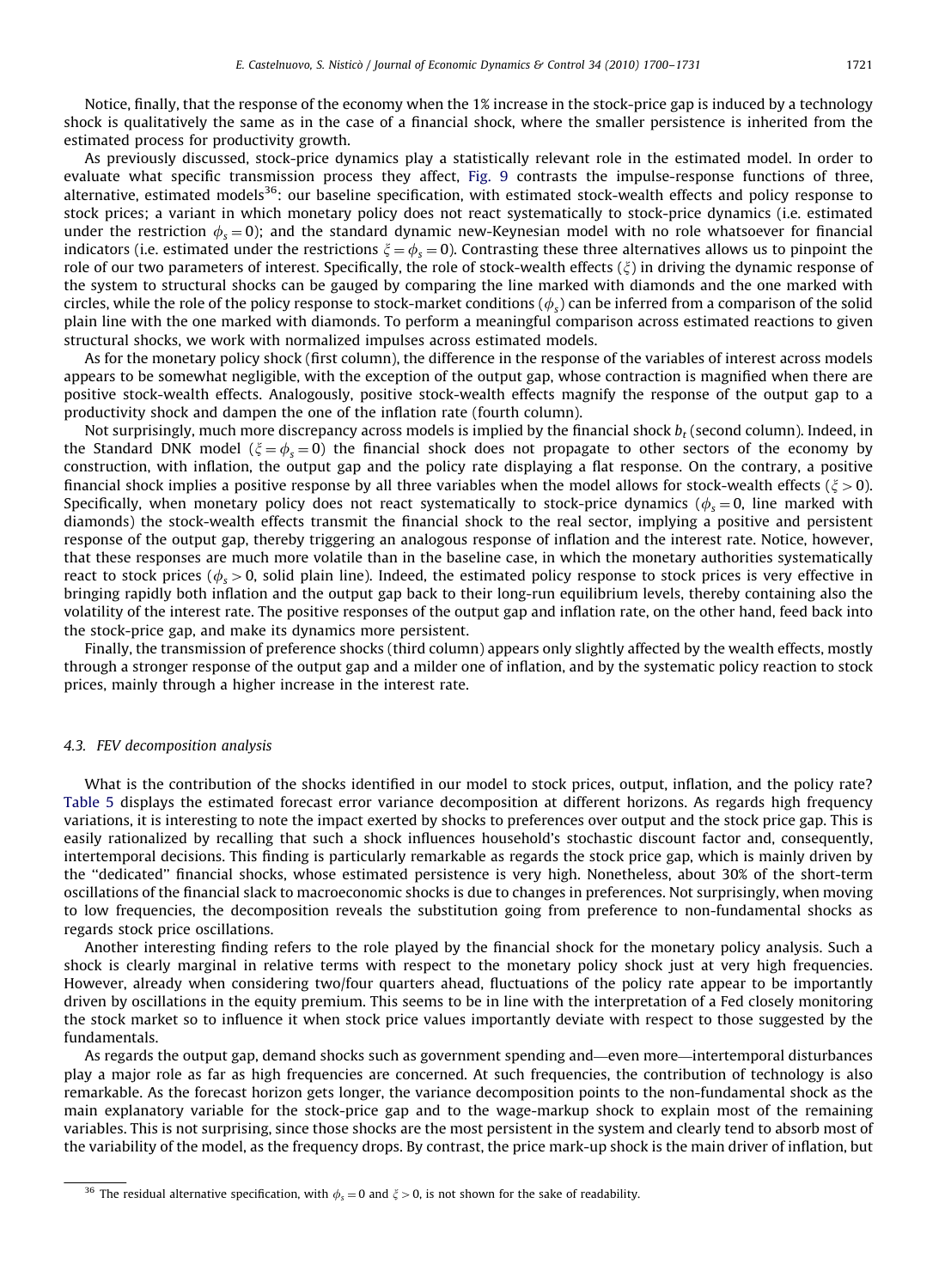<span id="page-22-0"></span>

Fig. 9. Impulse response functions: the role of stock prices. The policy and inflation rates are expressed in annual terms. Bold plain line: baseline model (estimated  $\xi$  and  $\phi_s$ ); diamonds: model with no response to stock prices ( $\phi_s = 0$ ); and circles: standard DNK model ( $\xi = \phi_s = 0$ ).

| Table 5 |                                                              |  |
|---------|--------------------------------------------------------------|--|
|         | Forecast error variance decomposition at different horizons. |  |

|                          | Horizon<br>(qrts) | <b>Structural shocks</b>   |                         |                           |                             |                      |                 |                  |
|--------------------------|-------------------|----------------------------|-------------------------|---------------------------|-----------------------------|----------------------|-----------------|------------------|
|                          |                   | Technology<br>$(\Delta a)$ | Govt.<br>spending $(g)$ | Price<br>markup $(\mu^p)$ | Wage<br>markup<br>$(\mu^w)$ | Intertemporal<br>(v) | Monetary<br>(r) | Financial<br>(b) |
| Interest rate $(r)$      | $\mathbf{1}$      | 1.29                       | 3.39                    | 11.69                     | 4.93                        | 5.84                 | 65.14           | 7.71             |
|                          | $\overline{2}$    | 2.64                       | 5.38                    | 13.25                     | 10.15                       | 5.52                 | 48.63           | 14.43            |
|                          | $\overline{4}$    | 3.98                       | 7.31                    | 12.14                     | 18.52                       | 4.46                 | 28.50           | 25.09            |
|                          | 8                 | 3.73                       | 7.72                    | 8.45                      | 25.79                       | 3.08                 | 15.97           | 35.24            |
| Price inflation $(\pi)$  | $\mathbf{1}$      | 0.49                       | 2.42                    | 63.25                     | 30.76                       | 1.24                 | 1.55            | 0.29             |
|                          | $\overline{2}$    | 0.72                       | 3.76                    | 48.95                     | 42.45                       | 1.54                 | 2.18            | 0.40             |
|                          | $\overline{4}$    | 1.08                       | 5.14                    | 36.06                     | 53.04                       | 1.57                 | 2.67            | 0.45             |
|                          | 8                 | 1.23                       | 5.93                    | 27.34                     | 61.10                       | 1.35                 | 2.67            | 0.38             |
| Wage inflation $(\pi^w)$ | $\mathbf{1}$      | 3.44                       | 2.11                    | 0.08                      | 92.23                       | 1.19                 | 0.73            | 0.21             |
|                          | $\overline{2}$    | 5.54                       | 3.19                    | 0.53                      | 87.82                       | 1.34                 | 1.25            | 0.34             |
|                          | $\overline{4}$    | 5.41                       | 4.05                    | 0.56                      | 86.51                       | 1.37                 | 1.69            | 0.41             |
|                          | 8                 | 5.56                       | 4.33                    | 0.64                      | 85.99                       | 1.31                 | 1.76            | 0.40             |
| Stock-price gap $(s)$    | $\mathbf{1}$      | 5.19                       | 9.87                    | 0.51                      | 0.91                        | 28.28                | 2.39            | 52.83            |
|                          | $\overline{2}$    | 6.42                       | 7.65                    | 0.71                      | 1.60                        | 18.79                | 2.20            | 62.64            |
|                          | $\overline{4}$    | 5.12                       | 5.34                    | 0.81                      | 2.84                        | 13.04                | 1.68            | 71.16            |
|                          | 8                 | 3.73                       | 3.89                    | 0.70                      | 4.34                        | 9.5                  | 1.22            | 76.62            |
| Output gap $(x)$         | $\mathbf{1}$      | 10.78                      | 20.49                   | 1.11                      | 1.86                        | 58.60                | 4.98            | 2.19             |
|                          | $\overline{2}$    | 19.27                      | 22.70                   | 2.16                      | 4.44                        | 41.81                | 6.75            | 2.87             |
|                          | $\overline{4}$    | 25.26                      | 20.64                   | 4.20                      | 12.55                       | 26.22                | 7.91            | 3.22             |
|                          | 8                 | 20.53                      | 14.44                   | 6.13                      | 34.06                       | 15.65                | 6.62            | 2.56             |

Sample: 1954Q3–2007Q2. Horizons: 1, 2, 4 and 8 quarters. Estimated model parameters centered at their mode values.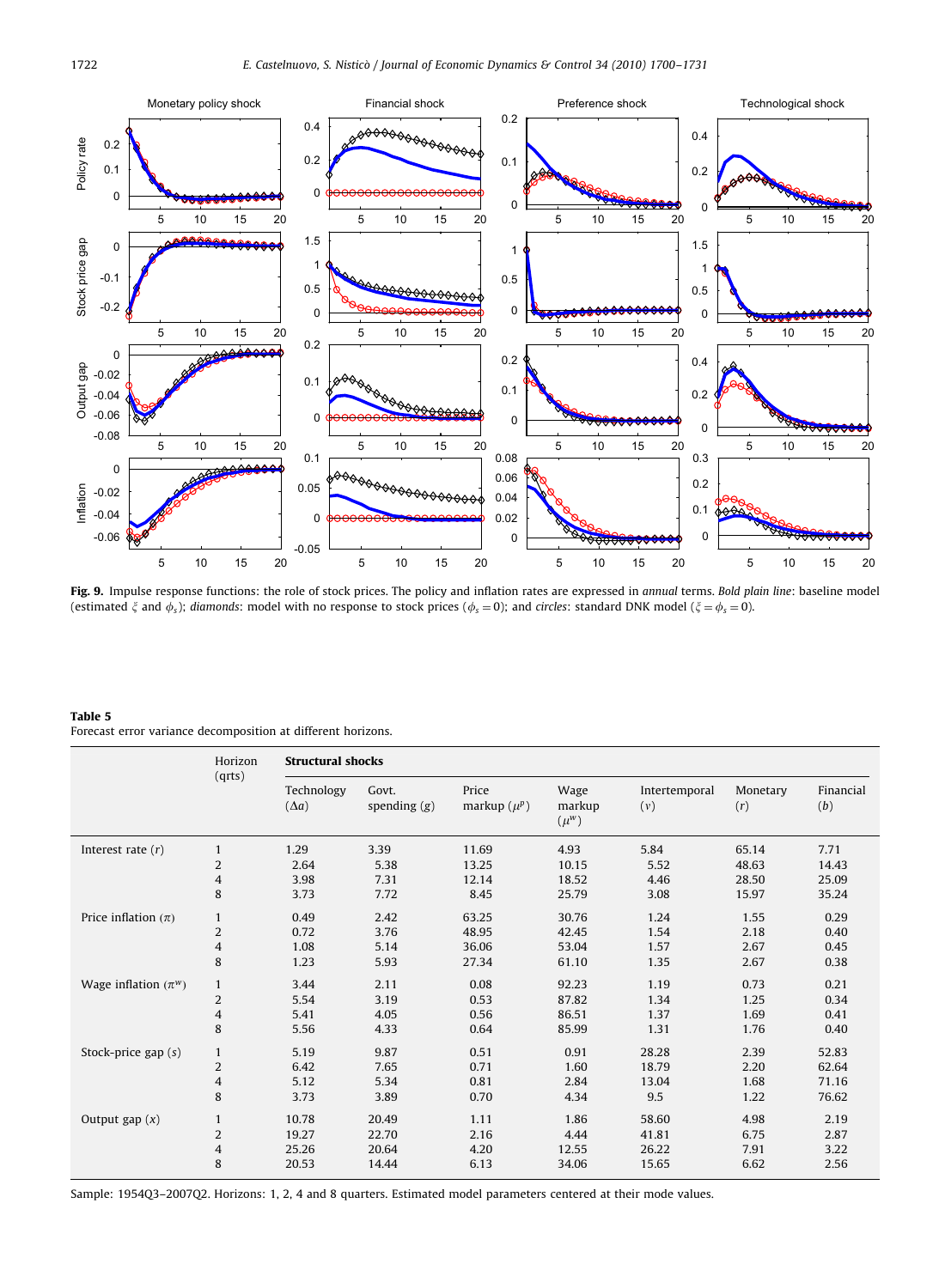it plays a very limited role as regards the remaining variables under investigation, a finding we share with [Justiniano and](#page-30-0) [Primiceri \(2008b\).](#page-30-0)

# 5. Further discussion

This Section presents some further comments and qualifications on the results presented above.<sup>37</sup> Specifically, we discuss the role of the measurement error for the S&P 500 index, the role of the non-fundamental financial shock, and the absence of physical capital in the model.

# 5.1. Measurement error for the S&P 500 index

For a long time the finance literature has been trying to provide a thorough characterization of the dynamic and cyclical features of stock prices, using partial equilibrium models, yet without building a wide consensus.<sup>38</sup> In particular, a large body of literature was stimulated by the seminal work of [LeRoy and Porter \(1981\)](#page-30-0) and [Shiller \(1981\),](#page-30-0) reporting strong evidence that U.S. stock prices are excessively volatile.<sup>39</sup>

As any general equilibrium model of the business cycle, our theoretical framework is clearly unable to provide a comprehensive description and microfoundation of the complex dynamics characterizing observed stock prices. Our (limited) aim is therefore not to model the dynamics of actual stock prices, but rather of the component of stock prices that interacts with the real part of the macroeconomy at business cycle frequencies, which we believe to be the component that might possibly concern a macro-policy maker. This is the sense in which the concept of stock-price gap is meaningful from a policy perspective, even if only a fraction of the stock-price volatility is retained by the model. Indeed, a policy maker targeting the frictionless allocation is concerned with the fluctuations around such allocation that the nominal and real frictions imply at business cycle frequencies: when it comes to stock prices, such fluctuations are precisely what our concept of stock-price gap captures.

To isolate such business-cycle component of stock prices, and in order to avoid any ex-ante filtering of stock-price data, we included a measurement error in the measurement equation of the real S&P 500 growth rate. This term is meant to capture and absorb the excess volatility of stock prices that is not related with the rest of the macroeconomy. It is important to notice, therefore, that the excess volatility is not (at least not entirely) accounted for by the financial shock  $b_t$ , which instead simply captures the cyclical, non-fundamental disturbances that may originate within the stock market.<sup>40</sup>

Not surprisingly, therefore, the estimated standard deviation of the measurement error is not negligible, and larger than the standard deviation of the financial shock (6.7% and 0.6%, respectively), although it is not excessively large compared to the other structural shocks. A forecast error variance decomposition analysis reveals that the measurement error explains about 65% of the real stock-price forecast error variance. Our DSGE business cycle model is therefore able to explain about the 35% of the stock-price FEV, which we value as a fair descriptive performance, considering our focus on the demand-side effects of stock prices and, thereby, the absence of endogenous capital accumulation.

A consequence of the fact that the model explains just a fraction of the stock market is that our impulse response functions are comparable to those provided by the VAR literature only to a limited extent, given that the VAR assigns to identified structural shocks the description of the whole spectrum of frequencies of the variables in the vector. This motivates, e.g. the moderate response of stock prices to a monetary policy shock, relative to VAR evidence, since what we are capturing is the response to the component that interacts with the rest of the macroeconomy at business cycle frequencies.

## 5.2. The financial shock

In this section we evaluate the cyclical implications of non-fundamental shocks to stock prices, by looking at the unconditional volatilities.41

[Table 3](#page-15-0) collects the model-consistent standard deviations of five variables of interest (policy rate, price inflation, wage inflation, output gap, and stock price gap) computed for the baseline specification of the model and for several variants, each focusing on one specific feature of the model.

<sup>&</sup>lt;sup>37</sup> We thank two anonymous referees for raising the points that we address in this further section of the paper.

<sup>&</sup>lt;sup>38</sup> See [Cochrane and Hansen \(1992\)](#page-30-0) for a survey on the several asset prices puzzles.

<sup>&</sup>lt;sup>39</sup> See, among the many others, [Campbell et al. \(2001\)](#page-30-0) and [Timmermann \(1996\)](#page-31-0).

 $40$  A possible objection at this point might concern the capability of the Central Bank to disentangle these components of stock prices, implicitly assumed in our specification. We view this assumption, which is certainly a strong one, as analogous to the assumption that policy makers can observe in real time the natural component of output or interest rates, which is common in this class of models. A formal scrutiny of this type of issues, which is certainly of great relevance, goes beyond the scope of this paper, and we defer it to future research.

<sup>41</sup> A natural, desirable step further would be to derive, from the cyclical properties, the welfare cost implied by the several features of the model. From a theoretical perspective, however, the perpetual youth structure of our model implies that the derivation of a welfare criterion moving from a second-order approximation of consumers' utilities is rather cumbersome relative to the RA benchmark. Indeed, the cross-sectional distribution of consumption and wealth implies non-trivial issues when aggregating the individual utilities across generations. We are currently scrutinizing this issue, which has not been analyzed so far in the theoretical literature, in a related project. See Nisticò (2009) for details.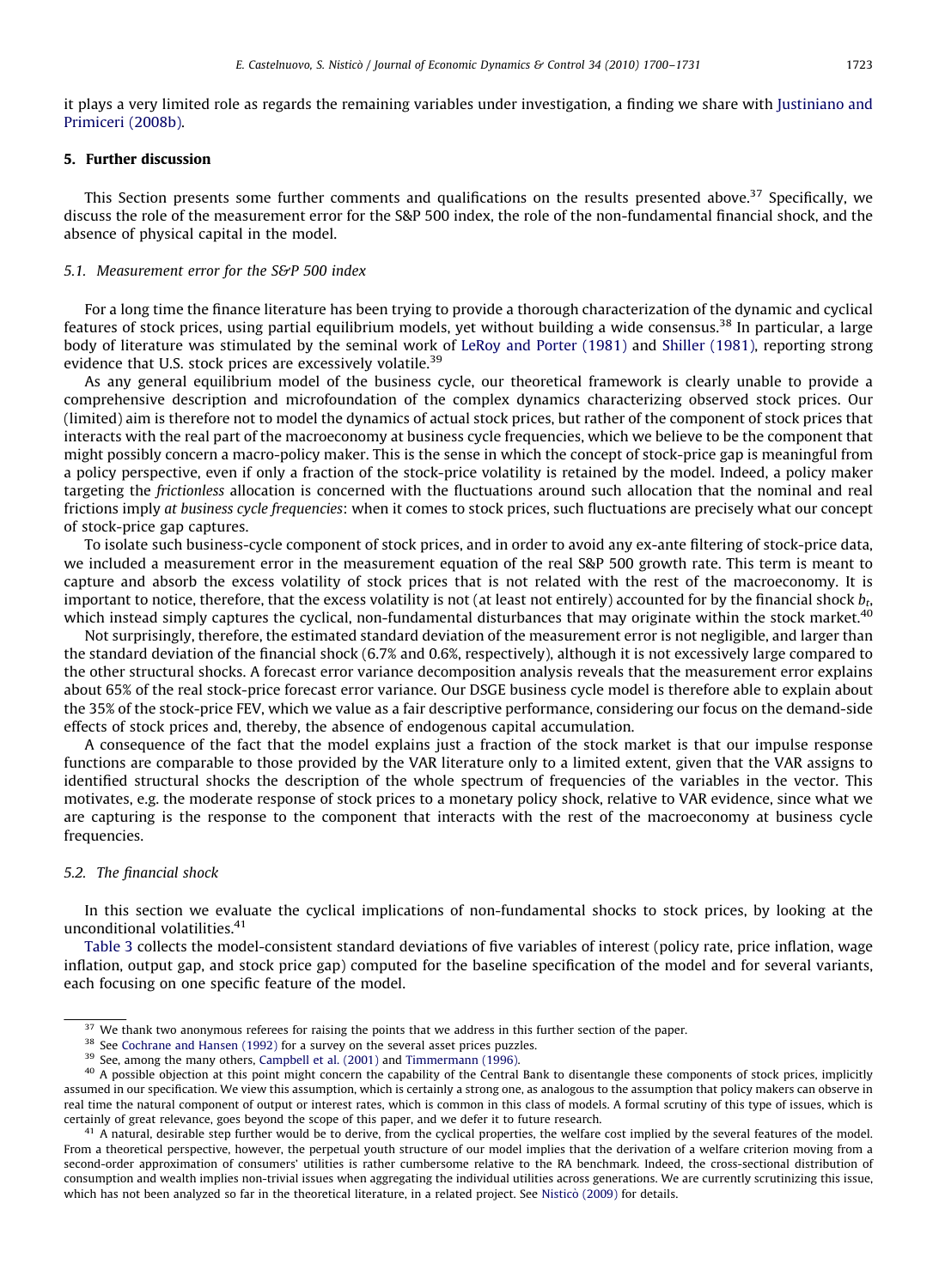<span id="page-24-0"></span>To study the cyclical implications of the financial shock, we shut off the non-fundamental disturbance (variant ii.) and compute the implied unconditional volatilities. Contrasting the baseline model with variant ii. in [Table 3](#page-15-0) shows that the presence of the financial shock implies higher volatilities for the stock-price gap (about twice as high) and the interest rate (about 25% higher), while leaving the other variables of interest basically unaffected. This finding could seem surprising at first sight, because it seems to imply that the costs of financial shocks in terms of overall stability are very small. To look deeper into it, therefore, variants iii. and iv. in [Table 3](#page-15-0) highlight the role of financial shocks in the case in which monetary policy does not respond to the stock-price gap. Contrasting these two latter variants shows that the cyclical effects of financial shocks are now much more diffuse and result in higher volatilities for all the variables of interest.

Overall, [Table 3](#page-15-0) suggests two interesting implications. On the one hand, it shows that financial shocks can be potentially costly for inflation and output stability, if monetary policy disregards the fluctuations in the stock market. On the other hand, however, it also suggests that the estimated response of the Federal Reserve, in the sample considered, was effective in containing these costs.

# 5.3. The absence of physical capital

The focus of this paper is meant to be on the demand-side effects of stock-price fluctuations. Accordingly, our theoretical model does not consider the endogenous accumulation of physical capital. From an empirical perspective, however, this can clearly be a non-innocuous assumption when it comes to stock prices, because we are missing the impact of asset-price fluctuations on investment.

In this section, therefore, we evaluate the robustness of our main findings to this feature of the model. Specifically, we address two distinct but related issues. The first one concerns the role of the fiscal shock  $g_t$ . In our model, the resource constraint requires total output to equal the sum of consumption and public spending. Since output in the data is also affected by investment, it might be the case that the interaction between stock prices and investment is captured by  $g_t$ , which would thereby be endogenous and correlated with the financial shock. When computing the correlation of the estimated (smoothed) series of the fiscal and financial shocks, however, we find a negligible value  $(-0.06)$ , supporting our interpretation of  $g_t$  as an exogenous structural shock.

The second issue is instead related to the real effects of stock prices. Since we miss the real effects coming from investment, it might be the case that the estimated value of  $\xi$  captures partially the investment channel and is in fact overestimated as a measure of the stock-wealth effects. This would be the case if the parameter  $\xi$  in the estimation were pinned down by the correlation between output and stock prices in the data, since the series of output is affected also by investment. In order to assess this point, we estimate a version of the model without the fiscal shock and without the series for GDP in the data vector of Eq. (49), and report the results in the last column of [Table 2.](#page-13-0)

As shown by the table, our main results are not significantly affected: the point estimate of parameter  $\xi$  is basically unchanged and the estimated policy response to the stock-price gap is only slightly smaller. Notice that, in general, to properly evaluate different point estimates across alternative empirical specifications, one cannot simply contrast the estimated credible sets. Therefore, to evaluate the implications for our parameters of interest of the empirical specification with no GDP data and no fiscal shock, we proceed as follows. We randomly draw 1,000 realizations from the parameters'



Fig. 10. Difference between densities. Densities computed by taking differences between draws sampled from the baseline empirical distribution and from the alternative ''no GDP data'' one. A 1,000 draws considered.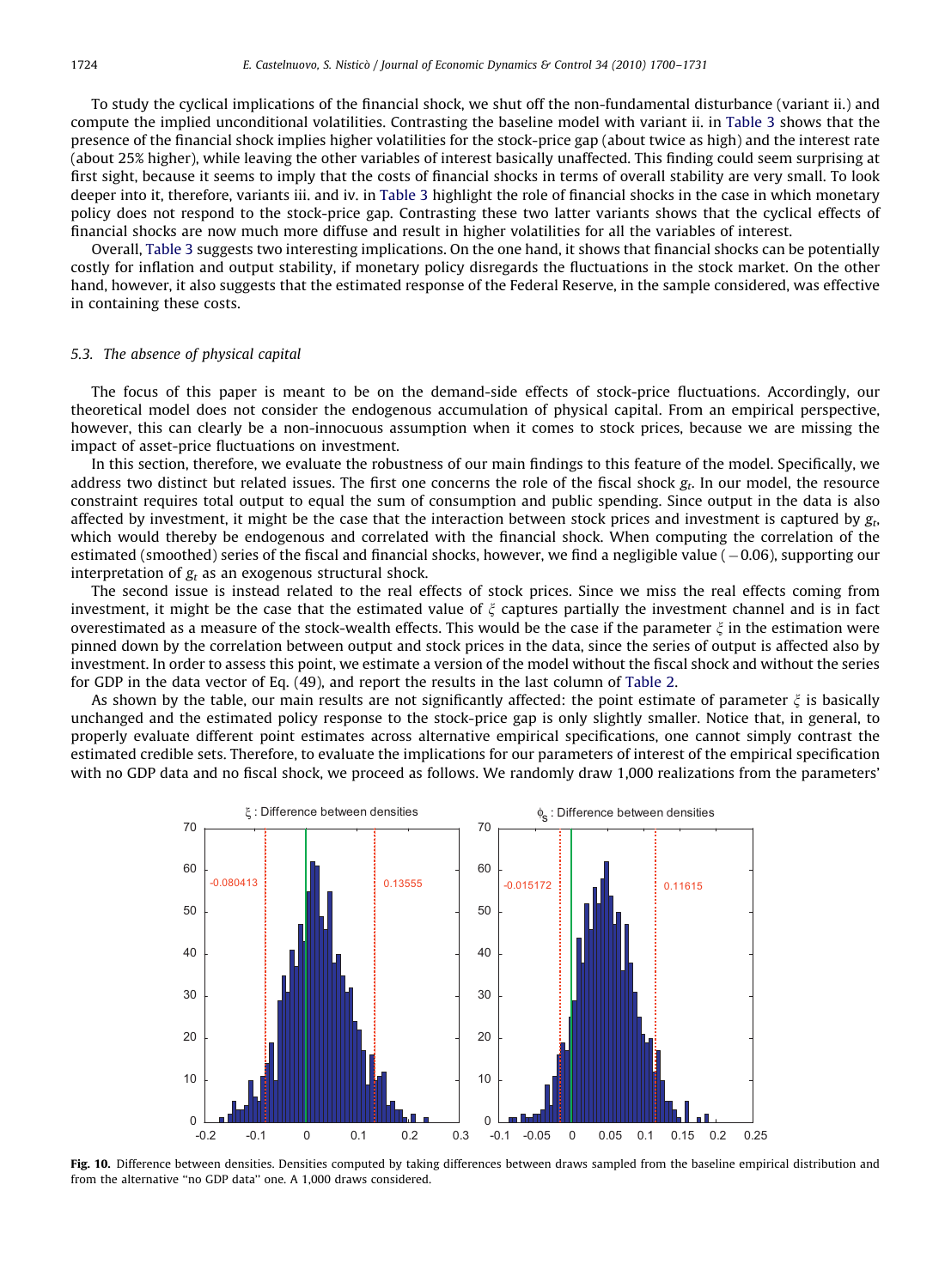empirical posterior densities estimated under the two alternative specifications, and then take the difference across specifications at each draw. [Fig. 10,](#page-24-0) then, displays the implied empirical distributions of such differences, and shows that for both parameters the 90% confidence interval includes zero: thereby, the two parameters are not significantly different in the two specifications. We interpret this evidence in support of our baseline estimation.

# 6. Conclusions

While writing this paper, financial markets are experiencing extraordinary events. The quest for a modern modeling of the interaction between the financial and the real side of the economy is more compelling than ever. We make a first effort along this line by constructing a new-Keynesian model of the business cycle that allows for financial wealth effects to play an active role for the dynamics of output, inflation, and interest rates. This is due to the turnover and interaction between agents holding positive financial wealth and newcomers not having cumulated such wealth yet. When fitting our new-Keynesian model to US data over the post WWII sample, we find remarkable support for the role played by financial market frictions in this economy. We estimate the average rate of replacement of old traders with newcomers to range between 7% and 20%, which implies an effective average planning horizon for US households' financial investments between 5 and 15 quarters. Moreover, we detect a significant, counteractive and systematic response of the Fed to stock price fluctuations as captured by non-zero stock-price gaps, possibly instrumental to the stabilization of inflation and output. Our model-consistent measure of financial slack, labeled ''stock price gap'', captures remarkably well the phases of booms and busts occurred in the post-WWII period. Commonly employed empirical proxies of the financial slack such as growth rates or statistically de-trended stock price indices correlate to our microfounded financial slack measure just mildly. Therefore, they do not seem to extensively capture the dynamic and cyclical implications that the Dynamic New Keynesian model has suggest the stock market. In terms of counterfactual dynamic responses, we estimate a 25 basis points unexpected rise in the federal funds rate to cause an on impact negative and significant reaction of the stock-price gap of about 0.2%. By contrast, an unexpected 1% boom in the stock-price gap induces an interest rate hike of about 12 basis points, on impact, which about doubles within a year and it is remains significant for some quarters.

We believe our framework can represent a first modeling step towards the construction of a more complete model of the business cycle able to deal with financial market frictions. We view the introduction other important features, like supply-side effects via firms' balance sheet, durable goods capturing housing services, and a non-trivial role for financial intermediaries and their interaction with households and the monetary policy authority, as an interesting avenue for future research in the field, and as part of our agenda.

### Acknowledgments

We thank Herbert Dawid and Willi Semmler (Editors) as well as two anonymous referees for their very insightful comments and suggestions. We also thank Hilde Bjørnland, Francesco Caprioli, Iftekhar Hasan, Esa Jokivuolle, Juha Kilponen, Stefano Gnocchi, Michel Juillard, Alistair Milne, Federico Ravenna, Søren Hove Ravn, Antti Ripatti, Jouko Vilmunen, Carl Walsh, Paolo Zagaglia, and participants at the DYNARE Session of the CEF 2008 (Paris), the IV DYNARE Conference (Boston Fed), the Bank of Finland Seminar Series, the Universita di Napoli ''Parthenope'', and the University of - California at Santa Cruz for useful comments and suggestions. Oskari Vähämaa provided us with some of the financial series employed in this paper. The opinions expressed in this paper do not necessarily reflect those of the Bank of Finland.

# Appendix A

# A.1. The complete model

The complete set of conditions needed to study the equilibrium are:

| $Y_t = (1 + \check{g}_t)C_t,$ | (A.1) |
|-------------------------------|-------|
|                               |       |

$$
D_t = Y_t - W_t N_t, \tag{A.2}
$$

$$
(\Sigma_t - 1)(C_t - \hbar C_{t-1}) = \xi Q_t + (1 - \xi) E_t \{ \mathcal{F}_{t,t+1} \Pi_{t+1} \Sigma_{t+1} (C_{t+1} - \hbar C_t) \},
$$
\n(A.3)

$$
Q_t = E_t \{ \mathcal{F}_{t,t+1} \Pi_{t+1} \Omega_{t+1} \}, \tag{A.4}
$$

$$
N_t = \left(\frac{Y_t}{A_t}\right)^{1/(1-\alpha)} \Xi_t,\tag{A.5}
$$

$$
E_t \mathcal{F}_{t,t+1} = \frac{1}{(1+r_t)},
$$
\n(A.6)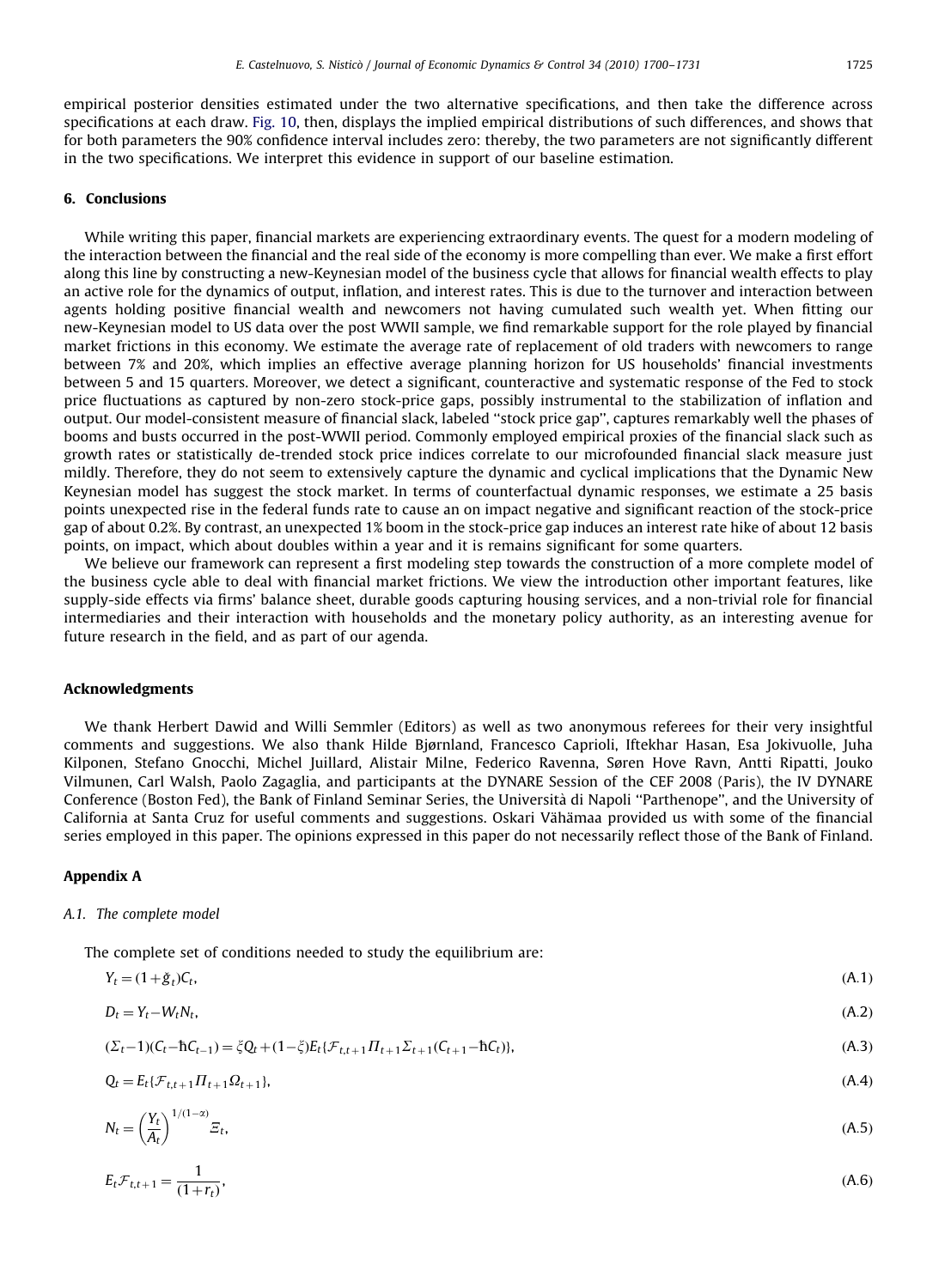$$
E_t \left\{ \sum_{s=0}^{\infty} \theta_p^s \mathcal{F}_{t,t+s} \frac{1}{\mu_{t+s}^p} Y_{t+s|t} \left[ P_t^o \left( \frac{P_{t+s-1}}{P_{t-1}} \right)^{\infty} \Pi^{s(1-\infty)} - (1+\mu_{t+s}^p) MC_{t+s|t} P_{t+s} \right] \right\} = 0, \tag{A.7}
$$

$$
MC_{t+s|t} = MC_{t+s} \left(\frac{P_t^o}{P_{t+s}} \left(\frac{P_{t+s-1}}{P_{t-1}}\right)^{\varpi} \right) I^{s(1-\varpi)}\right)^{-\alpha/(1-\alpha)(1+\mu_t^p)/\mu_t^p},
$$
\n(A.8)

$$
MC_{t+s} \equiv \frac{W_{t+s}}{(1-\alpha)A_{t+s}} \left(\frac{Y_{t+s}}{A_{t+s}}\right)^{\alpha/(1-\alpha)},
$$
\n(A.9)

$$
P_t = [\theta_p (P_{t-1} \Pi_{t-1}^{\infty} \Pi^{1-\infty})^{-1/\mu_t^p} + (1-\theta_p) (P_t^o)^{-1/\mu_t^p}]^{-\mu_t^p},
$$
\n(A.10)

$$
E_{t}\left\{\sum_{s=0}^{\infty}\theta_{w}^{s}\mathcal{F}_{t,t+s}\frac{N_{t+s|t}}{\mu_{t+s}^{w}}\left[W_{t}^{*0}\left(\frac{P_{t+s-1}}{P_{t-1}}\frac{A_{t+s-1}}{A_{t-1}}\right)^{\eta}(\Pi\Gamma)^{s(1-\eta)}-(1+\mu_{t+s}^{w})P_{t+s}MRS_{t+s|t}\right]\right\}=0,
$$
\n(A.11)

$$
MRS_{t+s|t} = MRS_{t+s} \frac{1 - N_{t+s}}{1 - N_{t+s} \left(\frac{W_t^{*0}}{W_{t+s}^r} \left(\frac{P_{t+s-1}}{P_{t-1}} \frac{A_{t+s-1}}{A_{t-1}}\right)^{\eta} (IIT)^{s(1-\eta)}\right)^{-(1+\mu_{t+s}^w)/\mu_{t+s}^w}},
$$
(A.12)

$$
MRS_{t+s} \equiv \delta \frac{\tilde{C}_{t+s}}{1 - N_{t+s}},\tag{A.13}
$$

$$
W_t^* = [\theta_w(W_{t-1}^*(\Pi_{t-1}\Gamma e^{\Delta a_{t-1}})^\eta(\Pi\Gamma)^{1-\eta})^{-1/\mu_t^w} + (1-\theta_w)(W_t^{*0})^{-1/\mu_t^w}]^{-\mu_t^w},
$$
\n(A.14)

Given the unit root in the log-process driving aggregate productivity, in the system above the following variables inherit a stochastic trend:  $Y_t, C_t, D_t, W_t, Q_t, \Omega_t, MRS_t$ . To make these variables stationary, we transform them by taking the ratio with respect to the productivity index  $A_t$ , and let a hat denote the transformed variables:  $\hat{X}_t = X_t/A_t$ .

Notice that the real marginal costs are stationary and need not be transformed. Analogously this is also true for the (inverse) wage markup:  $MW_t \equiv MRS_t/W_t = MRS_t/W_t$ .

Letting  $h = \hbar / \Gamma$ , therefore, we can write the system in terms of stationary variables as

$$
\widehat{Y}_t = (1 + \breve{g}_t)\widehat{C}_t,\tag{A.15}
$$

$$
\widehat{D}_t = \widehat{Y}_t - \widehat{W}_t N_t, \tag{A.16}
$$

$$
(\Sigma_t - 1)(\widehat{C}_t - h\widehat{C}_{t-1}e^{-\Delta a_t}) = \xi \widehat{Q}_t + (1 - \xi)E_t \{ \mathcal{F}_{t,t+1} \Pi_{t+1} \Sigma_{t+1} \Gamma(e^{\Delta a_{t+1}} \widehat{C}_{t+1} - h\widehat{C}_t) \},
$$
\n(A.17)

$$
\widehat{Q}_t = E_t \{ \mathcal{F}_{t,t+1} \Pi_{t+1} \Gamma e^{\Delta a_{t+1}} \widehat{Q}_{t+1} \},\tag{A.18}
$$

$$
N_t^{(1-\alpha)} = \widehat{Y}_t E_t^{(1-\alpha)},\tag{A.19}
$$

$$
E_t \mathcal{F}_{t,t+1} = \frac{1}{(1+r_t)},
$$
\n(A.20)

$$
E_{t}\left\{\sum_{s=0}^{\infty}\theta_{p}^{s}\mathcal{F}_{t,t+s}\frac{1}{\mu_{t+s}^{p}}\frac{A_{t+s}}{A_{t}}\widehat{Y}_{t+s|t}\left[\frac{P_{t}^{o}}{P_{t-1}}\left(\frac{P_{t+s-1}}{P_{t-1}}\right)^{\varpi}I^{s(1-\varpi)}-(1+\mu_{t+s}^{p})MC_{t+s|t}\frac{P_{t+s}}{P_{t-1}}\right]\right\}=0,
$$
\n(A.21)

$$
MC_{t+s|t} = MC_{t+s} \left(\frac{P_t^o}{P_{t+s}} \left(\frac{P_{t+s-1}}{P_{t-1}}\right)^{\varpi} \Pi^{s(1-\varpi)}\right)^{-\alpha/(1-\alpha)(1+\mu_t^p)/\mu_t^p}, \tag{A.22}
$$

$$
MC_{t+s} \equiv \frac{1}{1-\alpha} \widehat{W}_{t+s} \widehat{Y}_{t+s}^{\alpha/(1-\alpha)}, \tag{A.23}
$$

$$
\Pi_t = \left[ \theta_p (H_{t-1}^{\varpi} H^{1-\varpi})^{-1/\mu_t^p} + (1-\theta_p) \left( \frac{P_t^o}{P_{t-1}} \right)^{-1/\mu_t^p} \right]^{-\mu_t^p},\tag{A.24}
$$

$$
E_{t}\left\{\sum_{s=0}^{\infty}\theta_{w}^{s}\mathcal{F}_{t,t+s}\frac{N_{t+s|t}}{\mu_{t+s}^{w}}\left[\frac{W_{t}^{*0}}{W_{t-1}^{*}}\left(\frac{P_{t+s-1}}{P_{t-1}}\frac{A_{t+s-1}}{A_{t-1}}\right)^{\eta}(II\Gamma)^{s(1-\eta)}-(1+\mu_{t+s}^{w})MW_{t+s|t}\frac{W_{t+s}^{*0}}{W_{t-1}^{*}}\right]\right\}=0,
$$
\n(A.25)

$$
MW_{t+s|t} = MW_{t+s} \frac{1 - N_{t+s}}{1 - N_{t+s} \left(\frac{W_{t}^{*0}}{W_{t+s}^{*}} \left(\frac{P_{t+s-1}}{P_{t-1}} \frac{A_{t+s-1}}{A_{t-1}}\right)^{\eta} (IT)^{s(1-\eta)}\right)^{-(1+\mu_{t+s}^W)/\mu_{t+s}^W}},
$$
(A.26)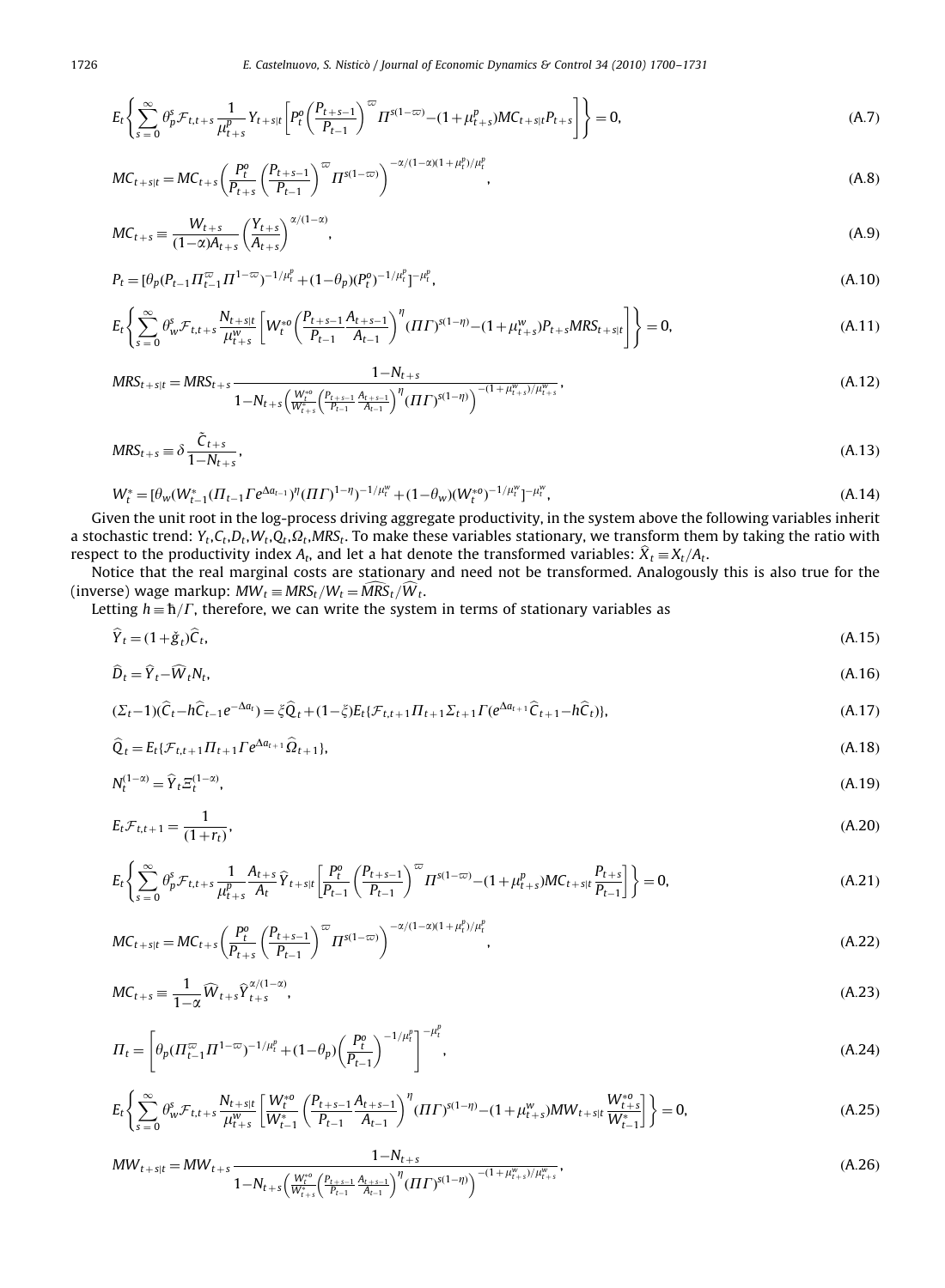$$
MW_{t+s} \equiv \frac{P_{t+s}MRS_{t+s}}{W_{t+s}^*} = \delta \frac{\hat{C}_{t+s} - h\hat{C}_{t+s-1}e^{-\Delta a_{t+s}}}{\widehat{W}_{t+s}(1 - N_{t+s})},
$$
\n(A.27)

$$
\Pi_t^{\mathbf{w}} = \left[ \theta_{\mathbf{w}} \left( (\Pi_{t-1} \Gamma e^{\Delta a_{t-1}})^{\eta} (\Pi \Gamma)^{1-\eta} \right)^{-1/\mu_t^{\mathbf{w}}} + (1 - \theta_{\mathbf{w}}) \left( \frac{W_t^{*0}}{W_{t-1}^*} \right)^{-1/\mu_t^{\mathbf{w}}} \right]^{-\mu_t^{\mathbf{w}}} , \tag{A.28}
$$

in which we divided by  $P_{t-1}$  and  $W_{t-1}^*$ , respectively, Eqs. (A.21) and (A.25), expressed the latter in terms of the inverse wage markup MW and let  $\varPi_t^w$   $\equiv$   $W_t^*/W_{t-1}^*$  denote the nominal gross rate of wage-inflation and  $\Pi$  the steady state gross rate of price-inflation.

# A.2. The steady state

The transformed system converges to a non-stochastic steady state, in which the following relations hold:

$$
\hat{Y} = (1+g)\hat{C},\tag{A.29}
$$

$$
\widehat{D} = \widehat{Y} - \widehat{W}N,\tag{A.30}
$$

$$
(\Sigma - 1)\hat{C}(1 - h) = \xi \hat{Q} + (1 - \xi)(1 - h)\tilde{\beta}\Sigma\hat{C},\tag{A.31}
$$

$$
\Sigma = \frac{1}{1 - \beta(1 - \xi)},\tag{A.32}
$$

$$
\widehat{Q} = \widetilde{\beta}\widehat{\Omega},\tag{A.33}
$$

$$
N^{(1-\alpha)} = \widehat{Y},\tag{A.34}
$$

$$
\frac{\hat{Y}}{\mu^p} \prod_{s=0}^{\infty} (\theta_p \tilde{\beta})^s [1 - (1 + \mu^p)MC] = 0 \implies MC = \frac{1}{1 + \mu^p},
$$
\n(A.35)

$$
MC = \frac{1}{1 - \alpha} \widehat{W} \widehat{Y}^{\alpha/(1 - \alpha)}, \tag{A.36}
$$

$$
\frac{N}{\mu^{w}} \Pi \Gamma \sum_{s=0}^{\infty} (\theta_{w} \tilde{\beta})^{s} [1 - (1 + \mu^{w}) M W] = 0 \implies M W = \frac{1}{1 + \mu^{w}},
$$
\n(A.37)

$$
MW = \delta \frac{\widehat{C}(1-h)}{\widehat{W}(1-N)},
$$
\n(A.38)

where we defined

$$
\tilde{\beta} \equiv \frac{\Pi \Gamma}{1+r} = \frac{\beta(1-h)}{1-h+\psi},\tag{A.39}
$$

and

$$
\psi \equiv \xi \frac{1 - \beta(1 - \xi)}{(1 - \xi)} \frac{\Omega}{C}.
$$
\n(A.40)

Accordingly, we obtain the steady state aggregate level of per-capita hours worked:

$$
N = \frac{(1 - \alpha)(1 + g)}{(1 - \alpha)(1 + g) + \delta(1 - h)(1 + \mu^p)(1 + \mu^w)}
$$
(A.41)

and the inverse steady-state Frisch elasticity of labor supply

$$
\varphi \equiv \frac{N}{1 - N} = \frac{(1 - \alpha)(1 + g)}{\delta(1 - h)(1 + \mu^p)(1 + \mu^w)}.
$$
\n(A.42)

From (A.21), (A.34), and (A.41), we obtain

$$
\widehat{Y} = \left[ \frac{(1-\alpha)(1+g)}{(1-\alpha)(1+g) + \delta(1-h)(1+\mu^p)(1+\mu^w)} \right]^{(1-\alpha)}
$$

which implies the following expression for the steady-state aggregate consumption:

,

$$
\widehat{C} = \widehat{Y}(1+g)^{-1} = \left[ \frac{(1-\alpha)(1+g)}{(1-\alpha)(1+g) + \delta(1-h)(1+\mu^p)(1+\mu^w)} \right]^{(1-\alpha)} (1+g)^{-1}.
$$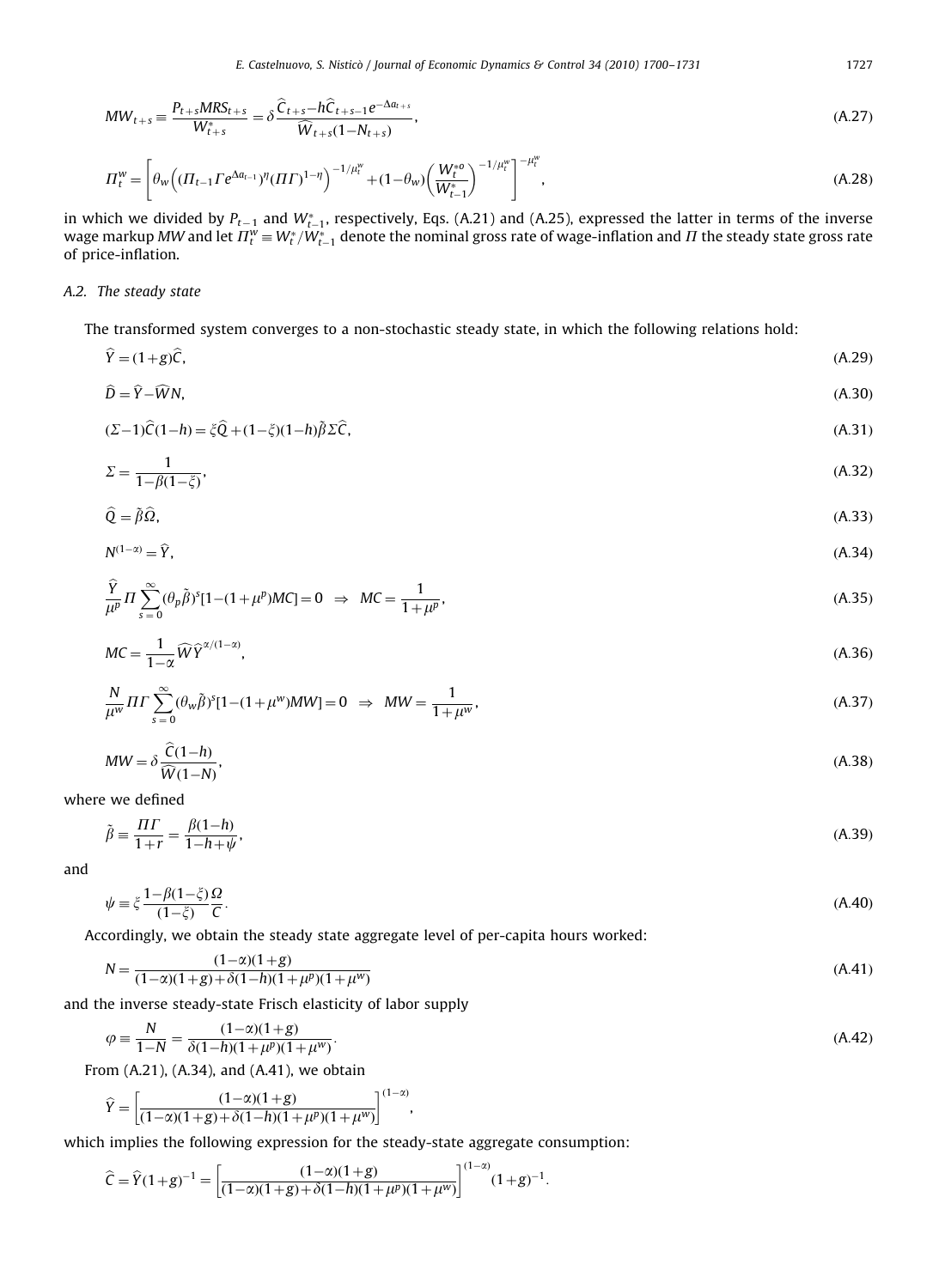From Eqs. (A.33) and (A.39) we have

$$
\widehat{Q} = \widetilde{\beta}\widehat{\Omega} = \frac{\Pi\Gamma}{1+r}(\widehat{Q} + \widehat{D}) \Rightarrow \widehat{Q} = \frac{\Pi\Gamma}{(1+r) - \Pi\Gamma}\widehat{D} = \frac{(1+\overline{\pi})(1+\gamma)}{(1+r) - (1+\overline{\pi})(1+\gamma)}\widehat{D},
$$

which implies

$$
\widehat{Q} = \widehat{Q} + \widehat{D} = \left[ \frac{(1+\overline{\pi})(1+\gamma)}{(1+r)(1+\overline{\pi})(1+\gamma)} + 1 \right] \widehat{D} \Rightarrow \frac{\Omega}{C} = \frac{\widehat{Q}}{\widehat{C}} = \frac{1+r}{(1+r)-(1+\overline{\pi})(1+\gamma)} \frac{\widehat{D}}{\widehat{C}}.
$$

To obtain an expression for the ratio real dividends to consumption in steady-state, we exploit Eq. (A.30)

$$
\frac{\widehat{D}}{\widehat{C}} = \frac{\widehat{Y}}{\widehat{C}} - \frac{\widehat{W}}{\widehat{C}}N = (1+g) - \frac{\widehat{W}}{\widehat{C}}N.
$$

Steady-state real wages come from Eqs. (A.37) and (A.38):

$$
\frac{1}{1+\mu^w} = \delta \frac{\widehat{C}(1-h)}{\widehat{W}(1-N)} \Rightarrow \frac{\widehat{W}}{\widehat{C}} = \delta \frac{(1-h)(1+\mu^w)}{1-N}.
$$

Consequently, we can write the following expression for ratio real dividends-to-consumption in steady-state:

$$
\frac{\widehat{D}}{\widehat{C}} = \left[ (1+g) - \delta(1-h)(1+\mu^w) \frac{N}{1-N} \right].
$$

Notice that, as already shown (see Eqs. (A.42)),

$$
\varphi \equiv \frac{N}{1-N} = \frac{(1-\alpha)(1+g)}{\delta(1-h)(1+\mu^p)(1+\mu^w)}.
$$

We can then finally write

$$
\frac{\Omega}{C} = \frac{(1+r)(1+g)}{(1+r)-(1+\overline{\pi})(1+\gamma)} \left[ \frac{\alpha+\mu^p}{1+\mu^p} \right].
$$

# A.3. The linearized model

To solve the model, we first write the equilibrium conditions in terms of deviations of the trending real variables with respect to the non-stationary technological process  $A_t$ , which follows a difference-stationary process. This restricts the so detrended output, wages, and stock prices expressed in real terms to display a common growth rate.

We then log-linearized the so obtained expressions around the non-stochastic steady state of the model, thus obtaining the following log-linear system for the demand side of our model economy:

$$
\hat{y}_t = \hat{c}_t + g_t,\tag{A.43}
$$

$$
(\hat{c}_t - h\hat{c}_{t-1} + h\Delta a_t) = \frac{1-h}{1+\psi-h} E_t \{\hat{c}_{t+1} - h\hat{c}_t + h\Delta a_{t+1}\} + \psi \frac{1-h}{1+\psi-h} \hat{q}_t - \frac{(1-h)^2}{1+\psi-h} (r_t - E_t \pi_{t+1} - \tilde{\rho} - E_t \Delta a_{t+1}) - (1-h)(1+\psi_v) E_t \Delta v_{t+1},
$$
\n(A.44)

$$
\hat{q}_t - b_t = \tilde{\beta} E_t (\hat{q}_{t+1} - b_{t+1}) + (1 - \tilde{\beta}) E_t \hat{d}_{t+1} - (r_t - E_t \pi_{t+1} - \tilde{\rho}) + E_t \Delta a_{t+1}
$$
\n(A.45)

$$
\widehat{d}_t = \widehat{y}_t - \frac{1 - \alpha}{\alpha + \mu^p} mc_t,
$$
\n(A.46)

in which the composite parameter  $\psi$ , is defined as

$$
\psi_{\nu} \equiv \frac{\psi[\beta(1-\xi)\rho_{\nu}]}{(1+\psi-h)[1-\beta(1-\xi)\rho_{\nu}]}.
$$

The supply block of our economy yields a set of two new-Keynesian Phillips curves, describing the dynamics of priceand wage-inflation:

$$
(\pi_t - \varpi \pi_{t-1}) = \tilde{\beta} E_t \{ \pi_{t+1} - \varpi \pi_t \} + \lambda_p m c_t + u_t^p, \tag{A.47}
$$

$$
mc_t = \hat{w}_t + \frac{\alpha}{1 - \alpha} \hat{y}_t, \tag{A.48}
$$

$$
(\pi_t^w - \eta \pi_{t-1} - \eta \Delta a_{t-1}) = \tilde{\beta} E_t \{ \pi_{t+1}^w - \eta \pi_t - \eta \Delta a_t \} + \lambda_w m w_t + u_t^w,
$$
\n(A.49)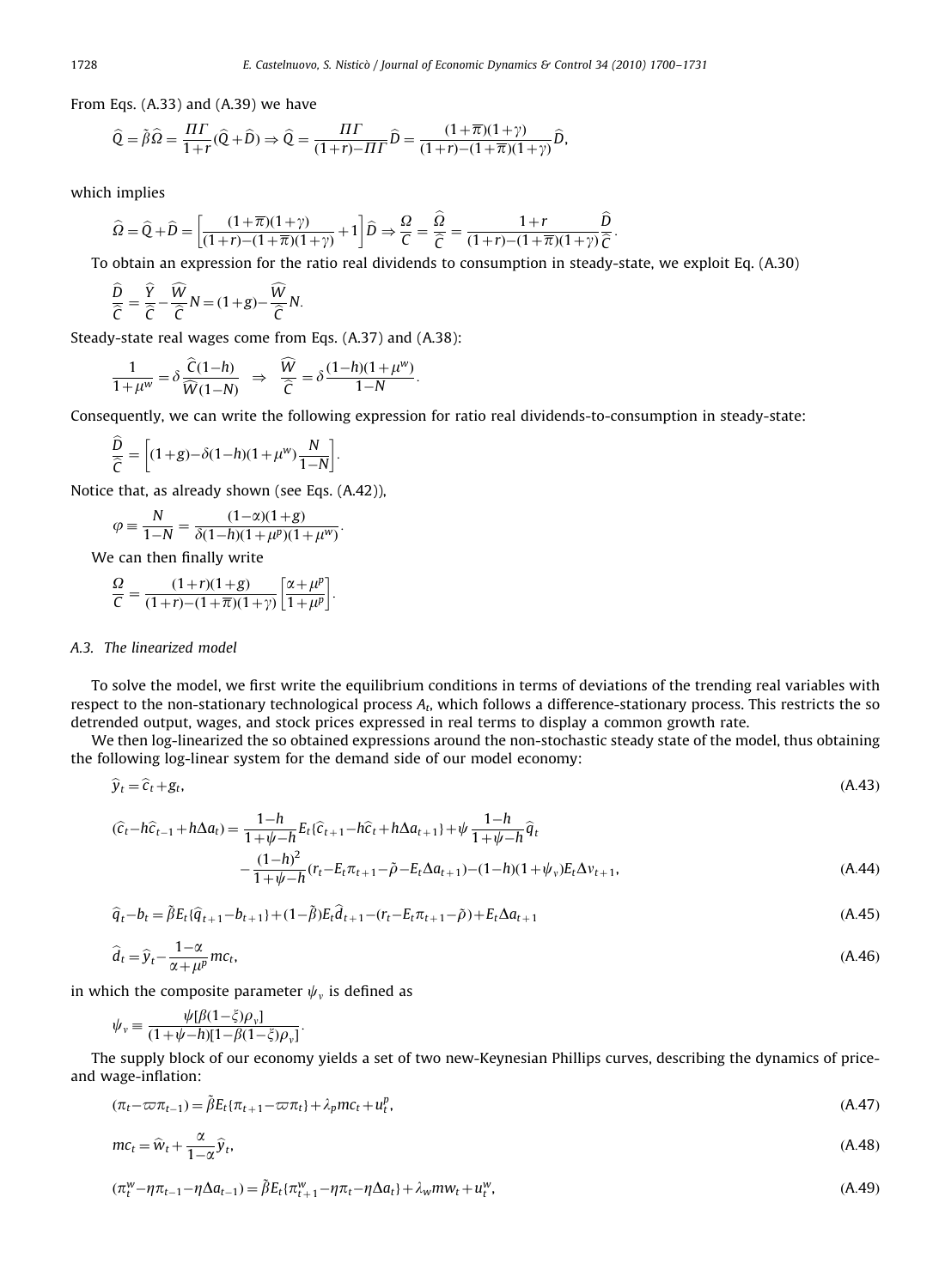<span id="page-29-0"></span>
$$
mw_t = \left(\frac{1}{1-h} + \frac{\varphi}{1-\alpha}\right)\hat{y}_t - \frac{h}{1-h}(\hat{y}_{t-1} - \Delta a_t - g_{t-1}) - \frac{1}{1-h}g_t - \hat{w}_t,
$$
\n(A.50)

in which

$$
\lambda_p = \mu^p \frac{(1 - \theta_p)(1 - \tilde{\beta}\theta_p)(1 - \alpha)}{\theta_p(\mu^p + \alpha)},
$$
\n(A.51)

$$
\lambda_w \equiv \mu^w \frac{(1 - \theta_w)(1 - \tilde{\beta}\theta_w)}{\theta_w(\mu^p + \varphi(1 + \mu^w))},\tag{A.52}
$$

$$
u_t^p \equiv \lambda_p (\mu_t^p - \mu^p),\tag{A.53}
$$

$$
u_t^w \equiv \lambda_w (\mu_t^w - \mu^w). \tag{A.54}
$$

# A.3.1. The benchmark equilibrium

The frictionless equilibrium (FE) is characterized by flexible prices, flexible wages constant markups on both the marginal costs and the marginal rate of substitution between consumption and leisure, and no non-fundamental shocks to stock prices. This implies:  $\overline{m}v_t = \overline{m}c_t = 0$ . Imposing this condition on Eqs. (A.48) and (A.50), finally, we can retrieve the equation for the frictionless level of output

$$
\widehat{\overline{y}}_t = h \frac{1 - \alpha}{1 - h\alpha + (1 - h)\varphi} \widehat{\overline{y}}_{t-1} + \frac{1 - \alpha}{1 - h\alpha + (1 - h)\varphi} (g_t - hg_{t-1} - h\Delta a_t),\tag{A.55}
$$

and the frictionless level of real wage from the relation  $\hat{\overline{w}}_t = -\alpha/(1-\alpha)\hat{\overline{y}}_t$ 

$$
\widehat{\overline{w}}_t = h \frac{1 - \alpha}{1 - h\alpha + (1 - h)\varphi} \widehat{\overline{w}}_{t-1} - \frac{\alpha}{1 - h\alpha + (1 - h)\varphi} (g_t - hg_{t-1} - h\Delta a_t),\tag{A.56}
$$

while Eqs. (A.43)–(A.46) imply

$$
\overline{rr}_{t} = \tilde{\rho} + \frac{1}{1-h} E_{t} \{ \Delta \hat{\overline{y}}_{t+1} - \Delta g_{t+1} + \Delta a_{t+1} - E_{t} \Delta v_{t+1} \} + \frac{h}{1-h} (E_{t} \Delta v_{t+1} - \Delta \hat{\overline{y}}_{t} + \Delta g_{t} - \Delta a_{t}) \n+ \frac{\psi}{1-h} \hat{\overline{q}}_{t} - \frac{\psi}{(1-h)^{2}} (\hat{\overline{y}}_{t} - g_{t} - h \hat{\overline{y}}_{t-1} + h g_{t-1} + h \Delta a_{t}) - \frac{(\psi_{v}(1+\psi-h)+\psi)}{1-h} E_{t} \Delta v_{t+1},
$$
\n(A.57)

$$
\widehat{\overline{q}}_t = \widetilde{\beta} E_t \widehat{\overline{q}}_{t+1} + (1 - \widetilde{\beta}) E_t \widehat{\overline{y}}_{t+1} - \overline{rr}_t + E_t \Delta a_{t+1}.
$$
\n(A.58)

The frictionless real interest rate  $\overline{r}_t$  and stock-price level  $\hat{\overline{q}}_t$  come out as the solution of the last two equations above. Notice that all variables under this equilibrium are driven by preference, fiscal or productivity shocks only.

Given the above, we can link short-run real marginal costs and the (inverse) wage markup to the output gap and the real wage gap as follows:

$$
mc_t = \omega_t + \frac{\alpha}{1 - \alpha} x_t,\tag{A.59}
$$

$$
mw_t = \left(\frac{1}{1-h} + \frac{\varphi}{1-\alpha}\right) x_t - \frac{h}{1-h} x_{t-1} - \omega_t.
$$
\n(A.60)

# References

Airaudo, M., Nisticò, S., Zanna, L.F., 2007. Learning, monetary policy and asset prices, LLEE Working Paper no. 48, LUISS Guido Carli.

An, S., Schorfheide, F., 2007. Bayesian analysis of DSGE models. Econometric Reviews 26, 113–172.

Annicchiarico, B., Marini, G., Piergallini, A., 2008. Monetary policy and fiscal rules. Contributions to Macroeconomics 8 (1), 1–40 (Article 4).

Bernanke, B.S., 2008. Semiannual Monetary Policy Report to the Congress, February 27.

Bernanke, B.S., Gertler, M., Gilchrist, S., 1999. The financial accelerator in a quantitative business cycle framework. In: Taylor, J.B., Woodford, M. (Eds.), Handbook of Macroeconomics, vol. 1C. North-Holland, Amsterdam.

Bernanke, B.S., Gertler, M., 1999. Monetary policy and asset prices volatility. Federal Reserve Bank of Kansas City Economic Review, Fourth Quarter 84, 17–51.

Bernanke, B.S., Gertler, M., 2001. Should Central Banks Respond to Movements in Asset Prices? American Economic Review, Papers and Proceedings 91, 253–257.

Bernanke, B.S., Kuttner, K.N., 2005. What explains the stock market's reaction to Federal Reserve Policy. The Journal of Finance 60 (3), 1221–1257. Bjørnland, H.C., Leitemo, K., 2009. Identifying the Interdependence between US monetary policy and the Stock market. Journal of Monetary Economics 56

(2), 275–282. Blanchard, O.J., 1985. Debt, deficits, and finite horizons. Journal of Political Economy, 93.

Boivin, J., Giannoni, M.P., 2006. Has monetary policy become more effective? Review of Economics and Statistics 88 (3), 445–462

Bordo, M.D., Dueker, M.J., Wheelock, D.C., 2007. Monetary policy and stock market booms and busts in the 20th century. NBER Working Paper no. 2007-020A, May.

Bordo, M.D., Dueker, M.J., Wheelock, D.C., 2008. Inflation, monetary policy and stock market conditions. NBER Working Paper no. 14019, May.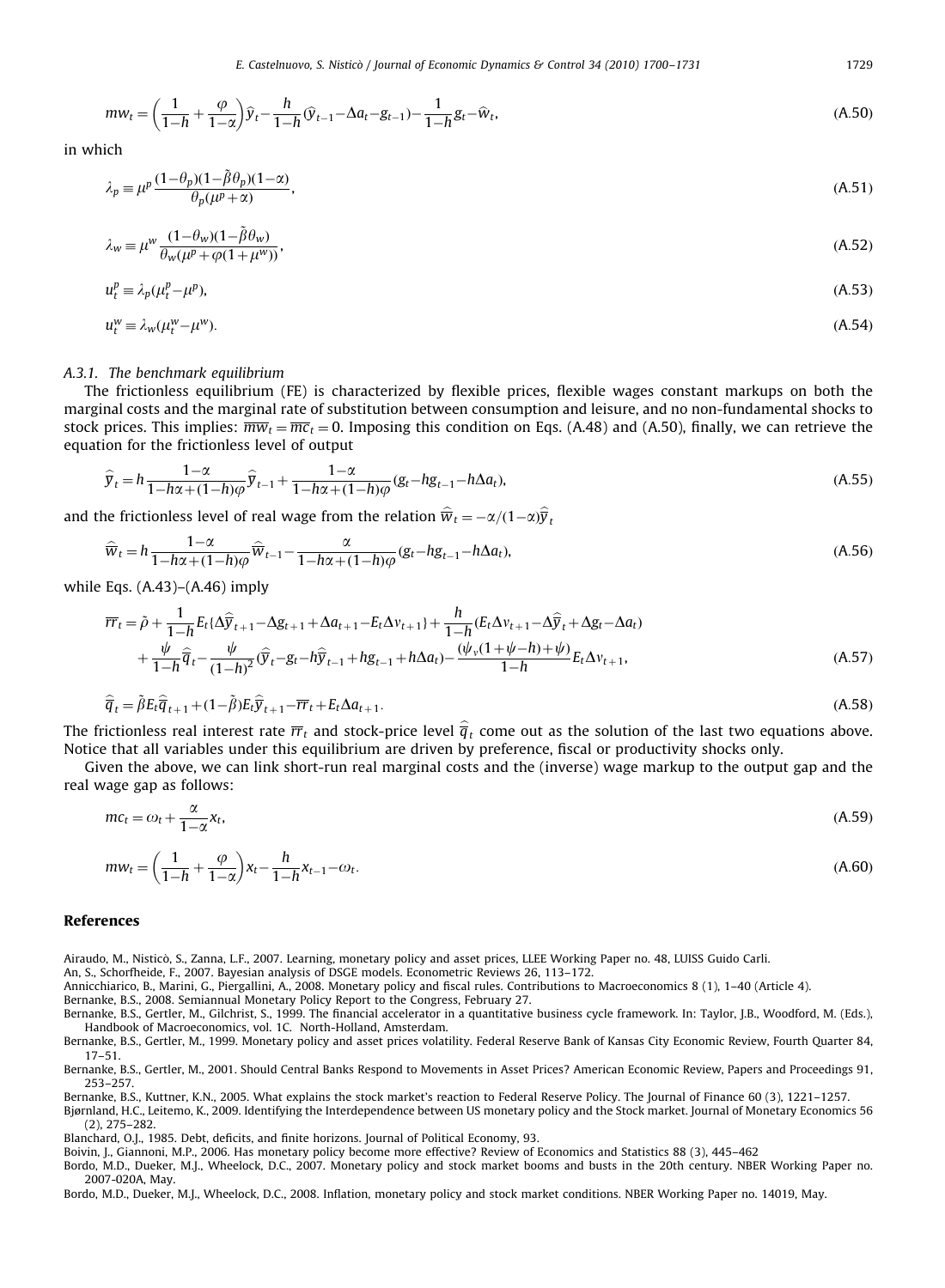<span id="page-30-0"></span>Brooks, S., Gelman, A., 1998. General methods for monitoring convergence of iterative simulations. Journal of Computational and Graphical Statistics 7 (4), 434–455.

Calvo, G.A., 1983. Staggered prices in a utility-maximizing framework. Journal of Monetary Economics 12 (3), 383–398.

Campbell, J.Y., Lettau, M., Malkiel, B.G., Xu, Y., 2001. Have individual stocks become more volatile? An empirical exploration of idiosyncratic risk. Journal of Finance 56 (1), 1–43.

Cardia, E., 1991. The dynamics of a small open economy in response to monetary, fiscal and productivity shocks. Journal of Monetary Economics 28, 3. Carlstrom, C.T., Fuerst, T.S., 2007. Asset prices, nominal rigidities, and monetary policy. Review of Economic Dynamics 10 (2), 256–275.

Cecchetti, S.G., 2003. What the FOMC Says and Does When the Stock Market Booms. Mimeo, Brandeis University.

Cecchetti, S.G., Genberg, H., Lipsky, J., Wadhwani, S., 2000. Asset Prices and Central Bank Policy, CEPR Geneva Report on the World Economy 2.

Cecchetti, S.G., Genberg, H., Wadhwani, S., 2002. Asset prices in a flexible inflation targeting framework. In: Hunter, W.C., Kaufman, G.G., Pomerleano, M. (Eds.), Asset Price Bubbles: Implications for Monetary, Regulatory, and International Policies. MIT Press, Cambridge, MA.

Chadha, J., Nolan, C., 2001. Productivity and preferences in a small open economy. The Manchester School 69, 1. Chadha, J., Nolan, C., 2003. On the interaction of monetary and fiscal policy. In: Altug, S., Chadha, J., Nolan, C. (Eds.), Dynamic Macroeconomics: Theory and Policy in General Equilibrium. Cambridge University Press.

Chadha, J., Sarno, L., Valente, G., 2004. Monetary policy rules, asset prices and exchange rates. IMF Staff Papers 51, 3.

Challe, E., Giannitsarou, C., 2008. Stock prices and monetary policy shocks: a general equilibrium approach. Mimeo, Ecole Polytechnique and University of Cambridge.

Christiano, L.J., Eichenbaum, M., June 1992. Current real-business cycle theories and aggregate labor-market fluctuations. The American Economic Review 82, 430–450.

Christiano, L.J., Motto, R., Rostagno, M., 2003. The great depression and the Friedman–Schwartz hypothesis. Journal of Money, Credit and Banking 35 (6), 1119–1197.

Christiano, L.J., Motto, R., Rostagno, M., 2007. Financial factors in business cycles. Northwestern University and European Central Bank, Mimeo.

Clarida, R., Galı´, J., Gertler, M., 2000. Monetary policy rules and macroeconomic stability: evidence and some theory. Quarterly Journal of Economics, 115.

Cochrane, J.H., Hansen, L.P., 1992. Asset pricing explorations for macroeconomics. NBER Annual Report, 117–182.

Cochrane, J., 2007. Identification and determination with Taylor rules: a critical review. Mimeo, University of Chicago.

Cogley, T., Sargent, T.J., April 2005. Drift and volatilities: monetary policies and outcomes in the post WWII US. Review of Economic Dynamics 8 (2), 262–302.

Cushing, M.J., 1999. The indeterminacy of prices under interest rate pegging: the non-Ricardian case. Journal of Monetary Economics, 44.

D'Agostino, A., Sala, L., Surico, P., 2005. The fed and the stock market. Mimeo.

Del Negro, M., Schorfheide, F., 2008. Forming priors for DSGE models (and how it affects the assessment of nominal rigidities). Journal of Monetary Economics 55 (7), 1191–1208.

Di Giorgio, G., Nisticò, S., 2007. Monetary policy and stock prices in an open economy. Journal of Money Credit and Banking 39 (8), 1947–1985.

Erceg, C.J., Henderson, D.W., Levin, A.T., 2000. Optimal monetary policy with staggered wage and price contracts. Journal of Monetary Economics 46 (2), 281–313.

Fuhrer, J., June 2000. Habit formation in consumption and its implications for monetary policy models. The American Economic Review 90 (3), 367–390.

Fuhrer, J., Tootell, G., 2008. Eyes on the prize: how did the fed respond to the stock market? Journal of Monetary Economics 55 (4), 796–805

Furlanetto, F., 2008. Does monetary policy react to asset prices? Some international evidence. Mimeo, Norges Bank.

Galí, J., 2003. New perspectives on monetary policy, inflation and the business cycle. In: Dewatripont, M., Hansen, L., Turnovsky, S. (Eds.), Advances in Economic Theory, vol. III. Cambridge University Press, pp. 151–197.

Geweke, J., 1998. Using simulation methods for bayesian econometric models: inference, development and communication. Federal Reserve Bank of Minnesota Staff Report No. 249.

Justiniano, A., Primiceri, J., 2008a. The time-varying volatility of macroeconomic fluctuations. The American Economic Review 98 (3), 604–641.

Justiniano, A., Primiceri, J., 2008b. Potential and natural output. Mimeo, Federal Reserve Bank of Chicago and Northwestern University.

Justiniano, A., Primiceri, G., Tambalotti, A., 2008. Investment shocks and business cycles. Mimeo, Federal Reserve Bank of Chicago, Northwestern University, and Federal Reserve Bank of New York.

Justiniano, A., Primiceri, G., Tambalotti, A., 2009. Investment shocks and the relative price of investment. Mimeo, Federal Reserve Bank of Chicago, Northwestern University, and Federal Reserve Bank of New York.

Lee, B.-S., 1992. Causal relations among stock returns, interest rates, real activity, and inflation. The Journal of Finance 47 (4), 1591–1603.

Leith, C., Wren-Lewis, S., 2000. Interactions between monetary and fiscal policy rules. Economic Journal 462, 110.

Leith, C., von Thadden, L., May 2008. Monetary and fiscal policy interactions in a new Keynesian model with capital accumulation and non-Ricardian consumers. Journal of Economic Theory 104 (1), 279–313.

LeRoy, S.F., Porter, R.D., 1981. The present-value relation: tests based on implied variance bounds. Econometrica 49 (3), 555–574.

Lubik, T.A., Schorfheide, F., 2004. Testing for indeterminacy: an application to US monetary policy. The American Economic Review 94 (1), 190–217.

Milani, F., 2008. Learning about the interdependence between the macroeconomy and the stock market. Mimeo, University of California at Irvine. Neri, S., 2004. Monetary Policy and Stock Prices. Bank of Italy Working Paper no. 513, July.

Nisticò S., 2005. Monetary policy and stock-price dynamics in a DSGE framework. LLEE Working Paper no. 28.

Nisticò, S., 2009. Optimal monetary policy and stock-price dynamics in a non-Ricardian DSGE model. Mimeo, Università di Roma Tor Vergata and LUISS

Guido Carli.

Patelis, A.D., 1997. Stock return predictability and the role of monetary policy. The Journal of Finance 52 (5), 1951–1972.

Piergallini, A., 2006. Real balance effects, determinacy and optimal monetary policy. Economic Inquiry 44 (3), 497–511.

Queijo von Heideken, V., 2009. How important are financial frictions in the U.S. and Euro Area? Scandinavian Journal of Economics 111 (3), 567–596. Rabanal, P., Rubio-Ramìrez, J.F., 2005. Comparing new Keynesian models of the business cycle: a Bayesian approach. Journal of Monetary Economics 52. 1151–1166.

Rigobon, R., Sack, B., 2003. Measuring the response of monetary policy to the stock market. The Quarterly Journal of Economics 118, 639–669.

Rigobon, R., Sack, B., 2004. The impact of monetary policy on asset prices. Journal of Monetary Economics 51 (8), 1553–1575.

Sangiorgi, F., Santoro, S., 2006. Nominal rigidities and asset pricing in new Keynesian monetary models. In: Di Giorgio, G., Neri, F. (Eds.), Monetary Policy and Institutions. Luiss University Press.

Shiller, R.J., 1981. Do stock prices move too much to be justified by subsequent changes in dividends? American Economic Review 71 (3), 421–436

Sims, C.A., Zha, T., 2006. Were there regime switches in U.S. monetary policy? American Economic Review 96 (1), 54–81.

Smets, F., Wouters, R., 2003. An estimated dynamic stochastic general equilibrium model of the Euro area. Journal of the European Economic Association 1 (5), 1123–1175.

Smets, F., Wouters, R., 2002. Openness, imperfect exchange rate pass-through and monetary policy. Journal of Monetary Economics, 49.

Smets, F., Wouters, R., 2007. Shocks and frictions in US business cycles: a Bayesian DSGE approach. The American Economic Review 97 (3), 586–686.